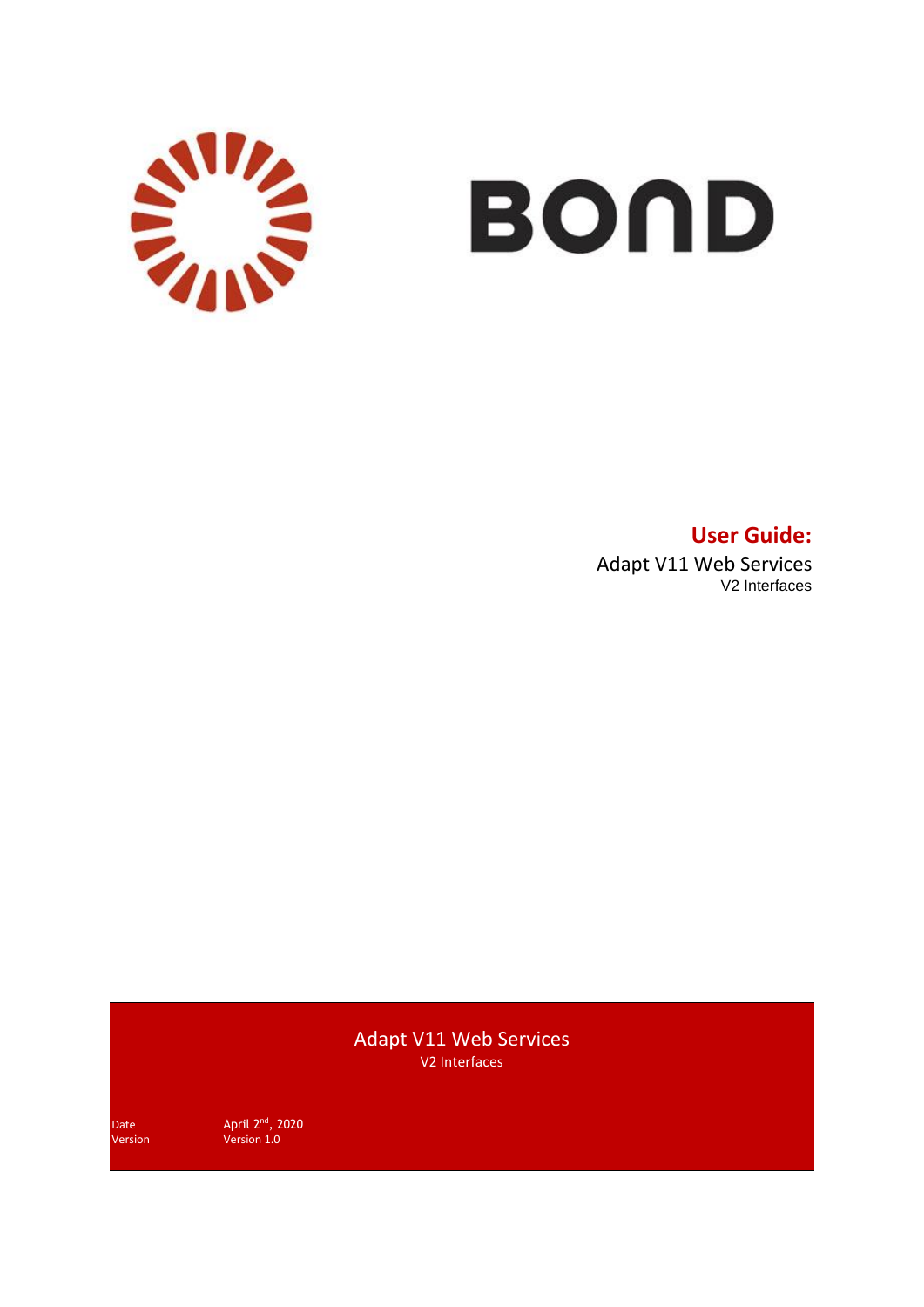# **Document History**

| <b>Version</b> | Date'                        | Author        | <b>Summarv</b>                              |
|----------------|------------------------------|---------------|---------------------------------------------|
| 1.0            | April 2 <sup>nd</sup> , 2020 | Rob Hayesmore | Document created from V1 webservices guide, |
|                |                              |               | version 4.93                                |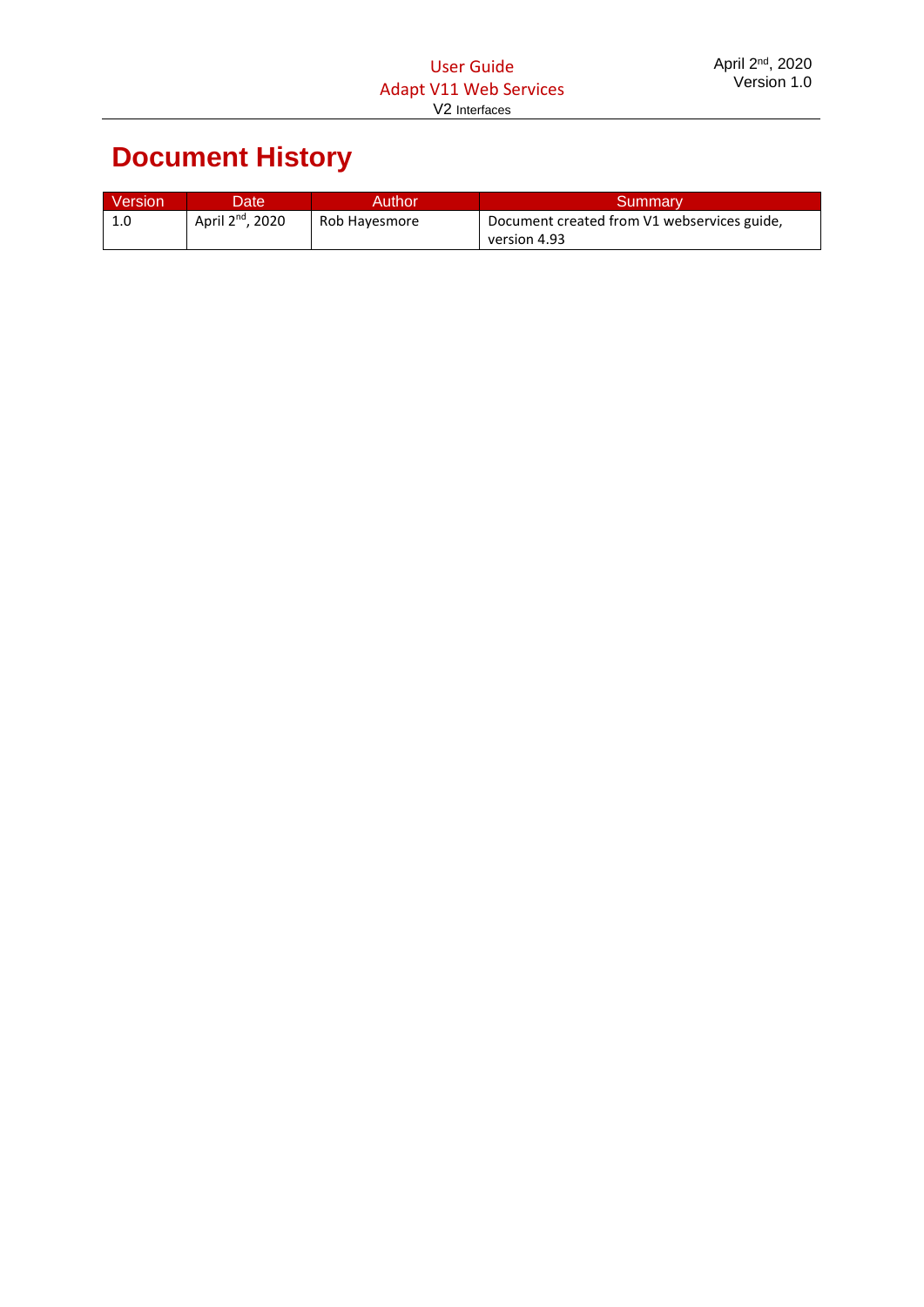# **Table of Contents**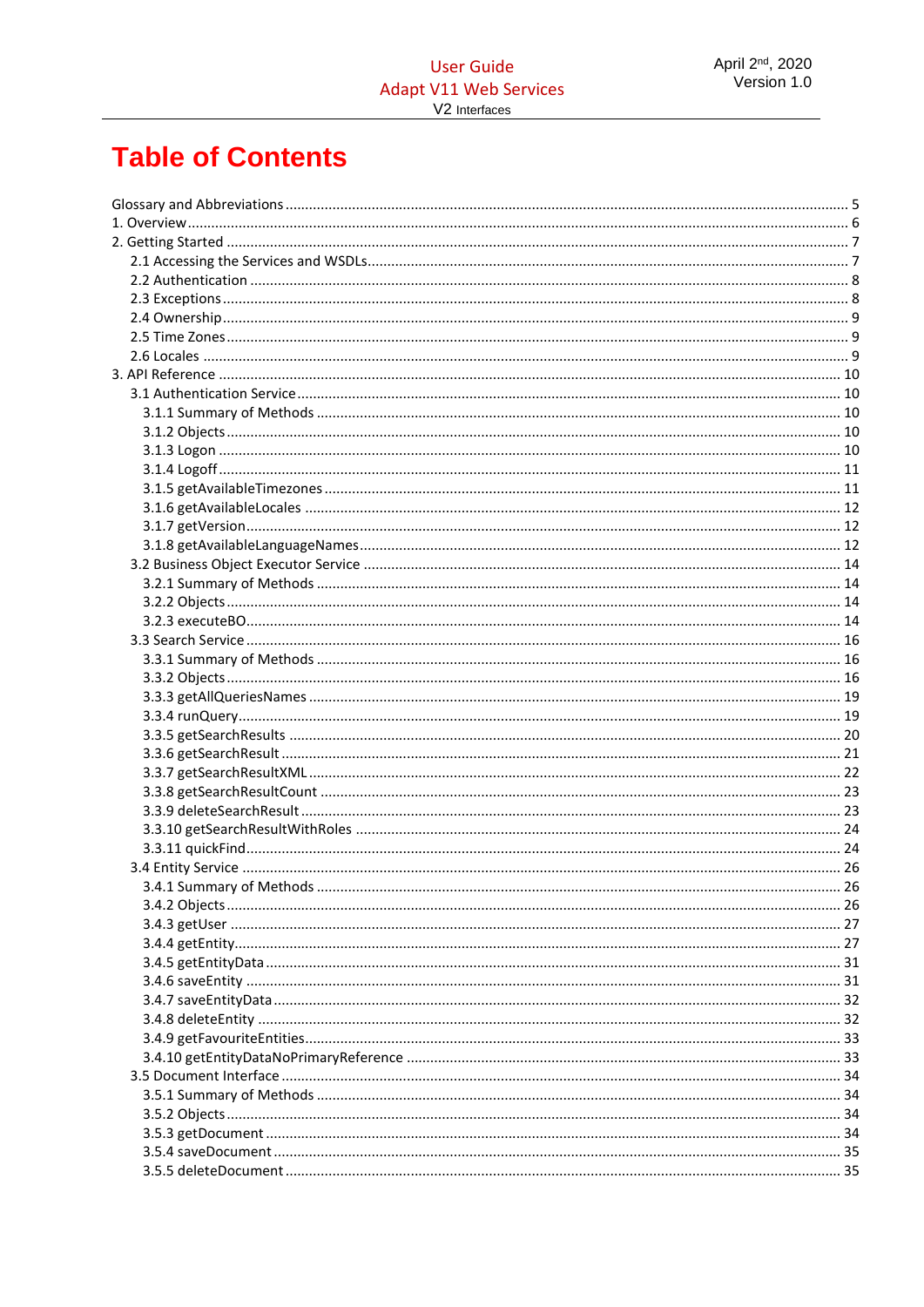# **User Guide Adapt V11 Web Services**

V2 Interfaces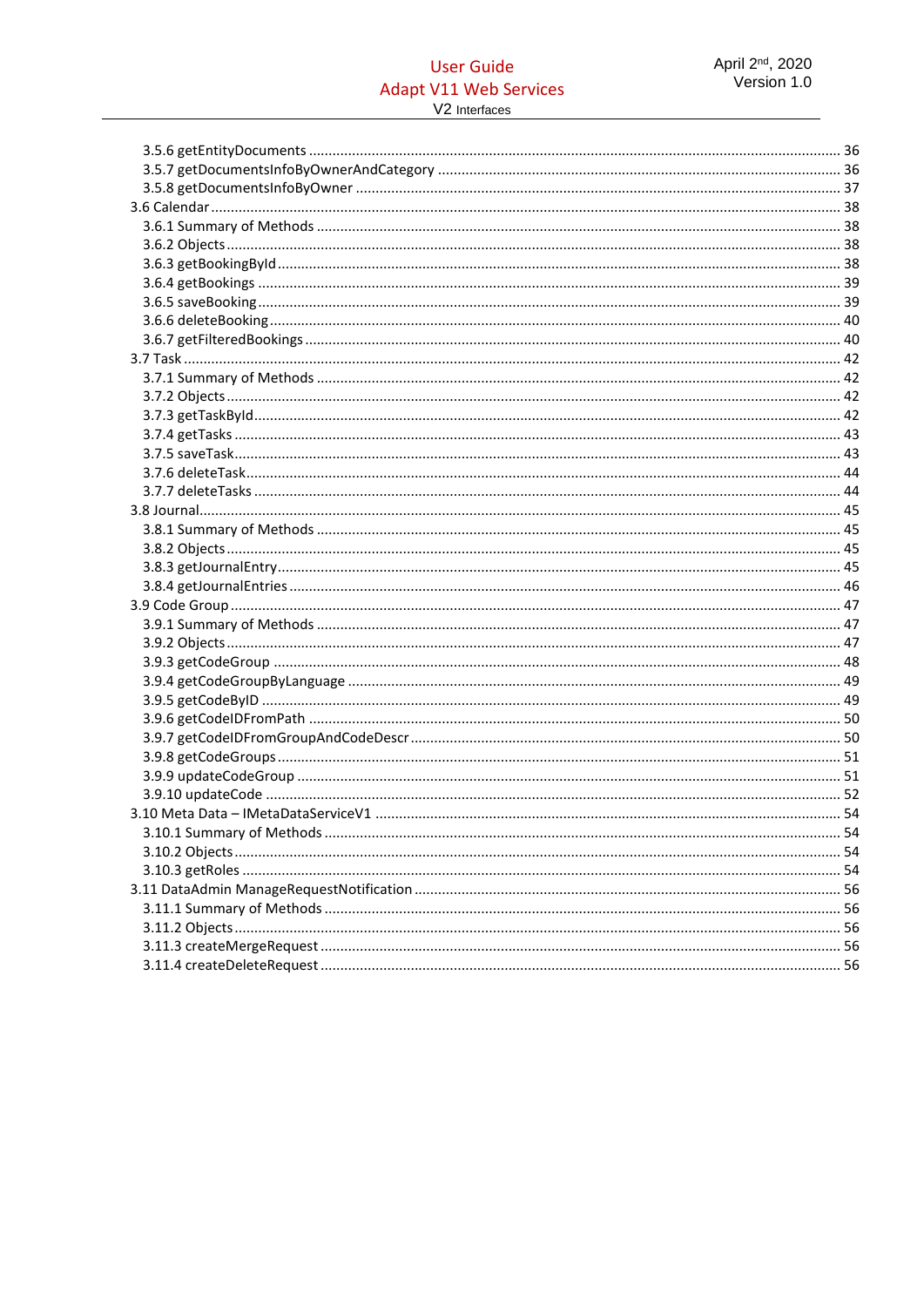# <span id="page-4-0"></span>**Glossary and Abbreviations**

| <b>Term or Abbreviation</b>        | <b>Definition</b>                                                   |
|------------------------------------|---------------------------------------------------------------------|
| <b>JWSDP</b>                       | Java Web Service Development Pack                                   |
| Axis                               | Apache Jakarta Axis - SOAP java library                             |
| <b>BO</b>                          | Adapt V11 Business Object                                           |
| Entity                             | A "record" within the system. Most of system objects (like          |
|                                    | Candidate, Job and Client) are stored as Entities.                  |
| Role                               | An entity type (e.g. Perm Candidate or Client). Defines the Entity  |
|                                    | properties and how the system will treat this Entity.               |
| Properties                         | A collection of attributes that are logically connected in some way |
|                                    | (e.g. Address). Represented by a table in the underlying DB.        |
| Attribute                          | An individual data item or field (e.g. Post Code). Represented by a |
|                                    | column in the underlying DB.                                        |
| Single Occurrence Property         | Only one instance of the property exists per entity.                |
| Named Occurrence Property          | A fixed number of occurrences of the property exist per entity.     |
|                                    | Each occurrence is addressed by name. For example, the Address      |
|                                    | property has two named occurrences: Primary and Secondary.          |
| <b>Multiply Occurring Property</b> | An unlimited number of occurrences per entity. For example, the     |
|                                    | Skills and Job Category properties are multiply occurring           |
|                                    | properties.                                                         |
| SOAP                               | Simple Object Access Protocol - a standard method for accessing     |
|                                    | and describing an API over HTTP(S).                                 |
| XML                                | eXtensible Markup Language - a metalanguage which allows users      |
|                                    | to define their own customized markup languages                     |
| <b>Web Services</b>                | An API accessible over internet technologies                        |
| API                                | Application Programming Interface - an interface allowing external  |
|                                    | applications to access/control and application.                     |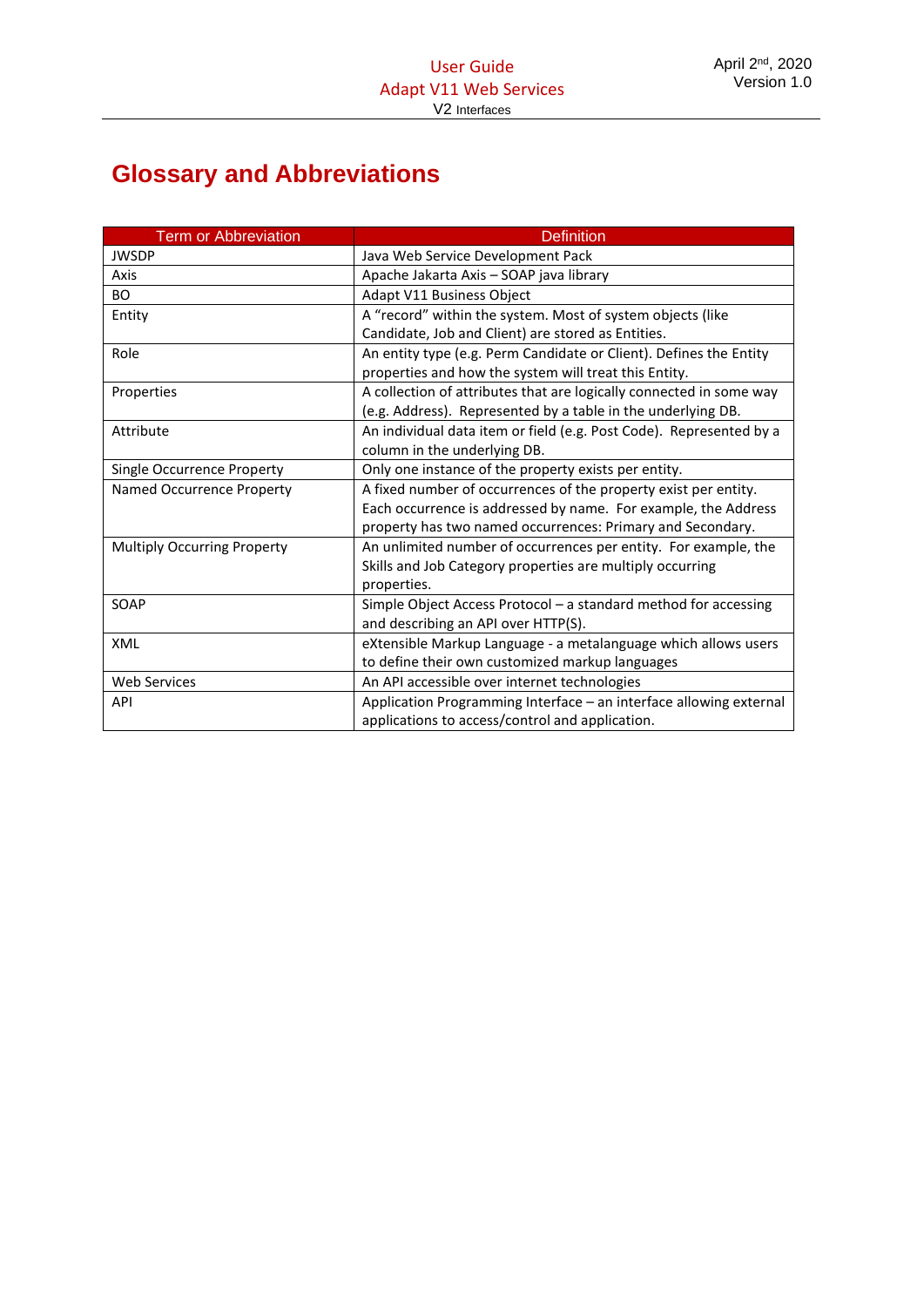# <span id="page-5-0"></span>**1. Overview**

The Adapt SOAP Web Services are a collection of XML-based Web Services using the SOAP protocol that allows developers to integrate most of Adapt V11 functionality into their applications and business processes. The Web Services provide an extensive set of Adapt V11 system data and functionality, such as executing Business Objects, searching and accessing Entities, Documents, Tasks, Journal entries, Calendar Appointments, Code Groups, and other types of data that can be used within applications.

For example, Adapt Web Services can be used to:

- Execute a Business Object using the BOExecutor service, passing in data and receiving a response.
- Run a pre-defined Query via the Search service and retrieve the result set.
- Create, update or delete entities using the Entity service.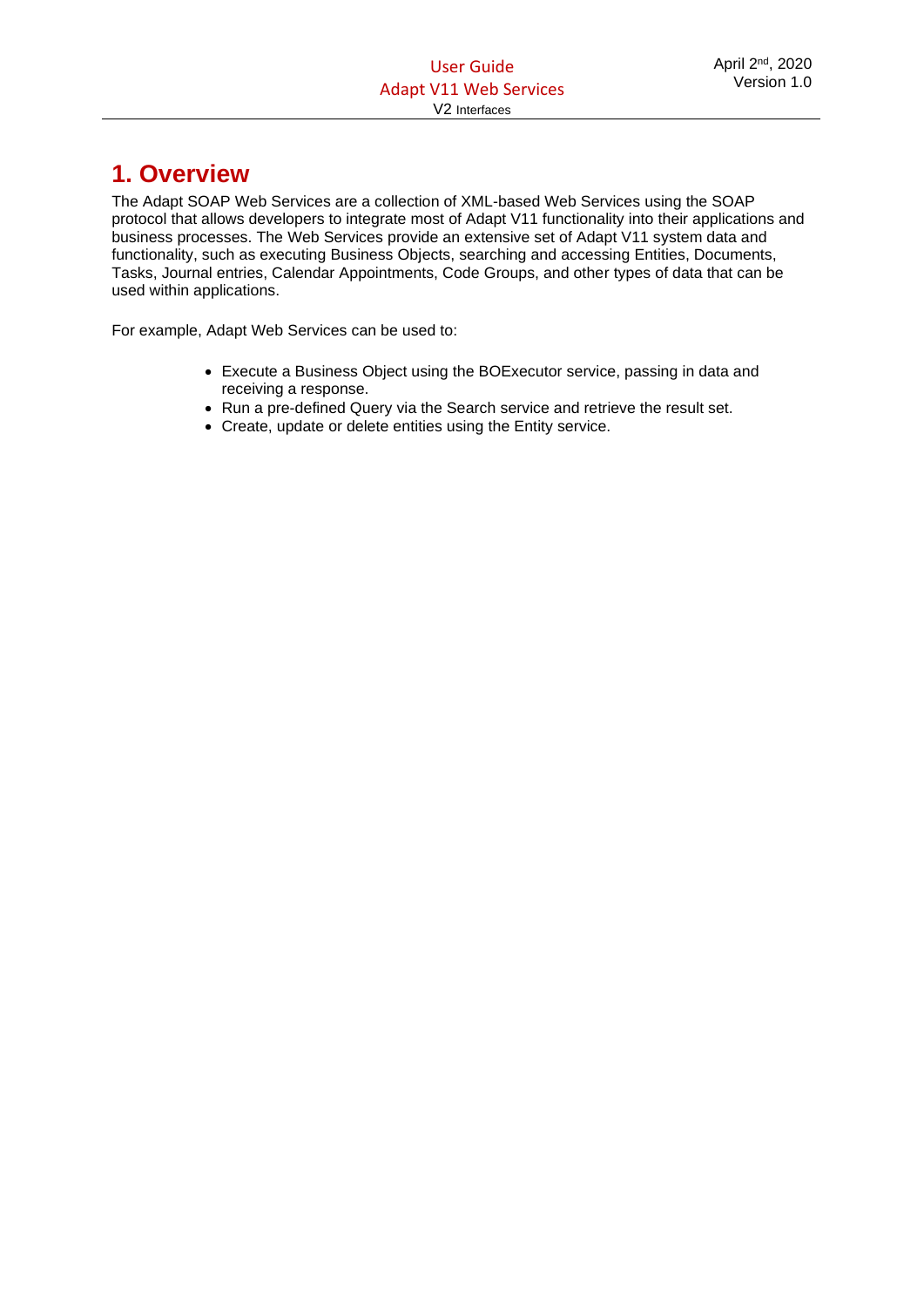# <span id="page-6-0"></span>**2. Getting Started**

The Adapt Web Services are made up of eleven SOAP services accessible via their own unique endpoint URLs, each with a WSDL that describes the methods and objects available in the corresponding service. The eleven services are:

- 1. Authentication
- 2. BO Executor
- 3. Search
- 4. Entity
- 5. Document
- 6. Code Group
- 7. Tasks
- 8. Journal
- 9. Calendar
- 10. Meta Data
- 11. Data Admin

# <span id="page-6-1"></span>**2.1 Accessing the Services and WSDLs**

The URLs to access the Web Services share a common structure:

https://<server:port>/webservices/<servicename>

The <server: port> element of the URL is client dependent, but well known as it is the same as used by users to connect to Adapt. For example, at the time of writing, clients using the hosted version of Adapt were split over 4 clusters, each with their own server:

- 1. Cluster 1: c1.adaptondemand.com
- 2. Cluster 2: c2.adaptondemand.com
- 3. Cluster 3: c3.adaptondemand.com
- 4. Cluster 4: c4.adaptondemand.com

The <servicename> element can be found from the table below:

| <b>Service</b>     | <b>Service Name</b>    |
|--------------------|------------------------|
| Authentication     | LogonServiceV2         |
| <b>BO</b> Executor | BOExecServiceV2        |
| Search             | SearchServiceV2        |
| Entity             | EntityServiceV2        |
| Document           | DocServiceV2           |
| Code Group         | CodeServiceV2          |
| Tasks              | TaskServiceV2          |
| Journal            | JournalServiceV2       |
| Calendar           | CalServiceV2           |
| Meta Data          | MetaDataServiceV2      |
| Data Admin         | ManageRequestServiceV2 |

For example, access to the Authentication service for a client hosted on cluster 2 would be achieved through the URL:

https://c2.adaptondemand.com/webservices/LogonServiceV2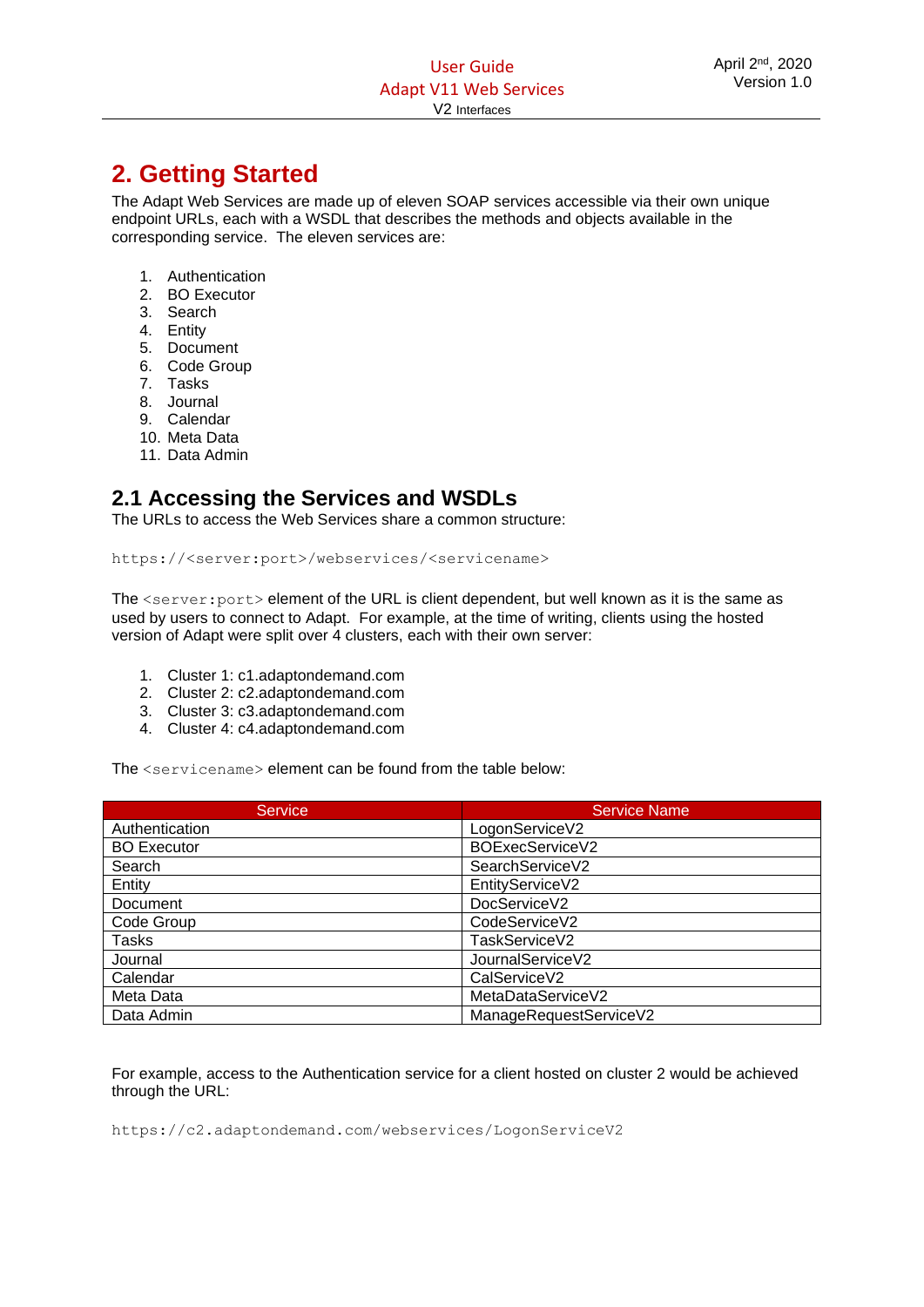The WSDL for any service can be retrieved by appending ?wsdl to the appropriate URL. For example, retrieve the WSDL for Authentication methods from the URL:

https://c2.adaptondemand.com/webservices/LogonServiceV2?wsdl

Many development environments or languages offer facilities to build interface classes automatically from WSDLs, or to dynamically use a WSDL at the time of execution.

# <span id="page-7-0"></span>**2.2 Authentication**

The majority of the Adapt Web Service methods require an access token to be provided as one of the parameters. This is referred to in the documentation as the session ID or SID. A SID is obtained by making a call to the  $logon()$  method of the Authentication service.

Passing an incorrect, invalid or expired SID to a method will result in failure of that method to execute.

SIDs expire after approximately 3 minutes of non-usage, at which point a new SID should be obtained by making a new call to the logon () method. If your code chooses to cache a SID (and this is not recommended) it will need to detect an expiry failure and re-request a SID.

For this reason it is recommended that an atomic set of calls to the Web Services (for example, to obtain data and serve a web page) include a call to the  $logon()$  method to obtain a SID at the beginning, use the SID to execute the Web Service call(s) needed to complete the operation and then use the logoff() method to release the SID.

# <span id="page-7-1"></span>**2.3 Exceptions**

The Adapt Web Services adhere to the SOAP standard for throwing exceptions, all exceptions will be wrapped into a SOAPFault object (returned in the  $\leq$  fault  $\geq$  section of the response). This should allow the development environment/language to correctly handle and pass on the exception to the calling code.

The following types of exceptions are defined in Adapt V11 Web Services and can be thrown via the standard SOAPFault. These four exceptions are exposed through the WSDLs:

- **InvalidArgumentException** thrown if arguments passed to web service method are invalid (null objects, empty strings etc.);
- **DataNotFoundException** thrown if no data can be found matching method arguments;
- **AccessDeniedException** thrown if there is no access to a service. This could be because:
	- there is no permission in domain profile for requested service:
	- session ID is invalid:
	- incorrect login/password, etc.
- **ServerErrorException** thrown if server encounters any error while executing service method not covered by the above exceptions.
- **InvalidCodeException** thrown if the code id passed to the webservice method is invalid or retrieved code object is null
- **InvalidCodeGroupException** thrown if the code group id passed to the webservice method is invalid or codegroup object is null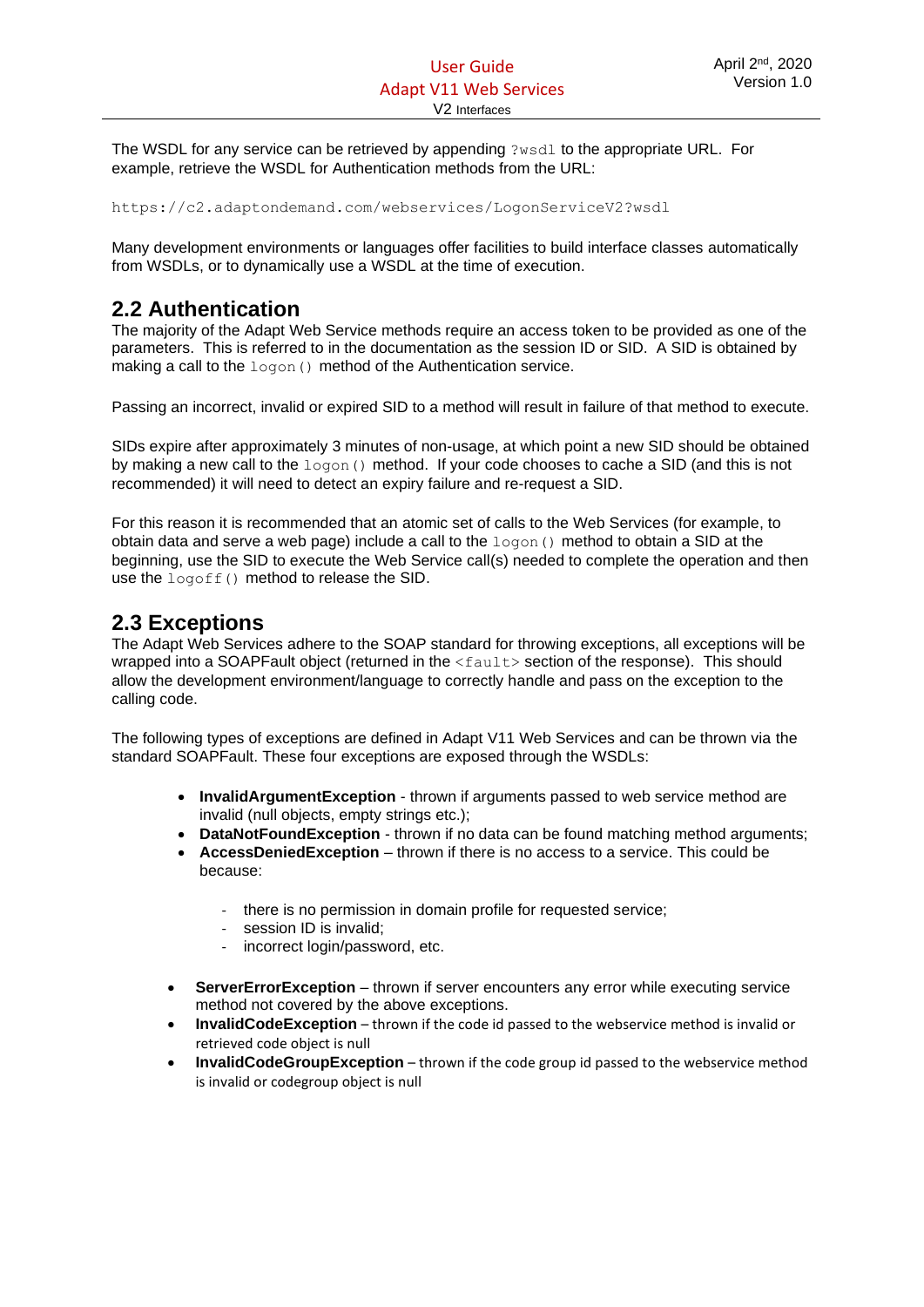# <span id="page-8-0"></span>**2.4 Ownership**

The Adapt application supports data visibility control based on a hierarchical group structure, sometimes referred to as data segregation. Typically, it is used to control visibility between different teams or branches of a recruitment agency.

The Web Services respect this visibility control and will throw a **DataNotFoundException** if an attempt is made to update or retrieve an entity that the user does not have access to. In the case of the Web Services the user that is used for authentication is the one that must have access to entities.

# <span id="page-8-1"></span>**2.5 Time Zones**

AdaptService allows you to work in different Time Zones to perform correct operations with **Calendar** and **Task** services. You can provide your Time Zone to the service and expect it to work in it. However if the Time Zone provided is not supported by the server, **InvalidArgumentException** will be thrown. If the Time Zone wasn't provided, service will work in the server's default time zone.

Time Zones are provided by their names, e.g. GMT, GMT0, Greenwich, UTC, Universal, Zulu, Europe/Amsterdam, Europe/Berlin.

# <span id="page-8-2"></span>**2.6 Locales**

AdaptService works with different Locales. Locale provided by the user is checked against locales supported by the server (based on available languages in Adapt V11 Configuration Domain used by the service). If locale provided isn't valid, InvalidArgumentException will be thrown.

Locales are provided by their names, e.g. EN, EN\_US, RU\_RU, ES\_ES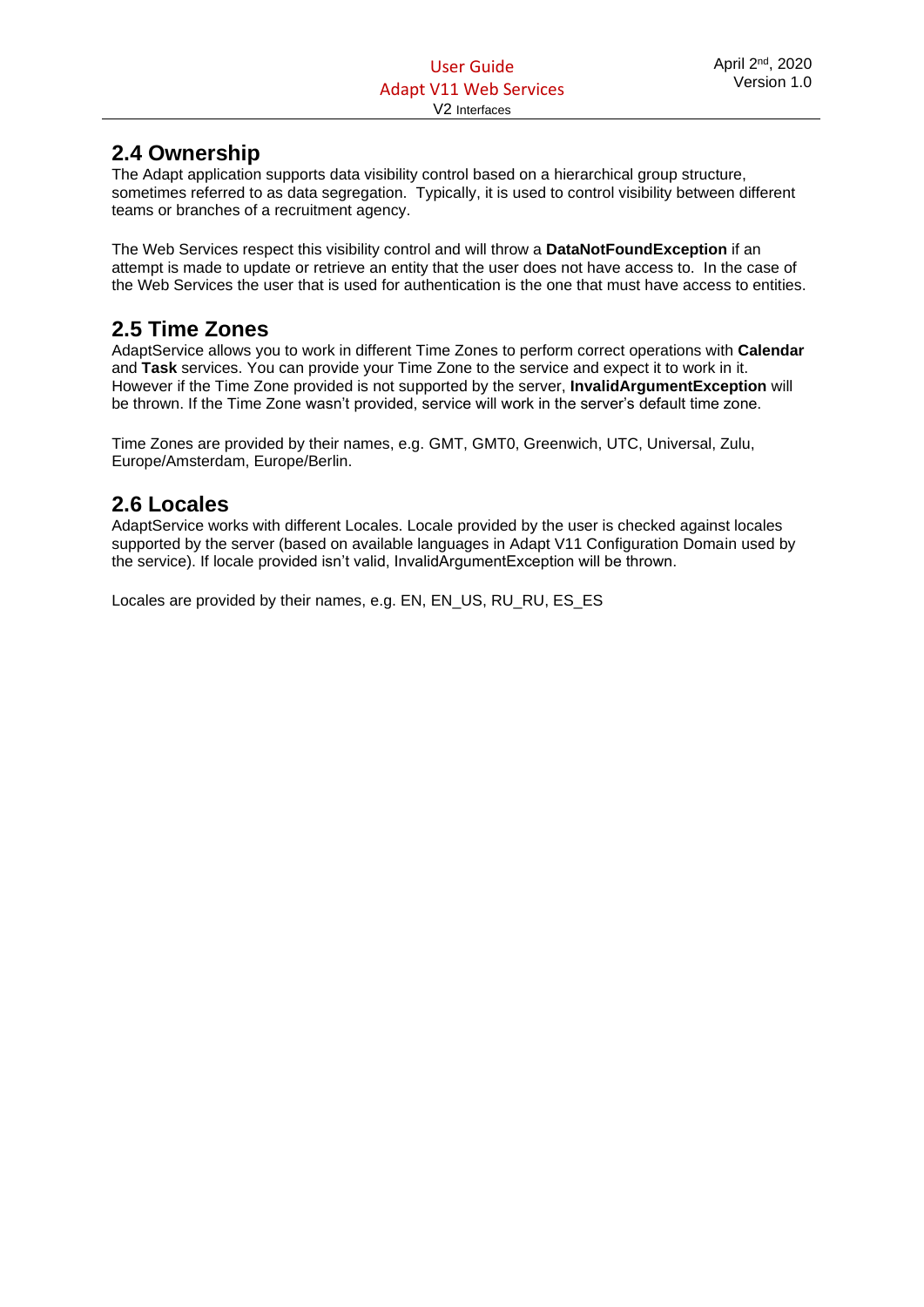# <span id="page-9-0"></span>**3. API Reference**

This section includes topics to help you develop applications using the AdaptService Web Service.

# <span id="page-9-1"></span>**3.1 Authentication Service**

The Authentication Service is used to initiate and close web service session logon. It also provides supplementary functions used to retrieve versioning information and information about time zones and locales supported by the server.

# <span id="page-9-2"></span>**3.1.1 Summary of Methods**

| <b>Method</b>            | <b>Purpose</b>                                                                                                                                                                                              |
|--------------------------|-------------------------------------------------------------------------------------------------------------------------------------------------------------------------------------------------------------|
| logon                    | starts new web services session. Accepts<br>username, password, domain profile, domain,<br>[locale, timezone, dateformat, timeformat] and<br>returns long session id, required to call any other<br>method. |
| logoff                   | closes existing session by id.                                                                                                                                                                              |
| getAvailableTimezones    | returns array of strings with all time zones<br>recognizable by server.                                                                                                                                     |
| getAvailableLocales      | returns array of strings with all locales<br>recognizable by server                                                                                                                                         |
| getVersion               | returns VersionInfo object with web service<br>version information                                                                                                                                          |
| getAvailableLanguageName | returns array of LanguageBean objects which<br>contains all active language information.                                                                                                                    |

# <span id="page-9-3"></span>**3.1.2 Objects**

NONE

# <span id="page-9-4"></span>**3.1.3 Logon**

Use the logon method to establish a new web service session and obtain a session ID to be used with the other services and methods. This will generally be the first call made to the Adapt Web Services.

```
long logon(String String_1, 
             String String_2, 
              String String_3, 
              String String_4, 
              String String_5, 
              String String_6, 
              int int_7, 
             int int int<sup>8</sup>)
```

| Argument            | [vpe]  | Description                                                                                                       |
|---------------------|--------|-------------------------------------------------------------------------------------------------------------------|
| String_1            | String | Username                                                                                                          |
| String_2            | String | Password                                                                                                          |
| String_3            | String | Domain Name                                                                                                       |
| String_4            | String | Domain Profile Name                                                                                               |
| String <sub>5</sub> | String | Locale name, one of those retrieved by getAvailableLocales().<br>For example: EN, EN_US, RU_RU, ES_ES_Traditional |
| String <sub>6</sub> | String | Time Zone name. Time zones supported by Adapt can be<br>retrieved by calling getAvailableTimezones ().            |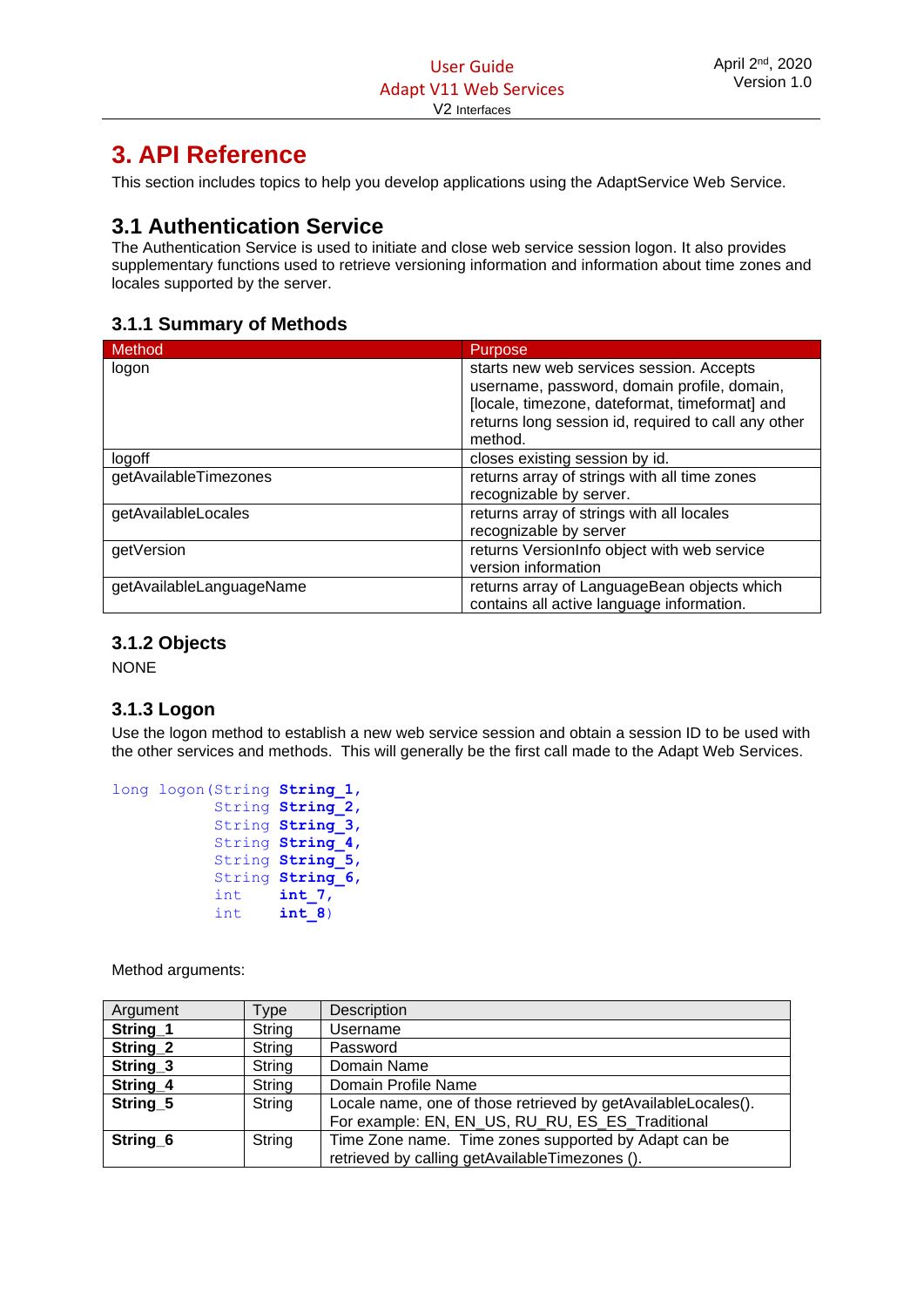# User Guide Adapt V11 Web Services V2 Interfaces

| $int_7$ | Integer | Date format. Allowed values are:<br>$0$ – Default<br>$\bullet$<br>$1 - Long$<br>$\bullet$<br>$\bullet$ 2 – Medium<br>$3 -$ Short<br>$\bullet$ |
|---------|---------|-----------------------------------------------------------------------------------------------------------------------------------------------|
| $int_8$ | Integer | Time format. Allowed values are:<br>$0 - Full$<br>$\bullet$<br>1 - Long<br>$\bullet$<br>2 - Medium<br>$\bullet$<br>3 - Short<br>$\bullet$     |

Return value:

| vpe  | -<br><b><i><u>Property</u></i></b><br><b>Description</b> |
|------|----------------------------------------------------------|
| Long | session.<br>IQ<br>$\sim$<br>new<br>∼                     |

Exceptions:

- AccessDeniedException
- InvalidArgumentException
- DataNotFoundException
- ServerErrorException

# <span id="page-10-0"></span>**3.1.4 Logoff**

Closes existing session by id

void logoff(long **long\_1**)

Method arguments:

| วument<br>Ar | _<br>vpe | Description                      |
|--------------|----------|----------------------------------|
| long         | Lona     | (SID)<br>$\sim$<br>Session<br>ΙU |

Return value: N/A

Exceptions:

- DataNotFoundException
- ServerErrorException

### <span id="page-10-1"></span>**3.1.5 getAvailableTimezones**

Returns array of strings with all time zones server recognises. Does not require a SID to be called allowing time zone information to be collected prior to authentication.

String[] getAvailableTimezones();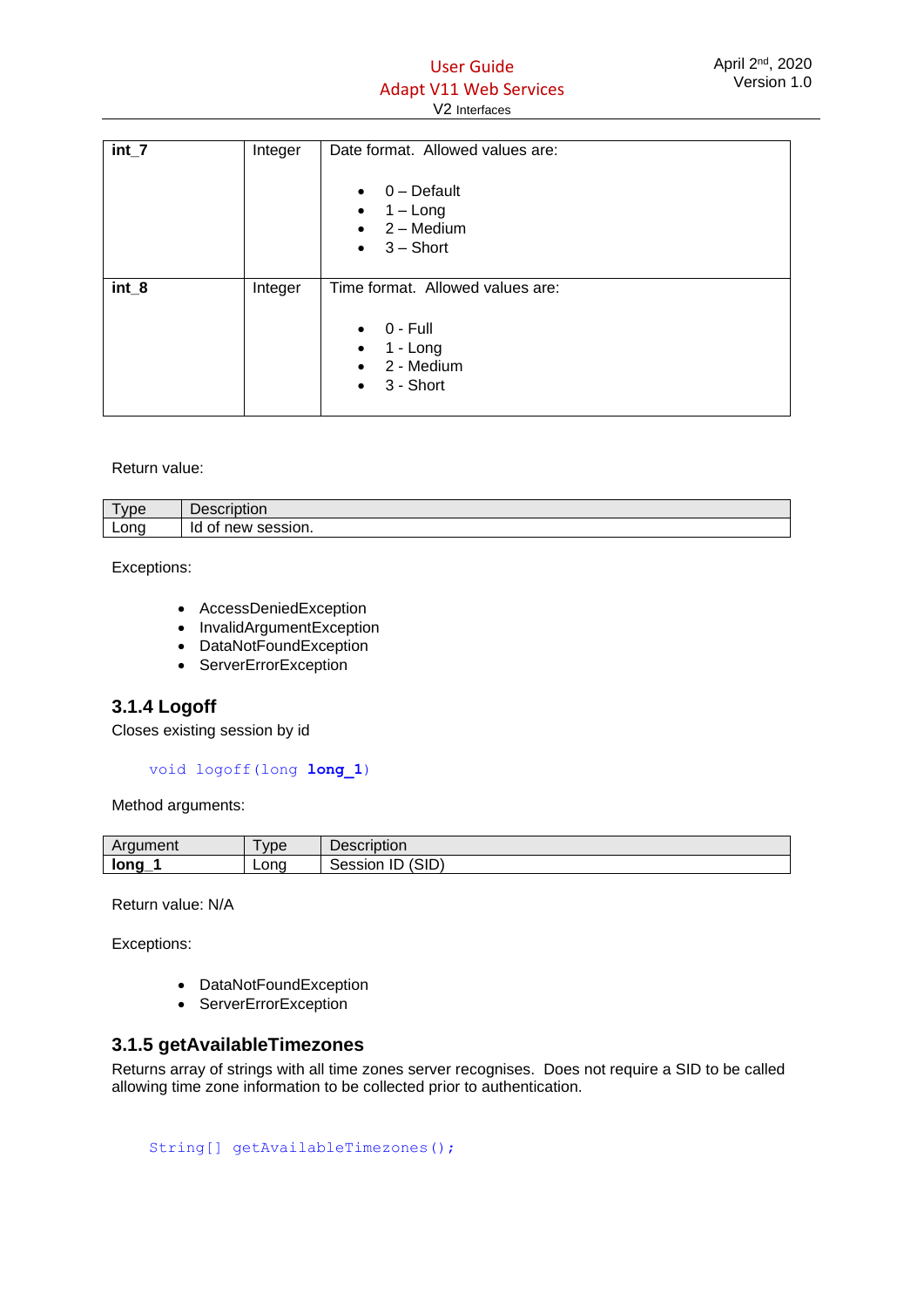#### Method arguments: N/A

Return value:

| $v$ pe          | <b>Description</b>                |
|-----------------|-----------------------------------|
| <b>String</b>   | All time zones server recognizes. |
| Exceptions: N/A |                                   |

# <span id="page-11-0"></span>**3.1.6 getAvailableLocales**

Returns array of strings with all locales server recognizes. Does not require a SID to be called allowing time zone information to be collected prior to authentication..

#### String[] getAvailableLocales(String **String\_1**)

Method arguments:

| <b>Argument</b>     | vpe    | Description    |
|---------------------|--------|----------------|
| <b>String</b><br>-- | String | Name<br>Domain |

Return value:

| vpe      | Description                         |
|----------|-------------------------------------|
| String[] | All locales recognizable by server. |

Exceptions:

- InvalidArgumentException
- DataNotFoundException
- ServerErrorException

# <span id="page-11-1"></span>**3.1.7 getVersion**

Returns VersionInfo object with web service version information

VersionInfo getVersion();

Method arguments: N/A

Return value:

| VD <sub>E</sub>            | Description                              |  |
|----------------------------|------------------------------------------|--|
| VersionInfo                | service and endpoints version.<br>Holds. |  |
| Evolution <sub>c</sub> N/A |                                          |  |

Exceptions: N/A

# <span id="page-11-2"></span>**3.1.8 getAvailableLanguageNames**

Returns array of LanguageBean which contains all active language information

LanguageBean[]getAvailableLanguageNames (String **String\_1**)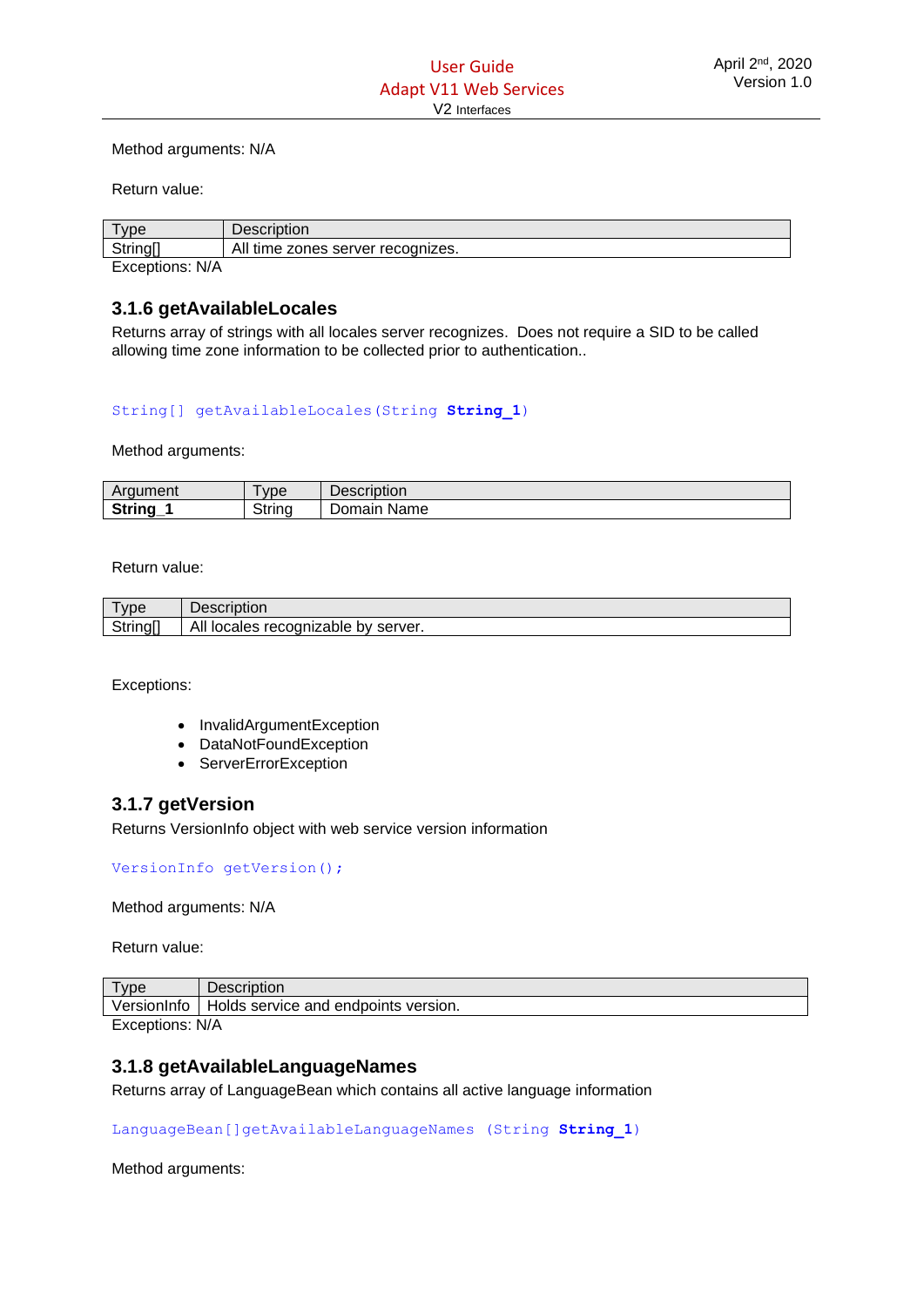| Araument | -<br>vpe | Description    |
|----------|----------|----------------|
| String   | String   | Name<br>Domain |

Return value:

| <b>vpe</b>                | SCHDUOH                                    |
|---------------------------|--------------------------------------------|
| LanguageBean <sup>1</sup> | All<br>languages<br>information.<br>active |

Exceptions:

- InvalidArgumentException
- DataNotFoundException
- ServerErrorException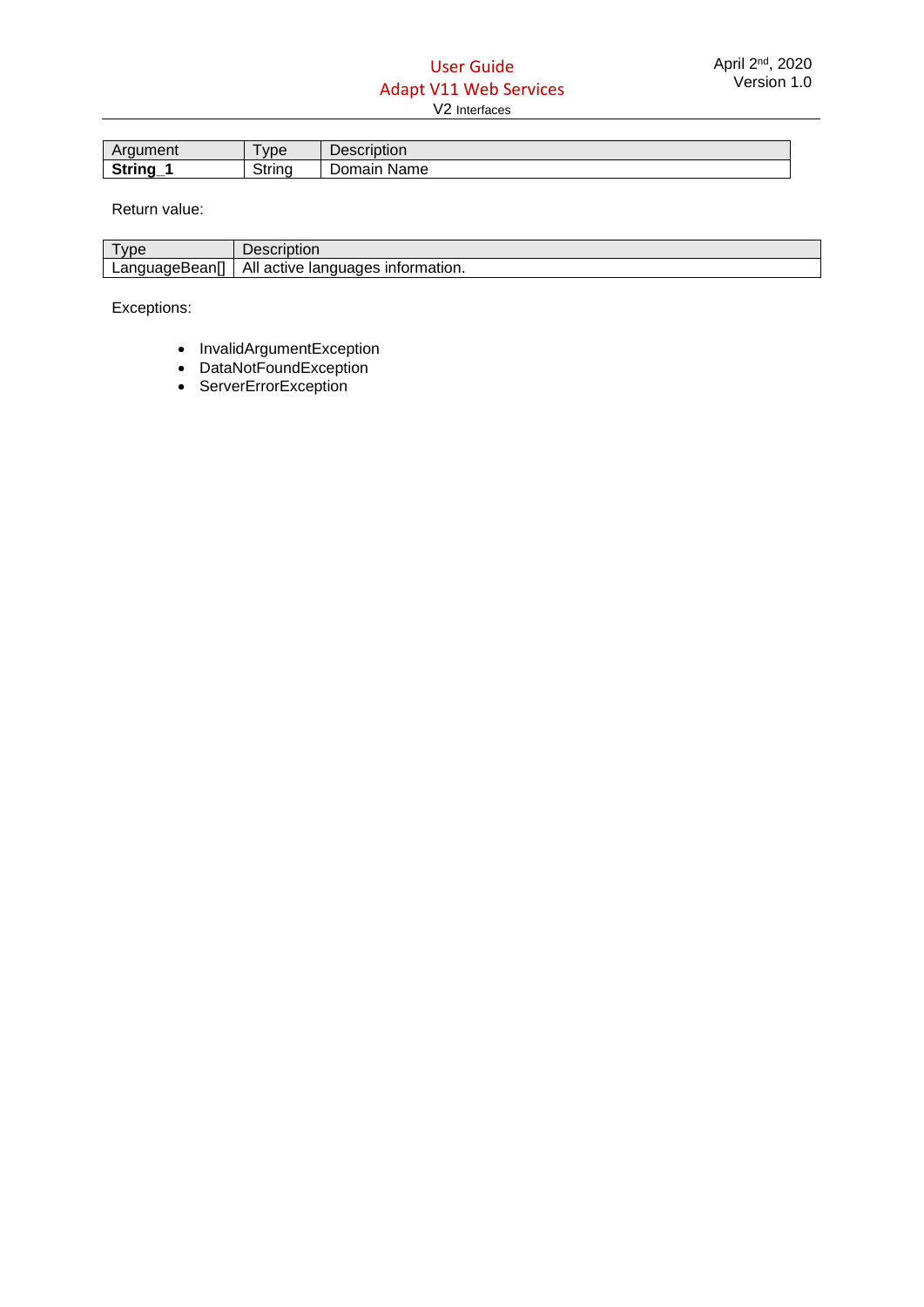# <span id="page-13-0"></span>**3.2 Business Object Executor Service**

One can run Adapt V11 Business Objects using IBOExecutorV1 interface. Interface consists of one method called executeBO.

If an Entity is created via executeBO method, it gets associated in the ENTITY\_OWNERSHIP table not only with the user who executed a BO (via web services) but also with other users that share user groups with him.

# <span id="page-13-1"></span>**3.2.1 Summary of Methods**

| <b>Method</b> | Purpose <sup>1</sup>                             |
|---------------|--------------------------------------------------|
| executeBO     | Used to execute a Business Object (BO)           |
|               | optionally passing data into it and retrieving a |
|               | response.                                        |

# <span id="page-13-2"></span>**3.2.2 Objects**

Control Value Object

| <b>Member Name</b> | <b>Vpe</b> | <b>Description</b>                                             |
|--------------------|------------|----------------------------------------------------------------|
| name               | String     | Can be <b>ENTITYID</b> to store value of the current entity or |
|                    |            | other client specific name.                                    |
| controlPath        | String     | Path of the view control element.                              |
| value              | String     | Control value                                                  |
| dataType           | String     | Control data type, e.g. NUMERIC, DATE, TIME                    |

# <span id="page-13-3"></span>**3.2.3 executeBO**

Runs BO with given string data, preferably XML and returns result as string, preferably XML. Method accepts session id, BO name, and xml string. Returns XML generated by BO

| String executeBO (long |        | long 1,                               |  |
|------------------------|--------|---------------------------------------|--|
|                        | String | String 2,                             |  |
|                        | String | String 3,                             |  |
|                        |        | ControlValue[] arrayOfControlValue 4) |  |

Method arguments:

| Argument              | <b>Type</b>           | Description                                        |
|-----------------------|-----------------------|----------------------------------------------------|
| $long_1$              | Long                  | Session id                                         |
| String <sub>2</sub>   | String                | Name of Business Object                            |
| String <sub>3</sub>   | String                | String value passed to Business Object – typically |
|                       |                       | XML or JSON to be used by the Business Object      |
| arrayOfControlValue 4 | <b>ControlValuel1</b> | Array of control values that may be used by BO     |

Return value:

| $\tau$ ype | Description                                                                     |
|------------|---------------------------------------------------------------------------------|
| String     | String value returned by Business Object – typically XML or JSON but can be any |
|            | strina.                                                                         |

Exceptions: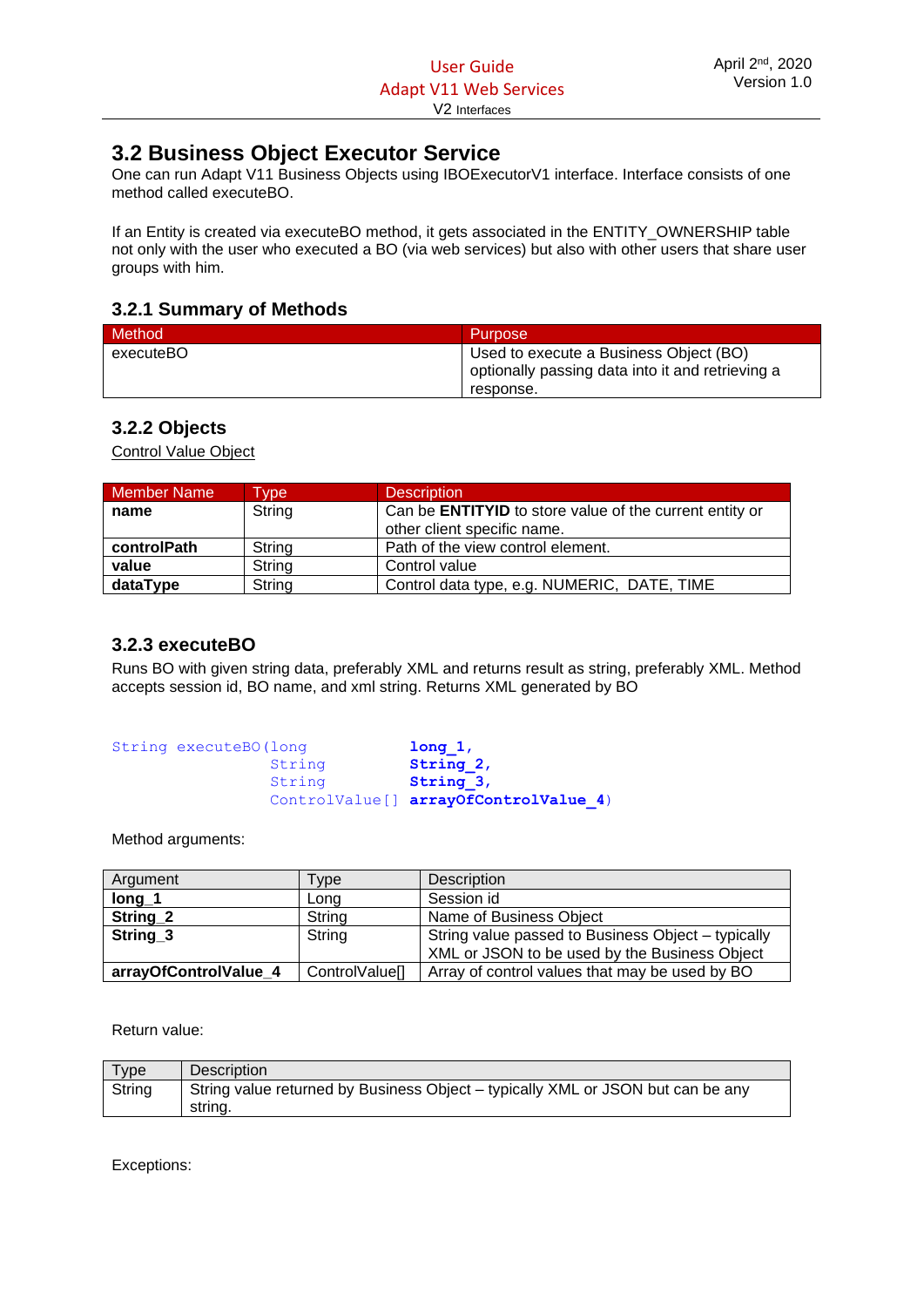- AccessDeniedException
- InvalidArgumentException
- DataNotFoundException
- ServerErrorException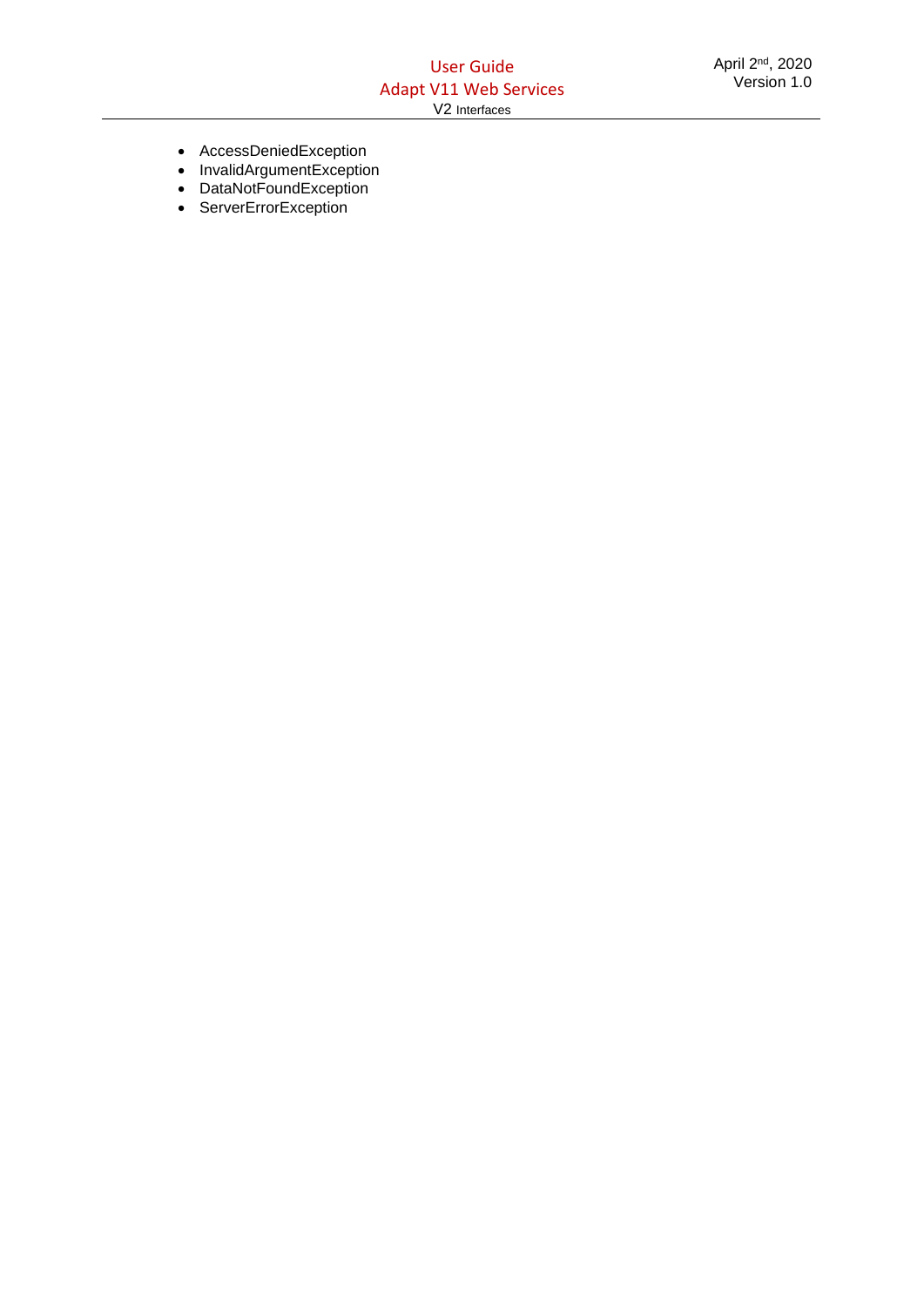# <span id="page-15-0"></span>**3.3 Search Service**

Search Interface can be used to run queries previously created in Query Explorer tool. You may also access those queries and saved queries search results.

# <span id="page-15-1"></span>**3.3.1 Summary of Methods**

| Method                   | <b>Purpose</b>                                        |
|--------------------------|-------------------------------------------------------|
| getAllQueriesNames       | Retrieve a list of Queries available to the user      |
| runQuery                 | Execute a query and return list of matching           |
|                          | entities. Optional save result set for future         |
|                          | access.                                               |
| getSearchResults         | Retrieve list of saved result sets                    |
| getSearchResult          | Retrieve contents of a saved result set               |
| getSearchResultXML       | Retrieve field level data based on a saved result     |
|                          | set.                                                  |
| getSearchResultCount     | Retrieve number of entities in a saved result set     |
| deleteSearchResult       | Delete a saved result set                             |
| getSearchResultWithRoles | Retrieve contents of a saved result set (like         |
|                          | getSearchResult) with additional information          |
|                          | defining the default role of the entities included in |
|                          | the result set. Avoids having to fetch each entity    |
|                          | to determine its role.                                |
| quickFind                | Find entities using the quickfindable attributes      |
|                          | defined in Adapt                                      |

# <span id="page-15-2"></span>**3.3.2 Objects**

SearchParameter Object

The search parameter object defines an individual parameter that is substituted into the query logic for matching. When executing a query an array of search parameters is passed in.

| Name        | Type    | <b>Description</b>                                                                               |
|-------------|---------|--------------------------------------------------------------------------------------------------|
| dataType    | Integer | Data type of the passed parameter.<br>$1 -$ String<br>2 – Numeric<br>$3 - Date$<br>4 - Character |
| name        | String  | Name of the query parameter                                                                      |
| stringValue | String  | Holds the value of the parameter for a string type parameter                                     |
| longValue   | Long    | Holds the value of the parameter for a numeric type parameter                                    |
| dateValue   | Date    | Holds the value of the parameter for a date type parameter                                       |

# SearchResultV1 Object

| <b>Name</b>    | Type   | <b>Description</b>                          |
|----------------|--------|---------------------------------------------|
| ID             | long   | ID of the result set                        |
| createdBy      | String | Name of user that created the result set    |
| createdByID    | long   | User ID of user that created the result set |
| createdDate    | Date   | Date result set was created                 |
| foundEntities  | long[] | List of entity IDs from the result set      |
| highlightColor | int    | Highlight colour ID                         |
| label          | String | Name of the result set                      |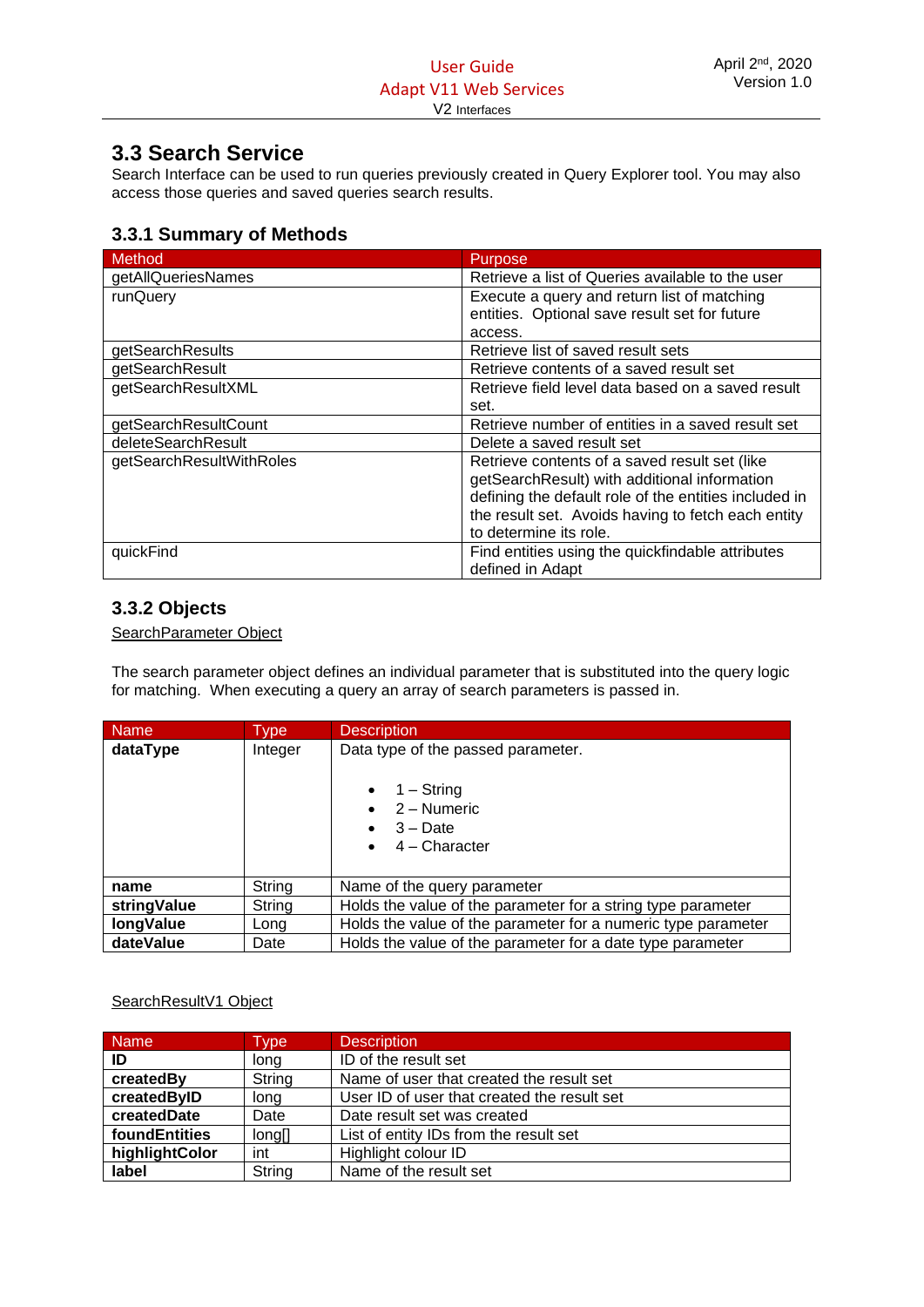# User Guide Adapt V11 Web Services V2 Interfaces

| modifiedBy   | String | Name of user that last modified the result set        |  |
|--------------|--------|-------------------------------------------------------|--|
| modifiedByID | long   | Use ID of user that last modified the result set      |  |
| modifiedDate | Date   | Date result set was last modified                     |  |
| owner        | String | Owner Type                                            |  |
| ownerID      | long   | Owner ID                                              |  |
| queryName    | String | Name of query that was run to generate the result set |  |

# SearchResultWithRoles Object

| <b>Name</b>    | <b>Type</b>      | <b>Description</b>                                    |
|----------------|------------------|-------------------------------------------------------|
| ID             | long             | ID of the result set                                  |
| createdBy      | String           | Name of user that created the result set              |
| createdByID    | long             | User ID of user that created the result set           |
| createdDate    | Date             | Date result set was created                           |
| foundEntities  | long[]           | List of entity IDs from the result set                |
| highlightColor | int              | Highlight colour ID                                   |
| label          | String           | Name of the result set                                |
| modifiedBy     | String           | Name of user that last modified the result set        |
| modifiedByID   | long             | Use ID of user that last modified the result set      |
| modifiedDate   | Date             | Date result set was last modified                     |
| owner          | String           | Owner Type                                            |
| ownerID        | long             | Owner ID                                              |
| queryName      | String           | Name of query that was run to generate the result set |
| entitiesRoles  | EntityRoleBean[] | List of entity IDs from result set with corresponding |
|                |                  | default Role (use instead of foundEntities array if   |
|                |                  | default role information is needed).                  |

# EntityRoleBean Object

| <b>Member Name</b> | <b>vpe</b> | <b>Description</b>                      |
|--------------------|------------|-----------------------------------------|
| defaultRoleName    | Strina     | Name of the default role for the entity |
| entityld           | lona       | ID of the entity                        |

# ColumnFormat Object

| <b>Name</b>          | Type   | <b>Description</b>                                                                                                                                                                       |  |
|----------------------|--------|------------------------------------------------------------------------------------------------------------------------------------------------------------------------------------------|--|
| <b>referencePath</b> | String | See description below                                                                                                                                                                    |  |
| language             | String | Name of any language registered in Adapt (e.g. English,<br>French, German). This field is applicable for code attributes only<br>and used to retrieve description in necessary language. |  |
| display              | Short  | Applicable for code attributes only. Possible values are: 0 -<br>returning raw code value, 1 – code names are returned, 2 –<br>returning code descriptions.                              |  |
| sort                 | Short  | Possible values of sort order are:                                                                                                                                                       |  |
|                      |        |                                                                                                                                                                                          |  |
|                      |        | Attribute Data Type                                                                                                                                                                      |  |
|                      |        | Value<br>Non CODE<br>CODE                                                                                                                                                                |  |
|                      |        | no ordering<br>no ordering<br>0                                                                                                                                                          |  |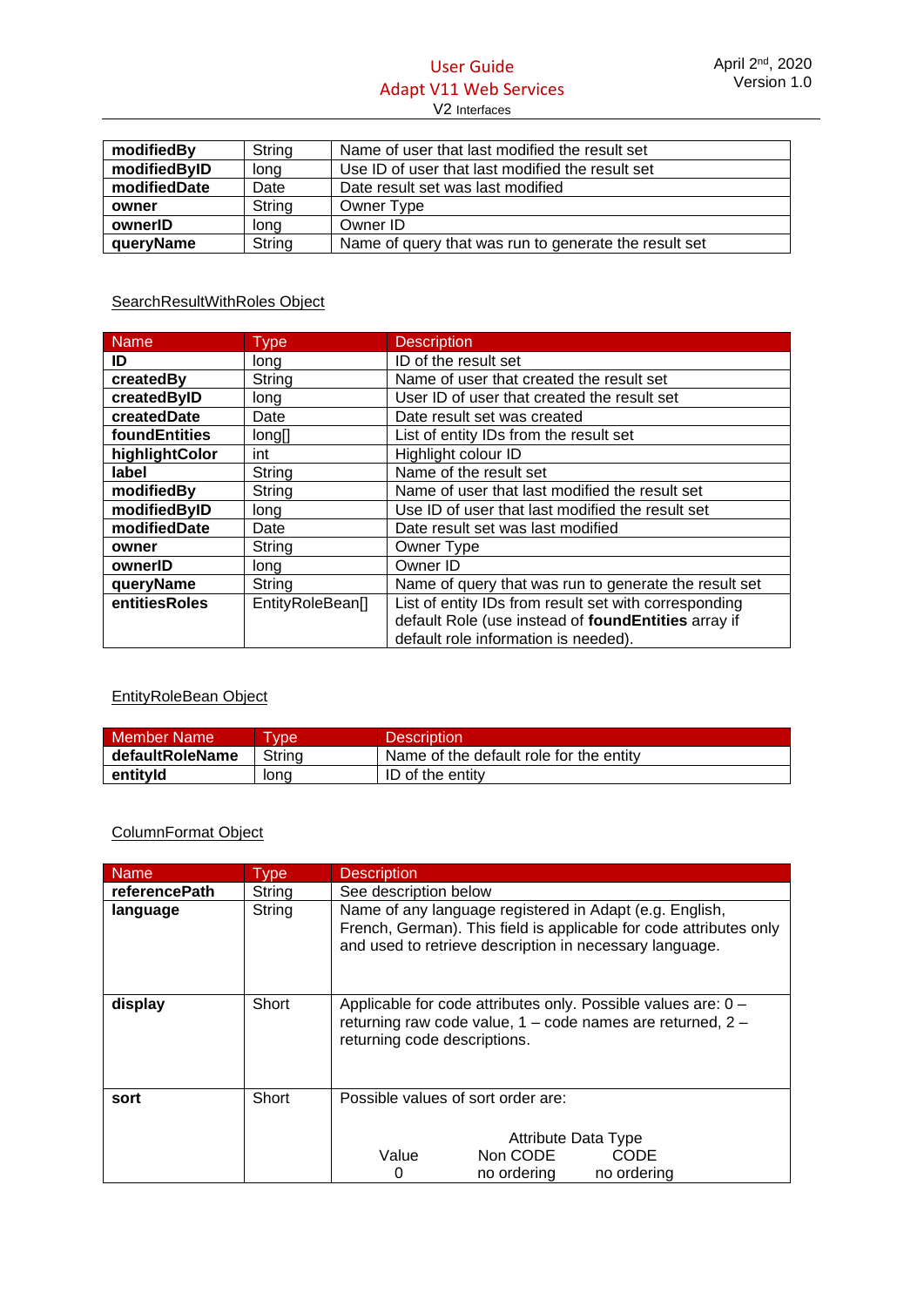## User Guide Adapt V11 Web Services V2 Interfaces

|   | ascending by<br>display value  | ascending by<br>Code ID              |
|---|--------------------------------|--------------------------------------|
| 2 | descending by<br>display value | descending by<br>Code ID             |
| 3 | ascending by<br>display value  | ascending by<br>Code Name            |
| 4 | descending by<br>display value | descending by<br>Code Name           |
| 5 | ascending by<br>display value  | ascending by<br>Code<br>Description  |
| 6 | descending by<br>display value | descending by<br>Code<br>Description |

The **referencePath** field contains sequence of reference strings. At least one reference should be specified.

Each reference consists of property name and 1-2 attribute names: optional reference attribute and mandatory value attribute.

The property name is the name of either system (like ENTITY\_TABLE) or ordinary property (including "X\_" tables) without prefix "PROP\_" and could include optional occurrence name for named occurrence property.

The reference attribute is used to link current property with preceding property or with the root table.

The value attribute is used to retrieve reference value and in case of subsequent references to link with following property.

The CREATEDDATE, CREATED\_BY, UPDATEDDATE value attribute names are allowed for the ENTITY\_TABLE system property.

The USER\_ID, USER\_NAME, INITIALS, LOGIN\_NAME, EMAIL value attribute names are allowed for U\_PERSONAL table.

The format of **referencePath** field of **ColumnFormat** is as follows:

REF\_ATTR\_1.PROP\_1(OCC\_OF\_PROP\_1).ATTR\_1:REF\_ATTR\_2. PROP\_2(OCC\_OF\_PROP\_2).ATTR\_2:REF\_ATTR\_3. PROP\_3(OCC\_OF\_PROP\_3)...

Where REF\_ATTR\_1.PROP\_1(OCC\_OF\_PROP\_1).ATTR\_1 is the first reference and REF\_ATTR\_2. PROP\_2(OCC\_OF\_PROP\_2).ATTR\_2 is the second one and so on.

The REF\_ATTR\_1 is the name of the reference attribute of the first reference.

The **PROP\_1** is the name of the property.

The  $occ$  of PROP 1 is the name of the occurrence for the first reference property.

The ATTR\_1 is the value attribute name.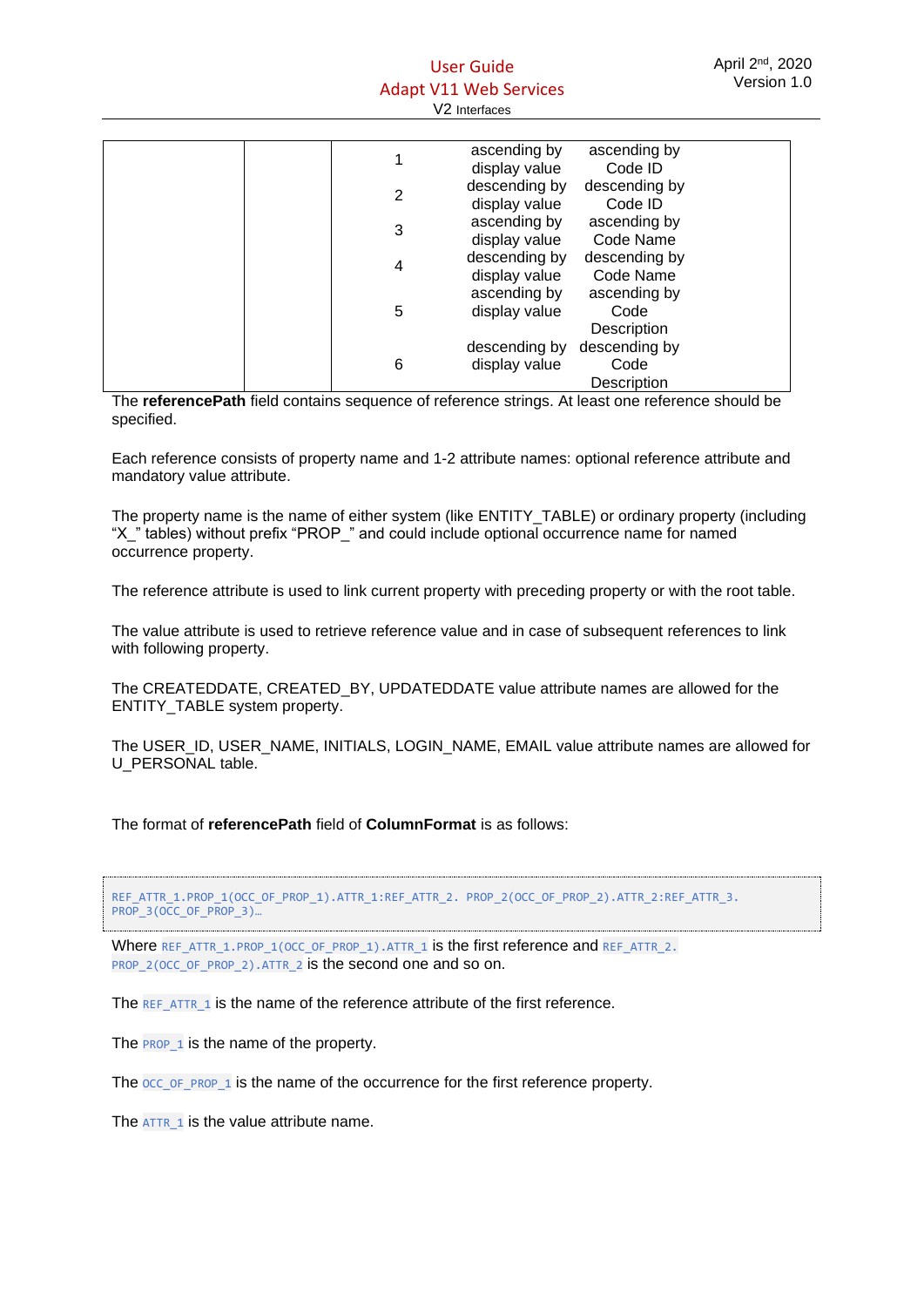The given sequence of references means that for each item in the result the instance of PROP\_1 will be found where ENTITY\_ID of the result item equals to REF\_ATTR\_1 value.

And for each PROP\_1, instance of PROP\_2 will be found, where value of ATTR\_1 equals to REF\_ATTR\_2 and so on.

The reference attribute name can be omitted. In this case attribute predefined in Adapt will be used.

The last value attribute is column value. The sorting and display format is applied to it.

#### Examples of **referencePath**:

```
PERSON_GEN.FULLNAME
ADDRESS(Primary).COUNTRY
ENTITY_TABLE.UPDATEDDATE
X_ASSIG_CAND.JOB:JOB_GEN.JOB_TITLE
OFFICE.OWN_OFFICE.REFERENCE:REFERENCE.CLIENT_GEN.NAME
REFERENCE.OWN_CONS(Permanent).CONSULTANT:USER_ID.U_PERSONAL.USER_NAME
```
# <span id="page-18-0"></span>**3.3.3 getAllQueriesNames**

This method returns array of names of all queries available to current user.

#### String[] getAllQueriesNames( long **long\_1** )

Method arguments:

| Araument            | <b>vpe</b> | . .<br>-<br>Description |
|---------------------|------------|-------------------------|
| $\blacksquare$ long | Lona       | Session<br>ıd           |

Return value:

| vpe    | Description                                             |
|--------|---------------------------------------------------------|
| String | Array of names of all queries available to current user |

Exceptions:

- AccessDeniedException
- ServerErrorException
- DataNotFoundException

#### <span id="page-18-1"></span>**3.3.4 runQuery**

This method executes a query and returns the Search Result object (SearchResultV1) containing array of found entities and all supplementary information. Accepts array of search parameters (SearchParameter) and can save or not save search results to Adapt V11 database depending on saveResults boolean parameter. This method accepts firstItemIndex and itemCount parameters to limit size of returning data, to prevent slowdown when retrieving results with a big number of found entities.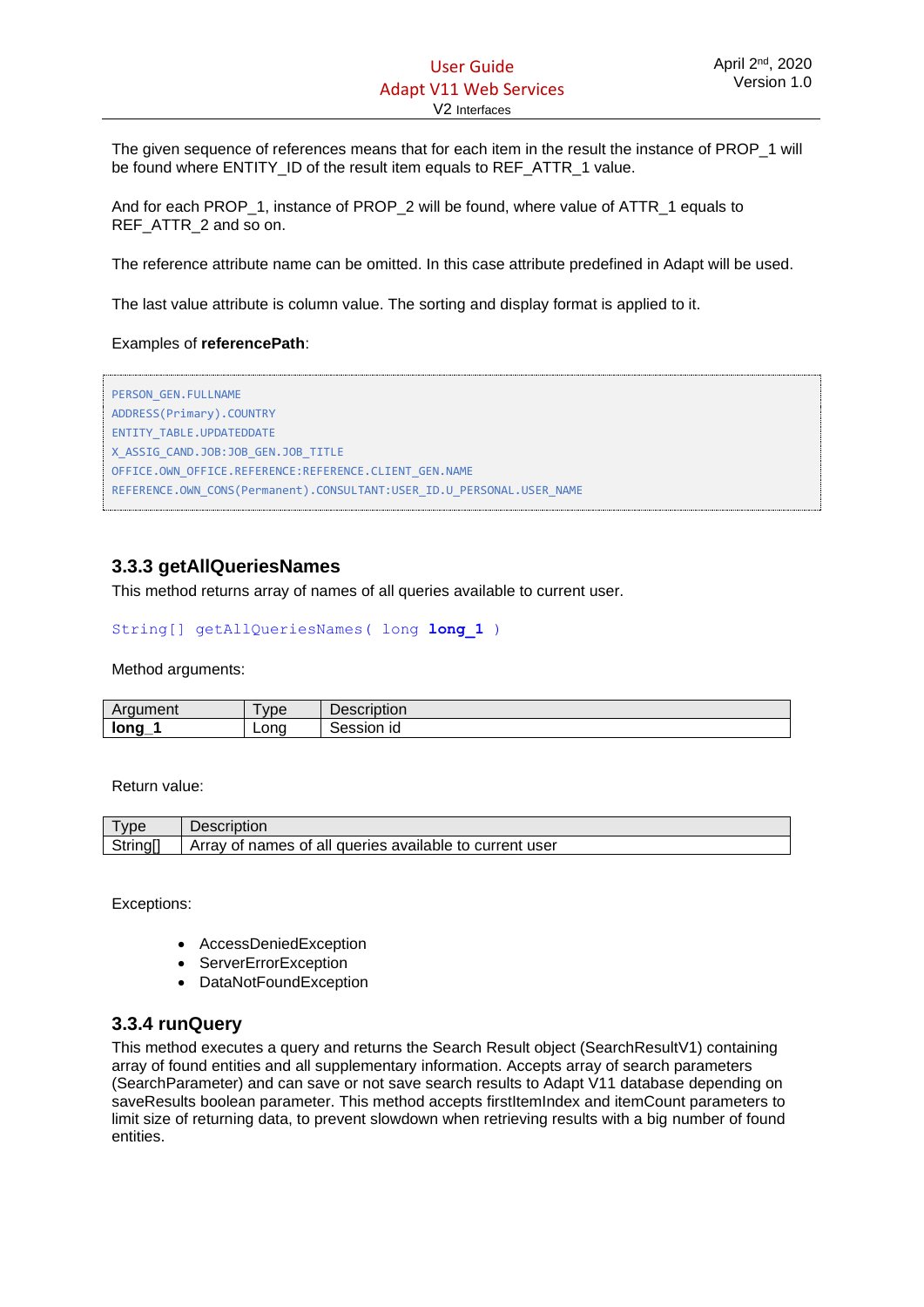If Business Object is associated with a query in the Query Explorer Tool, it will be executed after the execution of the Query. The parameters which are not used by query will be available to Business Object.

| SearchResultV1 runQuery ( long |  |         | long 1,                                     |
|--------------------------------|--|---------|---------------------------------------------|
|                                |  | String  | String 2,                                   |
|                                |  |         | SearchParameter[] arrayOfSearchParameter 3, |
|                                |  | int     | int $4,$                                    |
|                                |  | int     | int 5,                                      |
|                                |  | boolean | boolean 6,                                  |
|                                |  | String  | String 7                                    |

Method arguments:

| Argument                 | Type              | Description                                                                                  |
|--------------------------|-------------------|----------------------------------------------------------------------------------------------|
| $long_1$                 | Long              | Session id                                                                                   |
| String 2                 | String            | Name of the query                                                                            |
| arrayOfSearchParameter 3 | SearchParameter[] | Parameters of the search                                                                     |
| int_4                    | Integer           | Index of the first item                                                                      |
| int_5                    | Integer           | Maximum number of items to be returned                                                       |
| boolean <sub>6</sub>     | <b>Boolean</b>    | Should results be saved or not                                                               |
| String 7                 | String            | User name to assign results to. If not<br>provided, results are assigned to service<br>user. |

Return value:

| <b>vne</b>     | Description        |
|----------------|--------------------|
| SearchResultV1 | Search result data |

Exceptions:

- AccessDeniedException
- InvalidArgumentException
- DataNotFoundException
- ServerErrorException

**Note**: The method runQuery() executes the configured pre-query BO before executing the query. The execution of the query depends upon the status returned by the pre-query BO, as given below:

- 1. No pre-query BO is configured for a query: The query executes as normal.
- 2. The pre-query BO returns a status which is greater than 0: The query is not executed
- 3. The pre-query BO returns a status of -1: The query is not executed
- 4. A system error occurs while executing the pre-query BO: The query is not executed
- 5. The pre-query BO returns a status of 0: The query executes as normal.

# <span id="page-19-0"></span>**3.3.5 getSearchResults**

This method returns array of IDs of all stored query results sets that match the filter criteria. Filter is specified via array of search parameters (SearchParameter, see **3.3.2.1**).

long[] getSearchResults(long **long 1**, SearchParameter[] **arrayOfSearchParameter\_2** )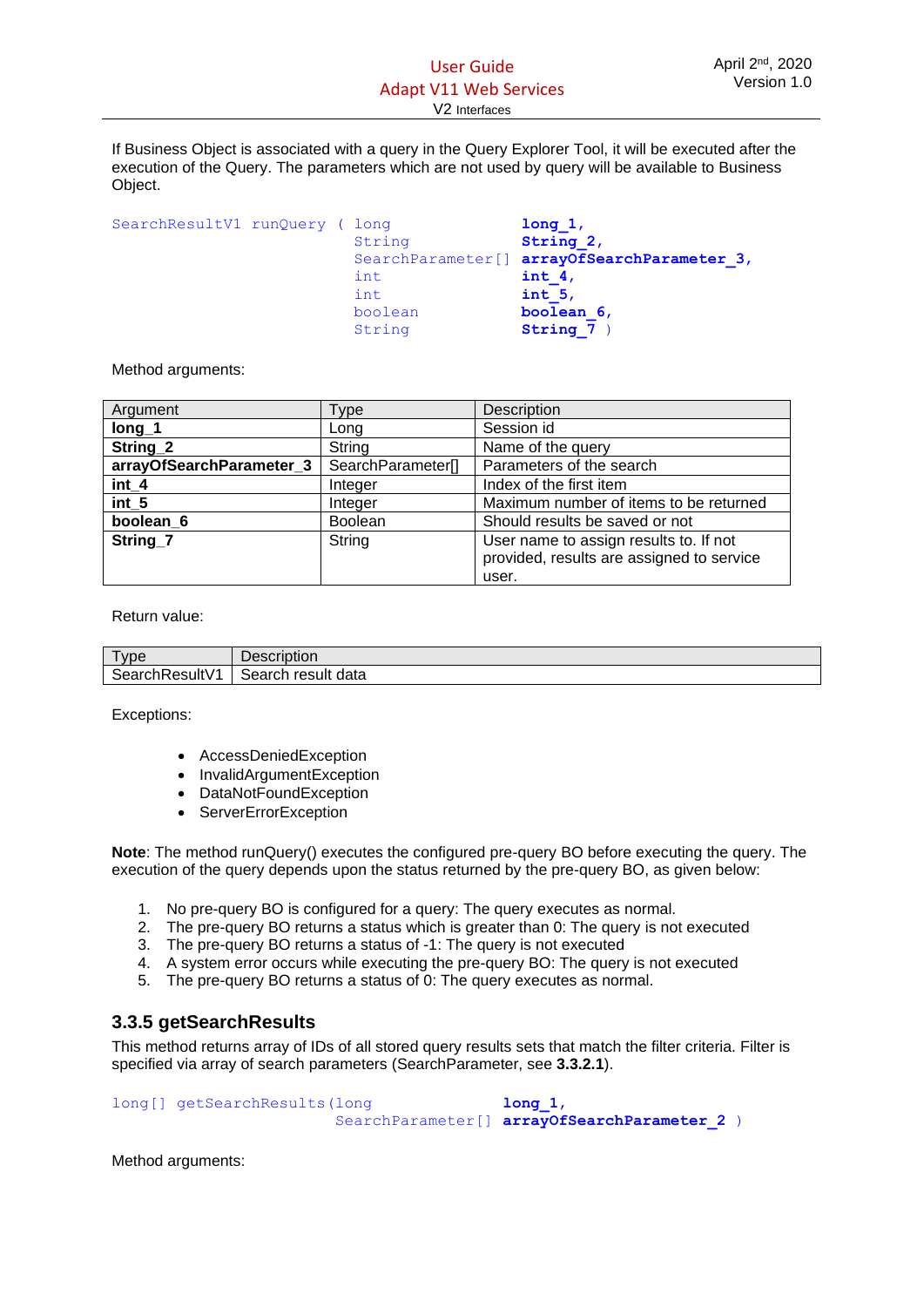# User Guide Adapt V11 Web Services

#### V2 Interfaces

| Argument                 | <b>vpe</b>        | <b>Description</b>                                                                                                                                  |
|--------------------------|-------------------|-----------------------------------------------------------------------------------------------------------------------------------------------------|
| $long_1$                 | Lona              | Session id                                                                                                                                          |
| arrayOfSearchParameter 2 | SearchParameter[] | Filters. Array of search parameters<br>defining the filter(s) to be applied. Only<br>saved result sets matching the<br>parameters will be returned. |

#### Return value:

| <b>vpe</b> | Description                                                                 |
|------------|-----------------------------------------------------------------------------|
| Long[      | Array of IDs of all stored query result sets that match the filter criteria |

Exceptions:

- AccessDeniedException
- InvalidArgumentException
- DataNotFoundException
- ServerErrorException

#### Filters

To filter the list of result sets returned, supply filter criteria as an array of Search Parameter objects. The objects in the array can be one or more of the following allowed values.

|                                             | Search Parameter member details to use |                |               |
|---------------------------------------------|----------------------------------------|----------------|---------------|
| To filter by                                | name                                   | dataType       | Value goes in |
| The title assigned to the query result      | Label                                  |                | stringValue   |
| user ID of the query result creator         | <b>Created By</b>                      | 2              | longValue     |
| Date range when query result was            | <b>Created Start Date</b>              | 3              | dateValue     |
| created                                     |                                        |                |               |
|                                             | <b>Created End Date</b>                | 3              | dateValue     |
| User ID of the last user to modify the      | <b>Modified By</b>                     | $\overline{2}$ | longValue     |
| result set                                  |                                        |                |               |
| Date range when query result was            | <b>Modified Start Date</b>             | 3              | dateValue     |
| modified                                    |                                        |                |               |
|                                             | <b>Modified End Date</b>               | 3              | dateValue     |
| Method of the query invocation (e.g. $B -$  | Method                                 | 4              | stringValue   |
| Business Object, Q - query)                 |                                        |                |               |
| User ID of user that highlighted result set | <b>Highlight</b>                       | 2              | longValue     |

# <span id="page-20-0"></span>**3.3.6 getSearchResult**

This method returns stored query result in form of Search Result object (SearchResultV1) according to the formatter object of the search result/user/domain. This method also accepts firstItemIndex and itemCount parameters to support paging.

```
SearchResultV1 getSearchResult( long long_1, 
                                       long long_2, 
                                      int int \frac{1}{3},
                                      int \; int \; 4
```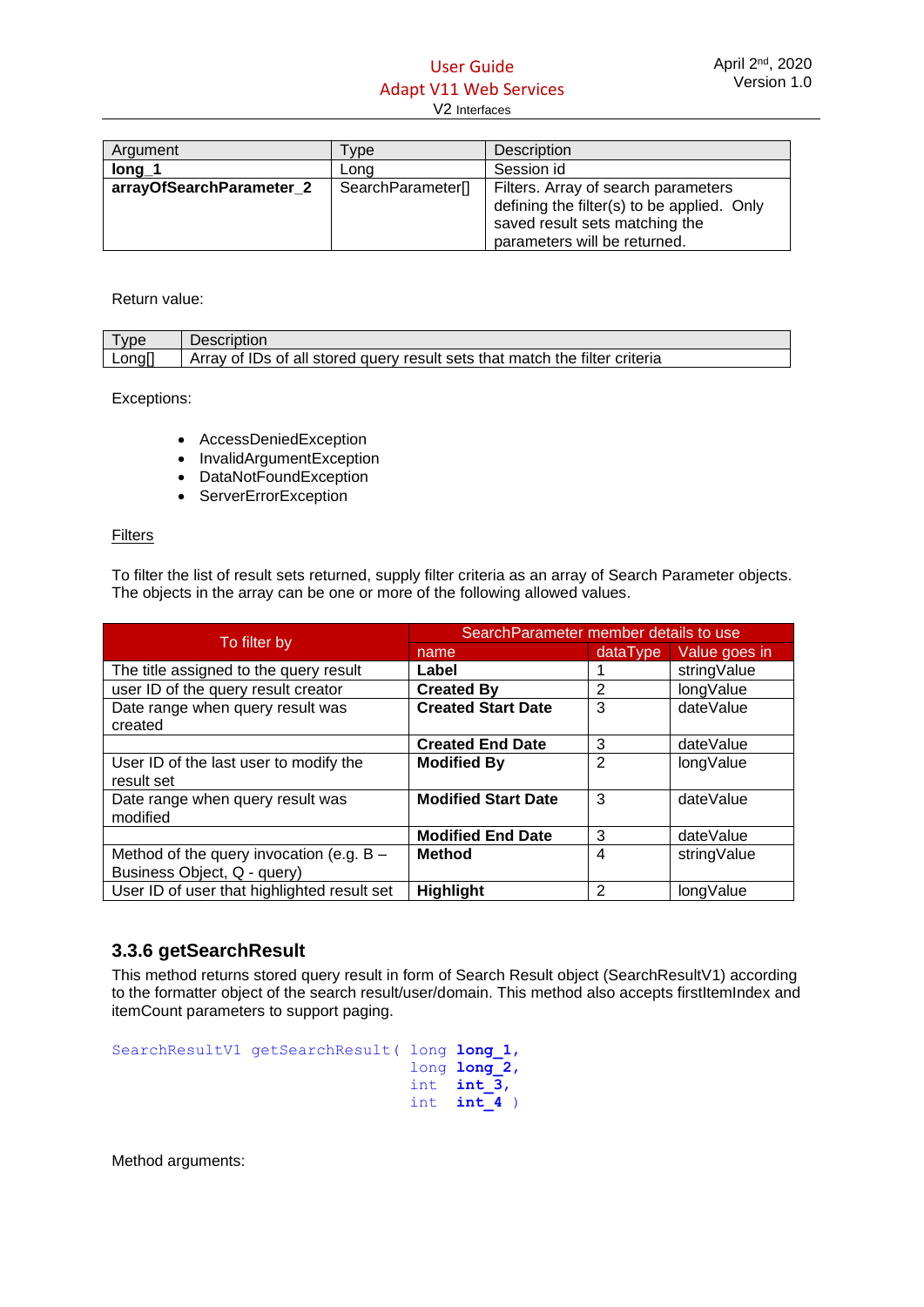# User Guide Adapt V11 Web Services V2 Interfaces

| Argument | vpe <sup>-</sup> | <b>Description</b>                     |
|----------|------------------|----------------------------------------|
| long     | ∟ong             | Session id                             |
| $long_2$ | ∟ong             | Saved search result ID                 |
| int 3    | Integer          | Index of the first item                |
| int 4    | Integer          | Maximum number of items to be returned |

Return value:

| --<br>vpe              | -<br>$+ - - -$<br>- - - - -<br>Description |
|------------------------|--------------------------------------------|
| 141/4<br>SearchResultV | result<br>search<br>stored                 |

Exceptions:

- AccessDeniedException
- InvalidArgumentException
- DataNotFoundException
- ServerErrorException

#### <span id="page-21-0"></span>**3.3.7 getSearchResultXML**

This method returns stored query result in form of XML string with formatter settings obtained by search result (not search definition) id. Method accepts array of ColumnFormat objects in order to provide convenient formatting of columns in returning XML data set.

String getSearchResultXML( long **long 1**,

long **long** 2,<br>int **int** 3, int **int 3**, int **int 4**, ColumnFormat[] **arrayOfColumnFormat\_5** )

Method arguments:

| Argument              | <b>Type</b>    | Description                                |
|-----------------------|----------------|--------------------------------------------|
| $long_1$              | Long           | Session id                                 |
| $long_2$              | Long           | Saved search result id                     |
| $int_3$               | Integer        | Index of the first item                    |
| int 4                 | Integer        | Maximum number of items to be returned     |
| arrayOfColumnFormat_5 | ColumnFormat[] | Array of ColumnFormat objects defining the |
|                       |                | column data to be returned.                |

Return value:

| <b>vpe</b> | Description                         |
|------------|-------------------------------------|
| String     | XML<br>result<br>search<br>of saved |

Exceptions:

- AccessDeniedException
- InvalidArgumentException
- DataNotFoundException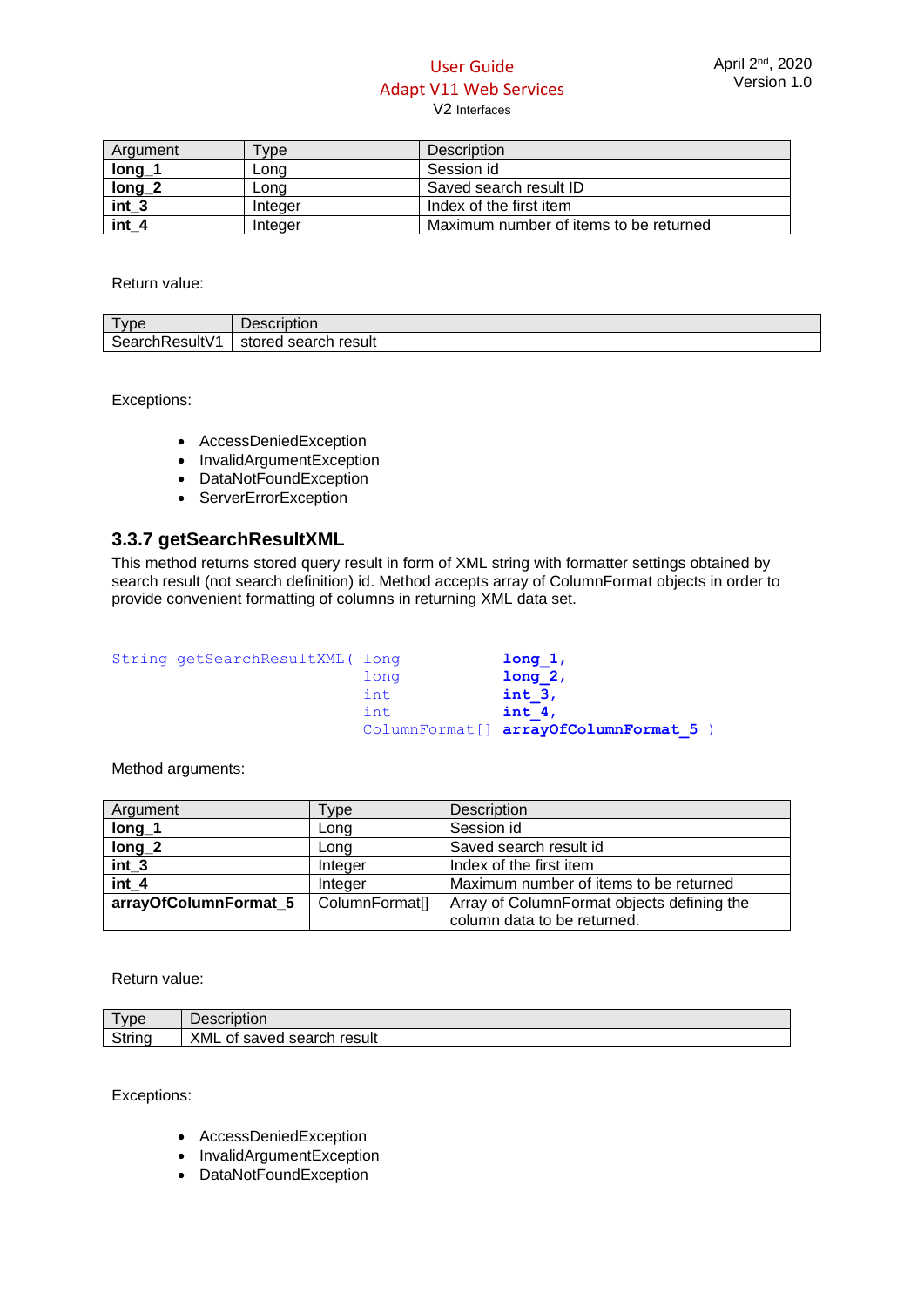• ServerErrorException

#### Search Result XML

XML of saved search result has the following format:

```
<SearchResult searchID='SEARCH_ID'>
  <Entity id='ENTITY_ID' defaultrole="DEFAULT_ROLE" resultIndex='1'/>
        …
  <Entity id='ENTITY_ID' defaultrole="DEFAULT_ROLE" resultIndex='N'/>
</SearchResult>
```
# <span id="page-22-0"></span>**3.3.8 getSearchResultCount**

This method returns number of records in specified stored query result.

```
long getSearchResultEntityCount( long long_1, 
                                    long long_2 )
```
Method arguments:

| Argument               | vpe  | <b>Description</b>     |
|------------------------|------|------------------------|
| $\mathsf{long}_-$      | Lona | Session id             |
| $\mathsf{long}_-$<br>n | Long | Saved search result id |

Return value:

| <b>vpe</b> | Description                                                  |
|------------|--------------------------------------------------------------|
| Long       | records<br>$\mathsf{I}$<br>, auerv<br>result<br>Number<br>ot |

Exceptions:

- AccessDeniedException
- IDataNotFoundException
- ServerErrorException

#### <span id="page-22-1"></span>**3.3.9 deleteSearchResult**

This method permanently deletes search result by specified id

void deleteSearchResult( long **long\_1**, long **long\_2**)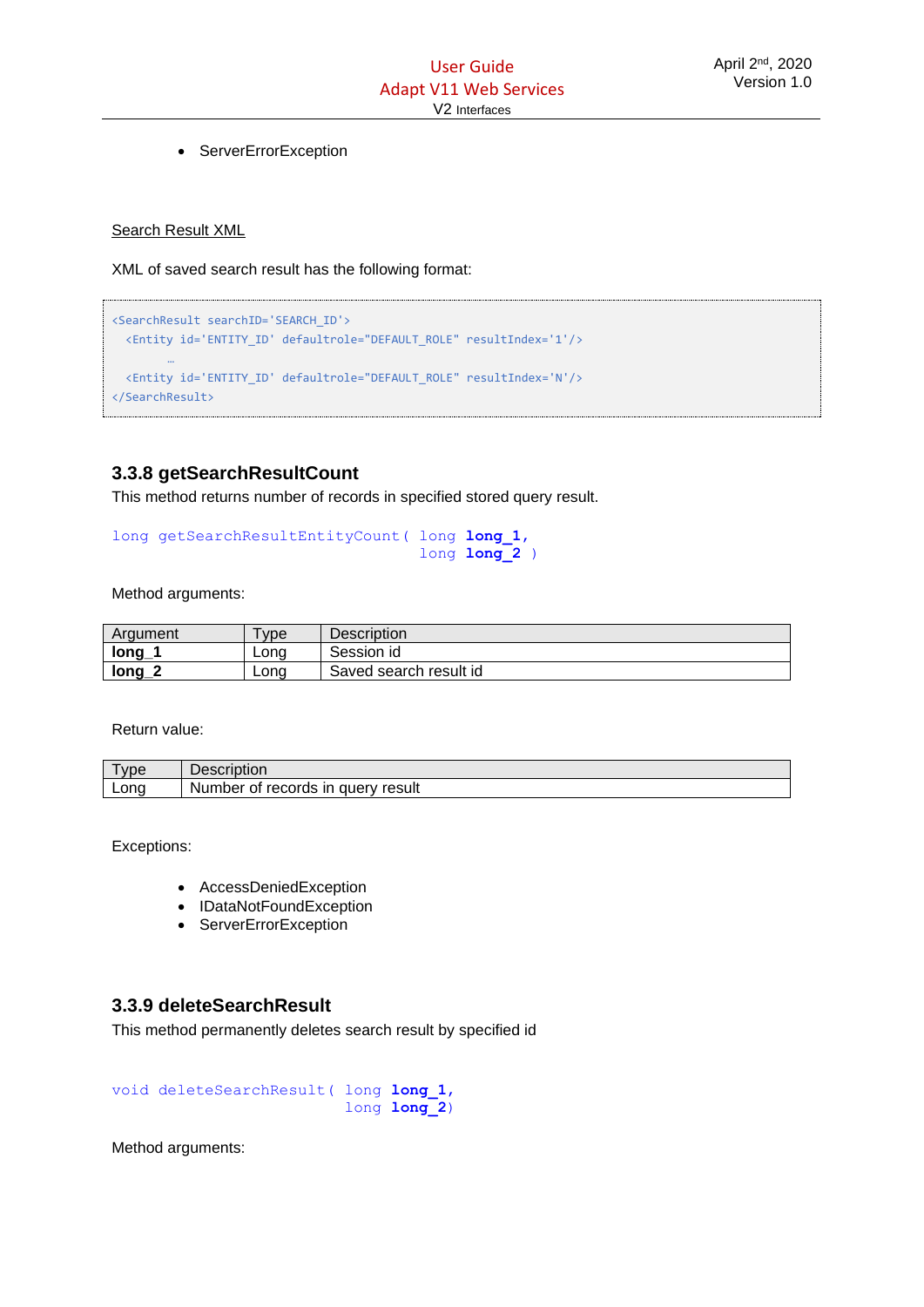| Argument            | vpe  | Description            |
|---------------------|------|------------------------|
| $\blacksquare$ long | Lona | Session id             |
| <u>long</u>         | Lona | Saved search result id |

Return value: none

Exceptions:

- AccessDeniedException
- IDataNotFoundException
- ServerErrorException

## <span id="page-23-0"></span>**3.3.10 getSearchResultWithRoles**

This method returns stored query result in form of Search Result object (SearchResultWithRoles). This method is similar to the getSearchResult method except returning value (SearchResultWithRoles instead of SearchResultV1). The SearchResultWithRoles object extends the SearchResultV1 by adding new field - array of 'EntityRoleBean' beans, which in their turn contain an entity Id and its default role name. This method also accepts firstItemIndex and itemCount parameters to limit size of returning data.

| SearchResultWithRoles getSearchResultWithRoles (long long 1, |               |
|--------------------------------------------------------------|---------------|
|                                                              | long long 2,  |
|                                                              | int $int 1$ , |
|                                                              | int $int 2$ ) |

#### Method arguments:

| Argument | $v_{\rm VDE}$ | Usage      | <b>Description</b>                                 |
|----------|---------------|------------|----------------------------------------------------|
| long     | Long          | Manadatory | Session id                                         |
| $long_2$ | Long          | Manadatory | Saved search result ID                             |
| int 1    | Integer       | Manadatory | Number of the Page to represent found entries from |
| int 2    | Integer       | Manadatory | Maximum number of items to be returned             |

Return value:

| ype                   | Description               |
|-----------------------|---------------------------|
| SearchResultWithRoles | l search result<br>stored |

Exceptions:

- AccessDeniedException
- InvalidArgumentException
- DataNotFoundException
- ServerErrorException

#### <span id="page-23-1"></span>**3.3.11 quickFind**

This method performs search and returns its result in form of XML string. All method arguments are mandatory. Search results are not limited. Search criteria is taken from the attributeToCompare – it must be a quickfindable attribute and hence it has the criteria defined.

String quickFind( long **long\_1**,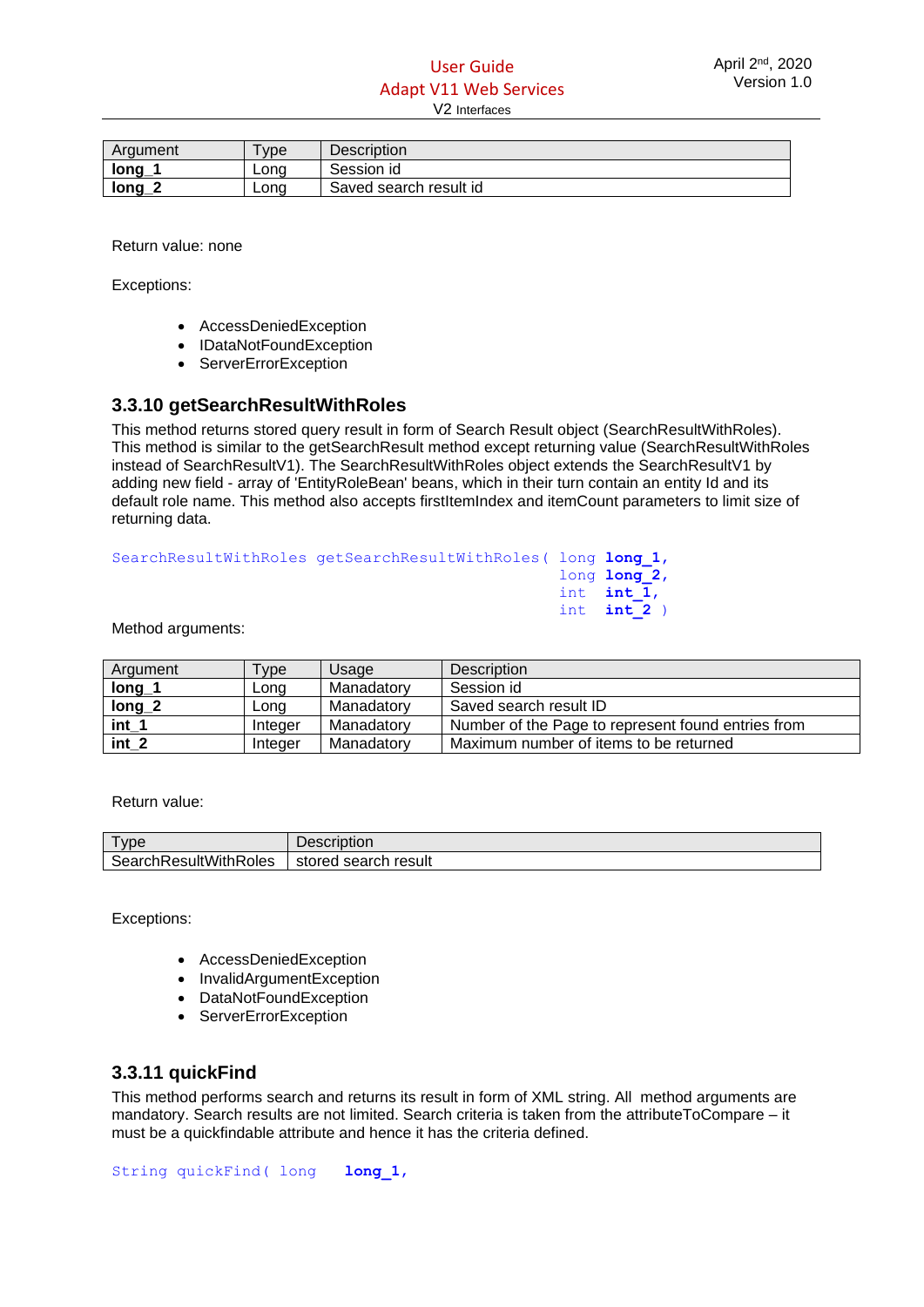String **String\_2**, string **String 3**, string **String 4**, String String 5 )

Method arguments:

| Argument            | Type   | Description                                          |
|---------------------|--------|------------------------------------------------------|
| $long_1$            | Long   | Session id                                           |
| String_2            | String | Config name of the property                          |
| String_3            | String | Config name of the attribute to be searched on. Must |
|                     |        | be quickfindable attribute                           |
| String_4            | String | Config name of the attribute whose value will be     |
|                     |        | returned                                             |
| String <sub>5</sub> | String | The value to look for in the attributeToCompare      |

Return value:

| vpe    | <b>Description</b>                          |
|--------|---------------------------------------------|
| String | XML<br>result<br>search.<br>performed<br>0t |

Exceptions:

- AccessDeniedException
- InvalidArgumentException when a non-quickfindable attribute is supplied
- DataNotFoundException
- ServerErrorException

XML of performed search has the following format:

```
<SearchResult >
  <Entity id='id' defaultrole='DEFAULT_ROLE'> 
   <Property name='PROPERTY_NAME'>
     <Attribute name='ATTRIBUTE_NAME'>
        Attribute value
      </Attribute>
    </Property>
  </Entity>
  ...
</SearchResult>
```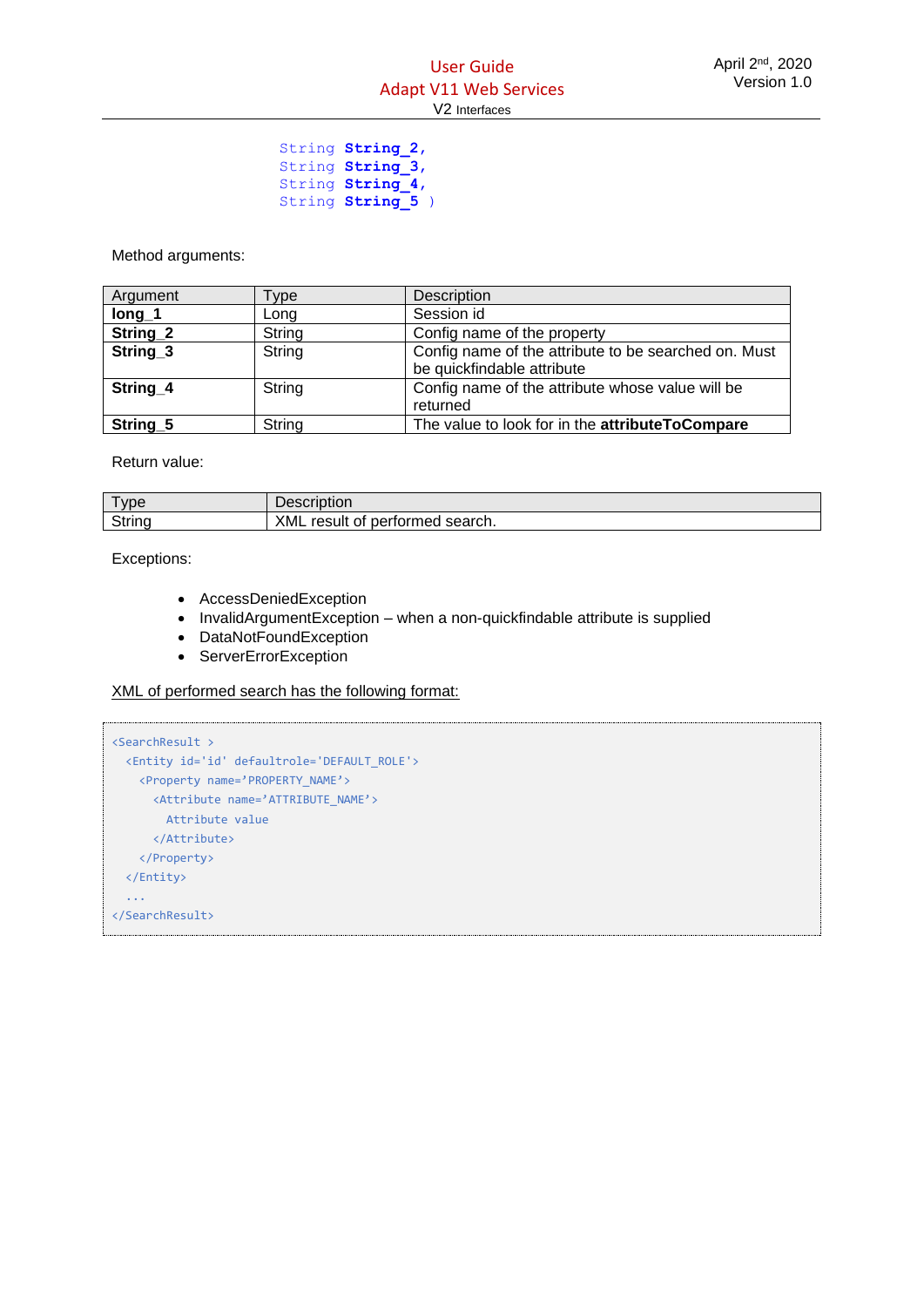# <span id="page-25-0"></span>**3.4 Entity Service**

Entity Interface can be used to retrieve, create, update and delete Entities. It is also possible to retrieve User as Entity.

Entities can be retrieved and edited with regard to the user account used to authenticate the connection, so that the user can only view and edit Entities which have been created by him personally or by other users who share user groups with him.

The table below shows dependency between Entity Access Service methods and users with different access rights:

|                                 |                 |                                                                                                     | <b>Disable Entity Visibility = YES</b>                                                                |                                                                                                                                        | Disable Entity Visibility = NO                                                                      |                                                                                                       |                                                                                                                                        |
|---------------------------------|-----------------|-----------------------------------------------------------------------------------------------------|-------------------------------------------------------------------------------------------------------|----------------------------------------------------------------------------------------------------------------------------------------|-----------------------------------------------------------------------------------------------------|-------------------------------------------------------------------------------------------------------|----------------------------------------------------------------------------------------------------------------------------------------|
|                                 |                 | <b>Entity</b><br>owned by<br><b>User Group</b><br>which is<br>User's Full<br><b>Access</b><br>Group | <b>Entity</b><br>owned by<br><b>User Group</b><br>which is<br><b>User's View</b><br><b>Only Group</b> | <b>Entity</b><br>owned by<br><b>User Group</b><br>which is<br>neither<br>User's Full<br><b>Access</b><br>Group nor<br><b>View Only</b> | <b>Entity</b><br>owned by<br><b>User Group</b><br>which is<br>User's Full<br><b>Access</b><br>Group | <b>Entity</b><br>owned by<br><b>User Group</b><br>which is<br><b>User's View</b><br><b>Only Group</b> | <b>Entity</b><br>owned by<br><b>User Group</b><br>which is<br>neither<br>User's Full<br><b>Access</b><br>Group nor<br><b>View Only</b> |
| V <sub>1</sub>                  |                 |                                                                                                     |                                                                                                       |                                                                                                                                        |                                                                                                     |                                                                                                       |                                                                                                                                        |
| getUser                         |                 | ÷                                                                                                   | ÷                                                                                                     | ÷                                                                                                                                      | ÷                                                                                                   | ÷                                                                                                     | ÷                                                                                                                                      |
| getEntity                       |                 | ÷                                                                                                   | ÷                                                                                                     | ÷                                                                                                                                      | ÷                                                                                                   | ÷                                                                                                     | $\mathbf x$                                                                                                                            |
| getEntityData                   |                 | ÷                                                                                                   | ÷                                                                                                     | ÷                                                                                                                                      | ÷                                                                                                   | ÷                                                                                                     | x                                                                                                                                      |
| getEntityDataNoPrimaryReference |                 | ÷                                                                                                   | ÷                                                                                                     | ÷                                                                                                                                      | ÷                                                                                                   | ÷                                                                                                     | $\mathbf x$                                                                                                                            |
| saveEntity                      | create new      | ÷                                                                                                   | ÷                                                                                                     | ÷.                                                                                                                                     | ÷.                                                                                                  | $+$                                                                                                   | ٠                                                                                                                                      |
| saveEntityData                  |                 | ÷                                                                                                   | ÷                                                                                                     | ÷.                                                                                                                                     | ÷                                                                                                   | ÷.                                                                                                    | ÷                                                                                                                                      |
| saveEntity                      |                 | ÷                                                                                                   | x                                                                                                     | $\mathbf{x}$                                                                                                                           | ÷.                                                                                                  | $\mathbf{x}$                                                                                          | x                                                                                                                                      |
| saveEntityData                  | update existing | ÷                                                                                                   | x                                                                                                     | $\mathbf{x}$                                                                                                                           | ÷                                                                                                   | $\mathbf{x}$                                                                                          | $\mathbf x$                                                                                                                            |
| deleteEntity                    |                 | ÷                                                                                                   | x                                                                                                     | x                                                                                                                                      | ÷.                                                                                                  | $\mathbf x$                                                                                           | x                                                                                                                                      |

# <span id="page-25-1"></span>**3.4.1 Summary of Methods**

| Method                          | <b>Purpose</b>                                                                         |
|---------------------------------|----------------------------------------------------------------------------------------|
| getUser                         | Retrieve user details from the user table                                              |
| getEntity                       | Get XML representing an entire entity                                                  |
| getEntityData                   | Get specified elements of an entity as XML                                             |
| saveEntity                      | Update/Create an entity                                                                |
| saveEntityData                  | Update/Create an entity from a data fragment                                           |
| getFavourtiteEntities           | Retrieve a list if favourited entities                                                 |
| getEntityDataNoPrimaryReference | Get specified elements of an entity as XML<br>without system attributes (reference and |
|                                 | occurrence ID).                                                                        |

# <span id="page-25-2"></span>**3.4.2 Objects**

SearchParameter Object

The search parameter object defines a parameter used to identify a User.

| <b>Name</b> | <b>VDe</b> | <b>Description</b>                 |
|-------------|------------|------------------------------------|
| dataType    | Integer    | Data type of the passed parameter. |
|             |            |                                    |
|             |            | $\bullet$ 1 – String               |
|             |            | $\bullet$ 2 – Numeric              |
|             |            | $3 - Date$                         |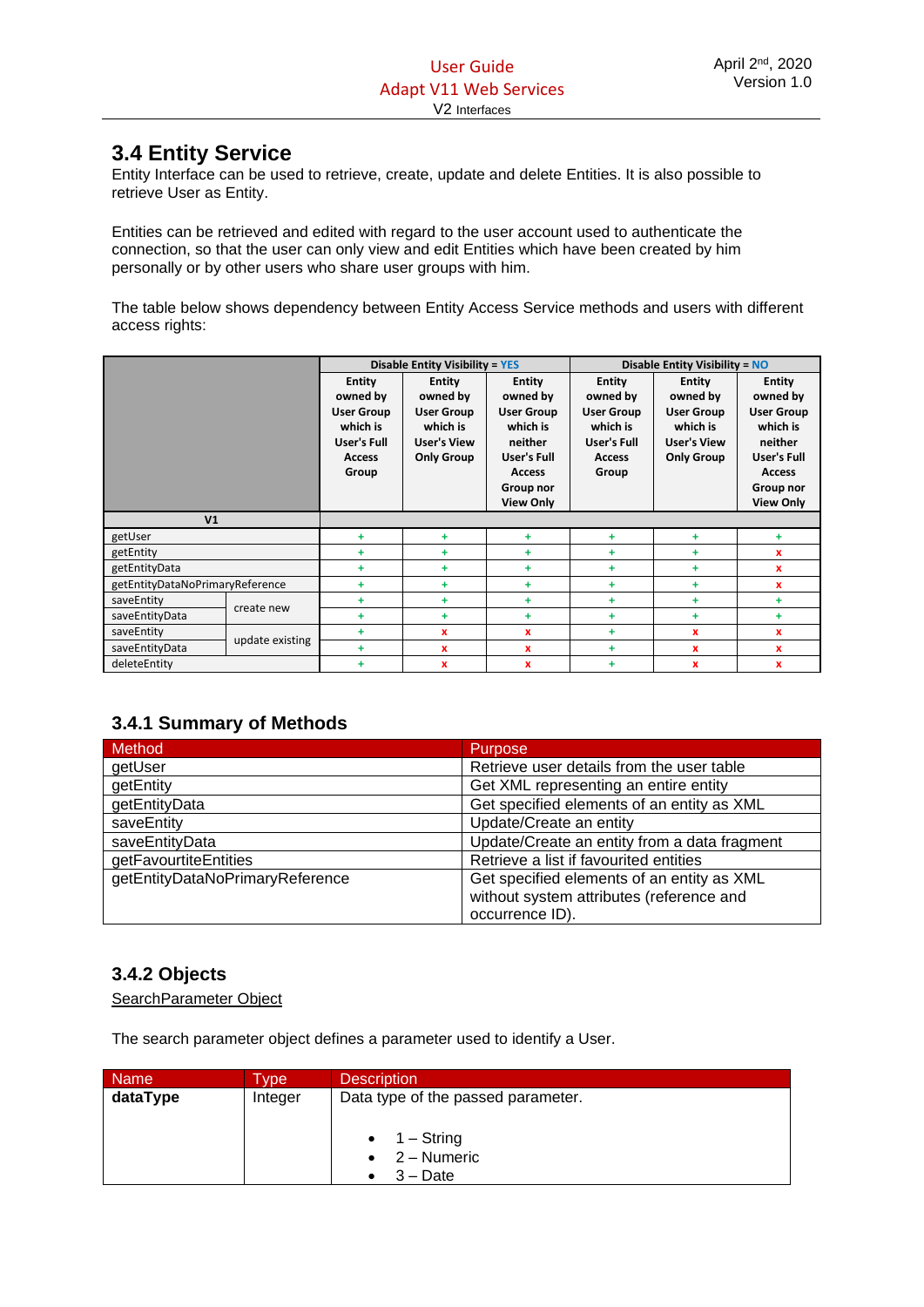|                  |        | $\bullet$ 4 – Character                                       |
|------------------|--------|---------------------------------------------------------------|
|                  |        |                                                               |
| name             | String | Name of the query parameter                                   |
| stringValue      | String | Holds the value of the parameter for a string type parameter  |
| <b>longValue</b> | Long   | Holds the value of the parameter for a numeric type parameter |
| dateValue        | Date   | Holds the value of the parameter for a date type parameter    |

# <span id="page-26-0"></span>**3.4.3 getUser**

This method returns user data in form of XML, based on Adapt V11 core "get user as entity" functionality.

```
String getUser( long long 1,
              SearchParameter SearchParameter 2 )
```
Method arguments:

| Argument          | <b>vpe</b>      | <b>Description</b>        |
|-------------------|-----------------|---------------------------|
| long_             | Lona            | Session id                |
| SearchParameter 2 | SearchParameter | I Search Parameter Obiect |

Return value:

| <b>vpe</b> | Description |
|------------|-------------|
| String     | <b>XML</b>  |
| . .        | User        |

Exceptions:

- AccessDeniedException
- InvalidArgumentException
- DataNotFoundException
- ServerErrorException

Search Parameter

Use the SearchParameter object to provide the criteria to locate the user record to be retrieved.

|                                   | Search Parameter member details to use |          |               |
|-----------------------------------|----------------------------------------|----------|---------------|
| To search by                      | name                                   | dataTvpe | Value goes in |
| User Name                         | username                               |          | stringValue   |
| User ID                           | userID                                 |          | longValue     |
| <b>Active Directory User Name</b> | <b>ADName</b>                          |          | stringValue   |

# <span id="page-26-1"></span>**3.4.4 getEntity**

This method returns Entity XML by entity ID. Formatting rules like time zone, locale, and date and time format are specified at logon

```
String getEntity( long long_1, 
                    long long_2 )
```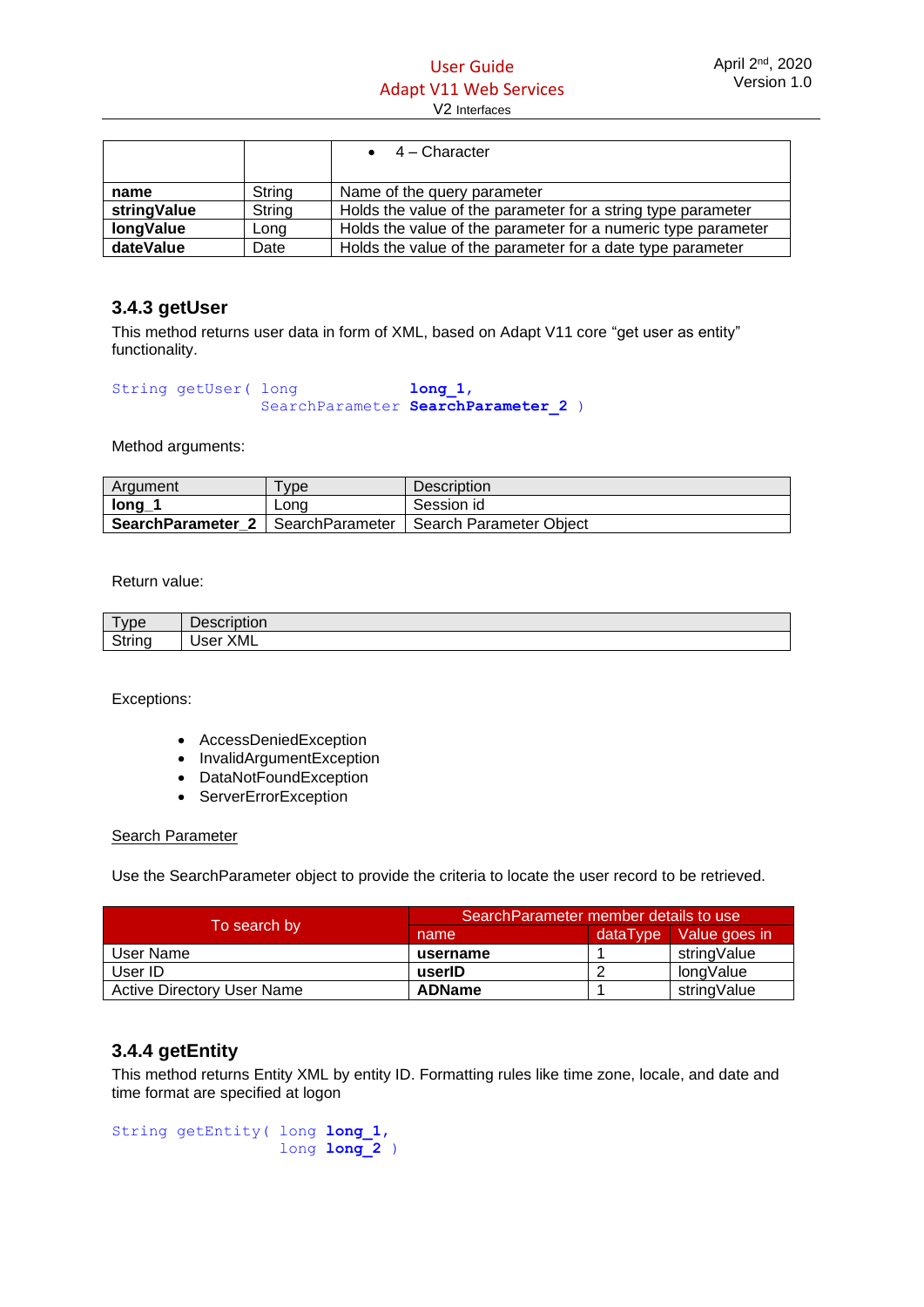Method arguments:

| Argument                         | vpe  | Description |
|----------------------------------|------|-------------|
| long                             | Lona | Session id  |
| $\overline{\phantom{a}}$<br>long | Long | Entity ID   |

Return value:

| vpe         | Description               |
|-------------|---------------------------|
| String<br>. | <b>XML</b><br>.<br>Entity |

Exceptions:

- AccessDeniedException
- InvalidArgumentException
- DataNotFoundException
- ServerErrorException

#### Entity XML format

getEntity method returns entity in XML representation. Format for this representation is as follows:

```
<Entity defaultrole='DEFAULT_ROLE'>
  <Role>Role1</Role>
  <Role>Role2</Role>
  <Role>RoleN</Role>
  <Property name='PROPERTY_NAME_1' occurrence='OCCURRENCE_NAME'>
    <Attribute name='ATTRIBUTE_NAME' sqldatatype='ATTRIBUTE_TYPE'>Value</Attribute>
    <Attribute name='ATTRIBUTE_NAME' sqldatatype='ATTRIBUTE_TYPE'>Value</Attribute>
  </Property>
  <Property name='PROPERTY_NAME_N'>
     <Attribute name='ATTRIBUTE_NAME' sqldatatype='ATTRIBUTE_TYPE'>Value</Attribute>
    <Attribute name='ATTRIBUTE_NAME' sqldatatype='ATTRIBUTE_TYPE'>Value</Attribute>
  </Property>
</Entity>
```
If referenced attribute in list of property is an entity, it will have the following format:

```
<Property name='PROPERTY_NAME_1' occurrence='OCCURRENCE_NAME'>
  <Attribute name='ATTRIBUTE_NAME' defaultrole='DEFAULT_ROLE' sqldatatype='ATTRIBUTE_TYPE'>
    Value
  </Attribute>
</Property>
```
To create a new *Entity,* an XML representation of the entity to be created must be constructed. The format of the XML for *Entity* creation is as follows: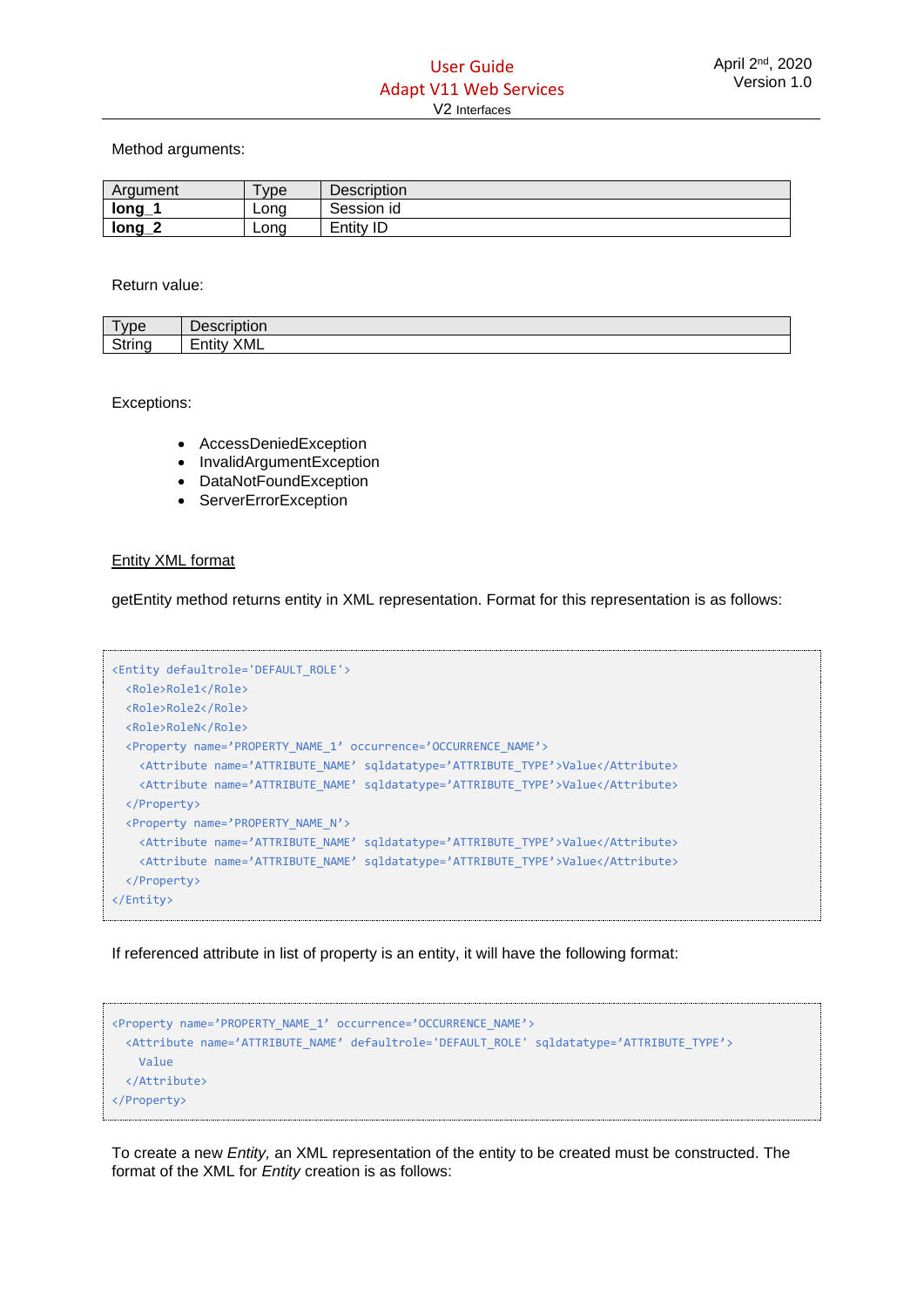| <entity defaultrole="DEFAULT ROLE"></entity>                                                     |
|--------------------------------------------------------------------------------------------------|
| <role>Role1</role>                                                                               |
| <role>Role2</role>                                                                               |
| <role>RoleN</role>                                                                               |
| <property name="PROPERTY_NAME_1" occurrence="OCCURRENCE_NAME"></property>                        |
| <attributename='attribute name'="" sqldatatype="ATTRIBUTE TYPE">Value</attributename='attribute> |
|                                                                                                  |
| <property name="PROPERTY NAME N"></property>                                                     |
| <attributename='attribute name'="" sqldatatype="ATTRIBUTE TYPE">Value</attributename='attribute> |
|                                                                                                  |
| $\langle$ /Entity>                                                                               |

#### Where **'OCCURRENCE\_NAME'** is occurrence from the *Named Property*. Note that **'OCCURRENCE\_NAME'** only needs to be specified for *Named Properties*

Below is an example of the XML that creates permanent candidate *Entity*.

```
<Entity defaultrole='PERM_CAND'>
    <Role>PERM_CAND</Role>
    <Property name='PERSON_GEN'>
        <Attribute name='MIDDLE_NAME' sqldatatype='NVARCHAR'>Middle</Attribute>
         <Attribute name='FIRST_NAME' sqldatatype='NVARCHAR'>First</Attribute>
         <Attribute name='LAST_NAME' sqldatatype='NVARCHAR'>Last</Attribute>
         <Attribute name='FULLNAME' sqldatatype='NVARCHAR'>Mr Phillips</Attribute>
        <Attribute name='TITLE' sqldatatype='NUMERIC'>1303812</Attribute>
         <Attribute name='GENDER' sqldatatype='NUMERIC'>1303874</Attribute>
  </Property>
  <Property name='CAND_GEN'>
    <Attribute name='PLACE_OF_B' sqldatatype='NVARCHAR'></Attribute>
    <Attribute name='NATIONAL_NUM' sqldatatype='NVARCHAR'></Attribute>
    <Attribute name='ID_NO' sqldatatype='NVARCHAR'></Attribute>
    <Attribute name='BENEFIT_FROM' sqldatatype='CHAR'>N</Attribute>
    <Attribute name='RIGHT_BENEF' sqldatatype='CHAR'>N</Attribute>
    <Attribute name='OWN_TRANS' sqldatatype='CHAR'>N</Attribute>
    <Attribute name='HOW_FIND_US' sqldatatype='NUMERIC'></Attribute>
    <Attribute name='NO_OF_CHILD' sqldatatype='NUMERIC'></Attribute>
    <Attribute name='DIVISION' sqldatatype='NUMERIC'></Attribute>
    <Attribute name='NO_OF_DEPEND' sqldatatype='NUMERIC'></Attribute>
    <Attribute name='GENDER' sqldatatype='NUMERIC'>1303874</Attribute>
    <Attribute name='LOCATION_CD' sqldatatype='NUMERIC'></Attribute>
    <Attribute name='AVAILABILITY' sqldatatype='NUMERIC'></Attribute>
    <Attribute name='NATIONALITY' sqldatatype='NUMERIC'>20010516</Attribute>
    <Attribute name='MARITAL_STAT' sqldatatype='NUMERIC'></Attribute>
    <Attribute name='DT_OF_BIRTH' sqldatatype='DATETIME'>09/11/1976</Attribute>
  </Property>
  <Property name='TELEPHONE' occurrence='Work'>
    <Attribute name='EXTENSION' sqldatatype='NVARCHAR'></Attribute>
    <Attribute name='TEL_NUMBER' sqldatatype='NVARCHAR'>+44 131 312 1331</Attribute>
    <Attribute name='CAN_SMS' sqldatatype='CHAR'>N</Attribute>
    <Attribute name='CAN_CONTACT' sqldatatype='CHAR'>N</Attribute>
    <Attribute name='OCC_ID' sqldatatype='NUMERIC'>2034418</Attribute>
  </Property>
```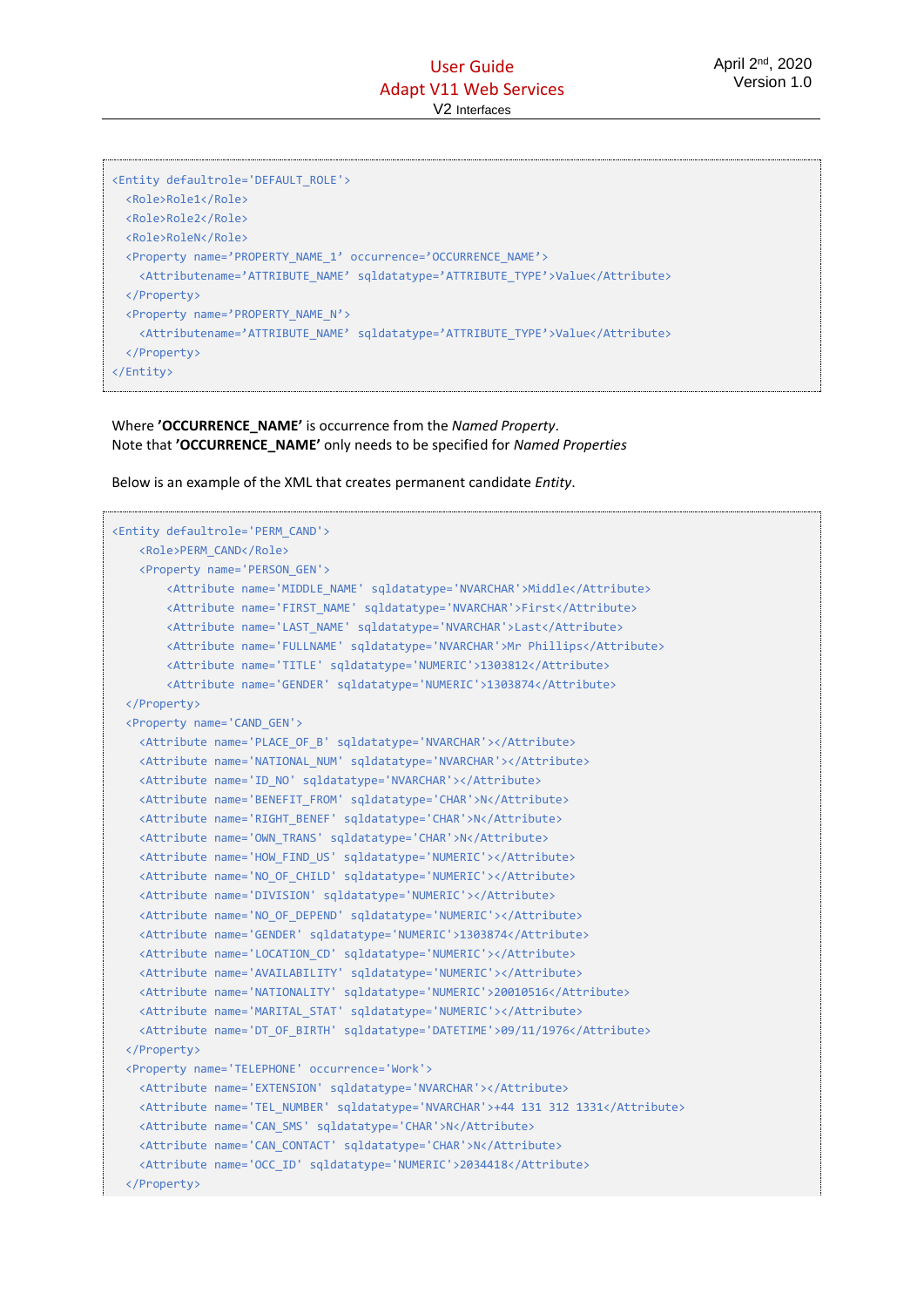#### </Entity>

To update existing entity, XML representation of the entity is used. XML format for *Entity* update is as follows:

| <entity defaultrole="ENTITY DEFAULT ROLE" id="ENTITY ID TO UPDATE"></entity>    |
|---------------------------------------------------------------------------------|
| <role>Role1</role>                                                              |
| <role>Role2</role>                                                              |
| <role>RoleN</role>                                                              |
| <property bisuniqueid="BISUNIQUE ID" name="PROPERTY NAME MULTIPLE"></property>  |
| <attribute name="ATTRIBUTE NAME" sqldatatype="ATTRIBUTE TYPE">Value</attribute> |
|                                                                                 |
| <property name="PROPERTY NAME NAMED" occurrence="OCCURRENCE NAME"></property>   |
| <attribute name="ATTRIBUTE NAME" sqldatatype="ATTRIBUTE TYPE">Value</attribute> |
|                                                                                 |
| <property name="PROPERTY NAME SINGLE"></property>                               |
| Attribute name='ATTRIBUTE NAME' sqldatatype='ATTRIBUTE TYPE'>Value              |
|                                                                                 |
| $\langle$ /Entity>                                                              |
|                                                                                 |

Where **'BISUNIQUE\_ID'** is unique ID of the *Multiple Property* Below are the rules that apply to XML format for *Entity* update:

- **1.** ID of the *Entity* to update must be provided. If there is no *Entity* with such in the system **DataNotFoundException** will be thrown.
- **2.** In order to update a record in a *Multiple Property*, **'BISUNIQUE\_ID'** of the record must be specified. If there is no provided **'BISUNIQUE\_ID'** in the system – **DataNotFoundException** will be thrown. If **'BISUNIQUE ID'** is omitted – new record will be added to the property.
- **3.** To update a N*amed Property*, '**OCCURRENCE\_NAME'** or **'BISUNIQUE\_ID'** must be specified. If **'OCCURRENCE\_NAME'** or **'BISUNIQUE\_ID'** is not found – **DataNotFoundException** will be thrown.
- **4.** In order to delete a record from a Multiple Property, the following syntax is used:

```
<Property name='PROPERTY_NAME' bisuniqueid='BISUNIQUE_ID'>
</Property>
```
**5.** In order to delete a record from a Named Property, one of the following syntaxes can be used:

| <property name="PROPERTY NAME" occurrence="OCCURRENCE NAME"><br/><math>\langle</math>/Property&gt;</property> |  |
|---------------------------------------------------------------------------------------------------------------|--|
| - or -                                                                                                        |  |

<Property name='PROPERTY\_NAME' bisuniqueid='BISUNIQUE\_ID'> </Property>

**6.** To delete all records from a property, the following syntax should be used: **<Property name='PROPERTY\_NAME\_N' ></Property**

Note that you can't update existent property record while deleting all records from the property – as a result property with no records will be received. E.g.: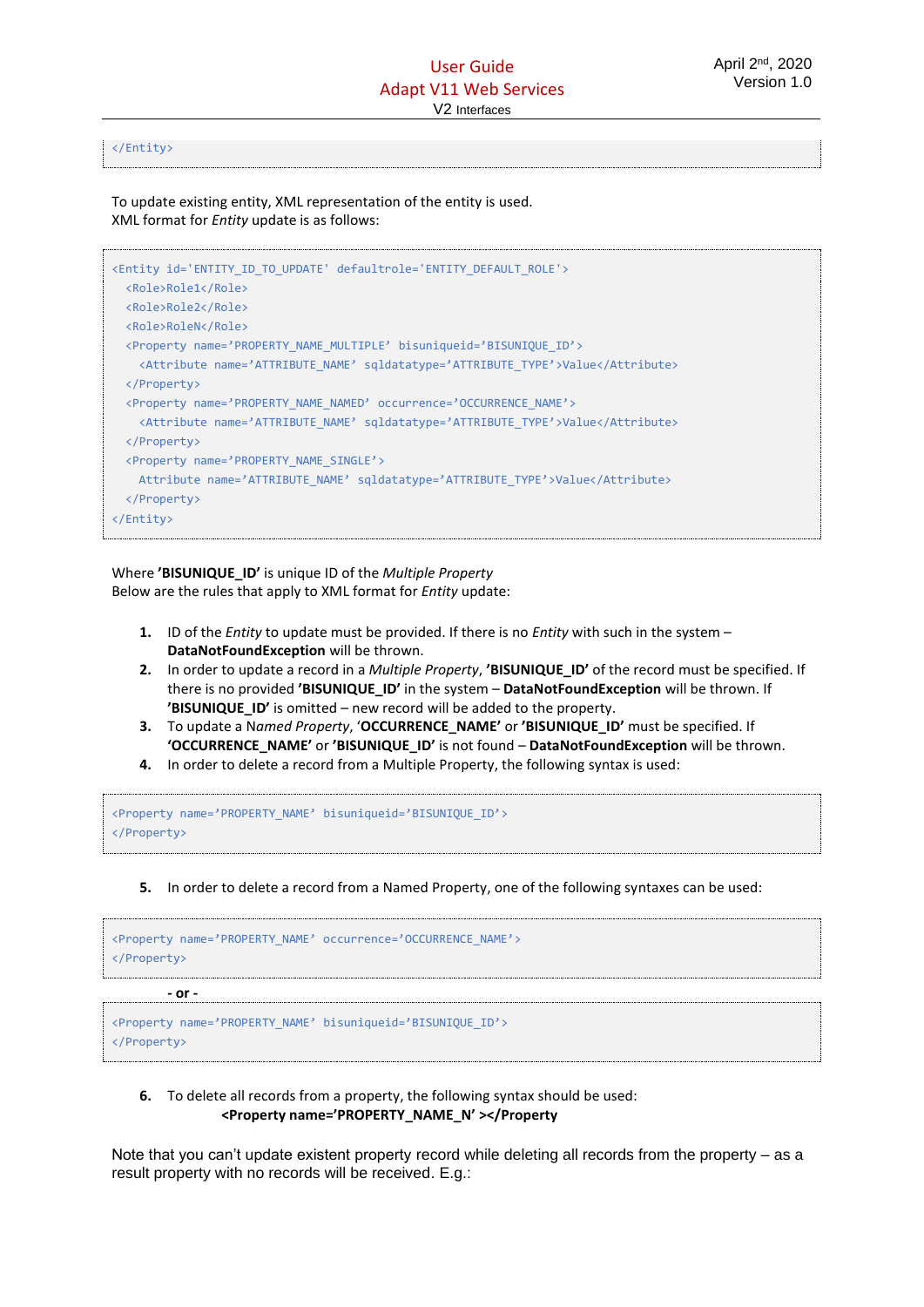```
<Property name='PROPERTY_NAME_N' ></Property>
<Property name='PROPERTY_NAME' occurrence='OCCURRENCE_NAME'>
  <Attribute name='ATTRIBUTE_NAME' sqldatatype='ATTRIBUTE_TYPE'>Value</Attribute>
</Property>
```
It is possible however to delete all records from the property while adding new ones.

# <span id="page-30-0"></span>**3.4.5 getEntityData**

This method retrieves existing entity data by entity ID and list of entity's properties and returns it in XML representation. The resulting XML will contain entity's data stored in the all attributes from specified properties.

| String getEntityData ( long |      | long 1,                   |
|-----------------------------|------|---------------------------|
|                             | Lona | $1$ ong $2$ ,             |
|                             |      | String[] arrayofString 3) |

Method arguments:

| Argument        | $_{\text{Type}}$ | Description                                      |
|-----------------|------------------|--------------------------------------------------|
| $long_1$        | Long             | Session id                                       |
| $long_2$        | Long             | Entity ID                                        |
| arrayofString_3 | String[]         | Array of properties' config names to be returned |

Return value: String – entity XML. See getEntity() for description of returned entity XML structure.

Exceptions:

- AccessDeniedException
- DataNotFoundException
- ServerErrorException
- RemoteException

# <span id="page-30-1"></span>**3.4.6 saveEntity**

This method performs saving (creates new or updates existing) using given XML data.

String saveEntity( long **long\_1**, String **String\_2** )

Method arguments:

| Argument | $T$ <sub>V</sub> $pe$ | <b>Description</b> |
|----------|-----------------------|--------------------|
| $long_1$ | Long                  | Session id         |
| String_2 | <b>String</b>         | <b>Entity XML</b>  |

Return value:

| Type   | Description               |
|--------|---------------------------|
| String | XML<br>.<br><b>Entity</b> |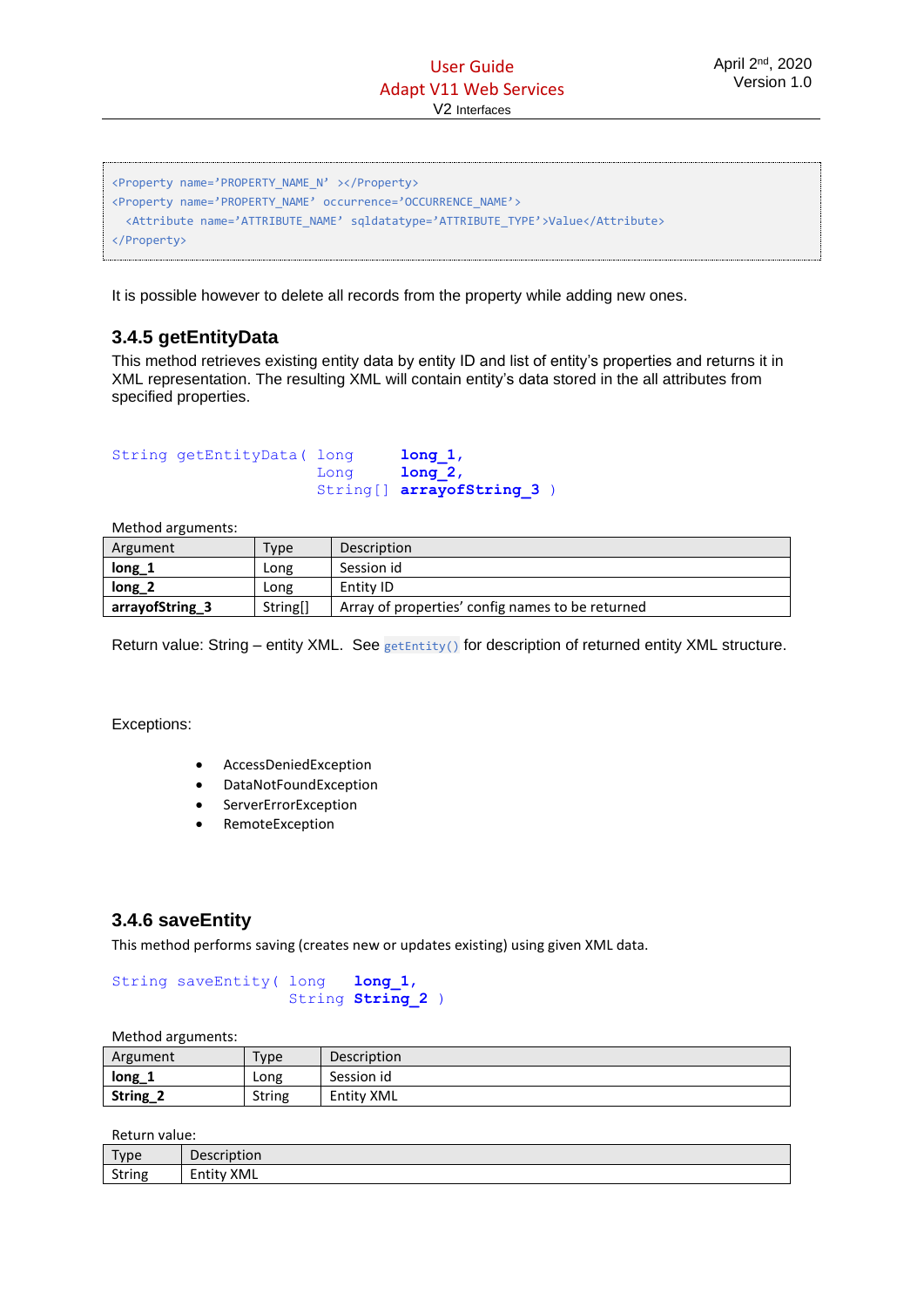Exceptions:

- AccessDeniedException
- InvalidArgumentException
- DataNotFoundException
- **ServerErrorException**

# <span id="page-31-0"></span>**3.4.7 saveEntityData**

This method performs saving an entity (creates new or updates existing) using given XML data. The return value contains only ID of the saved entity.

```
long saveEntity( long long 1,
                  String String_2 )
```
Method arguments:

| Argument | Type   | Description |
|----------|--------|-------------|
| $long_1$ | Long   | Session id  |
| String_2 | String | Entity XML  |

Return value:

| Type<br>. . | Description            |
|-------------|------------------------|
| long        | ID<br>-<br>.<br>Entity |

Exceptions:

- AccessDeniedException
- InvalidArgumentException
- DataNotFoundException
- ServerErrorException

# <span id="page-31-1"></span>**3.4.8 deleteEntity**

This method deletes existing entity. Entity can be deleted permanently if "permanently" flag is set in true.

| void deleteEntity( long | long 1,                    |  |
|-------------------------|----------------------------|--|
|                         | $long$ $long$ $2,$         |  |
|                         | boolean <b>boolean 3</b> ) |  |

Method arguments:

| Argument          | $v$ pe  | Description                                                            |
|-------------------|---------|------------------------------------------------------------------------|
| $long_1$          | LONG    | Session id                                                             |
| long <sub>2</sub> | LONG    | Entity ID                                                              |
| boolean 3         | Boolean | Delete Permanently (entity will be permanently deleted if set to True) |

Return value: N/A

Exceptions:

- AccessDeniedException
- DataNotFoundException
- ServerErrorException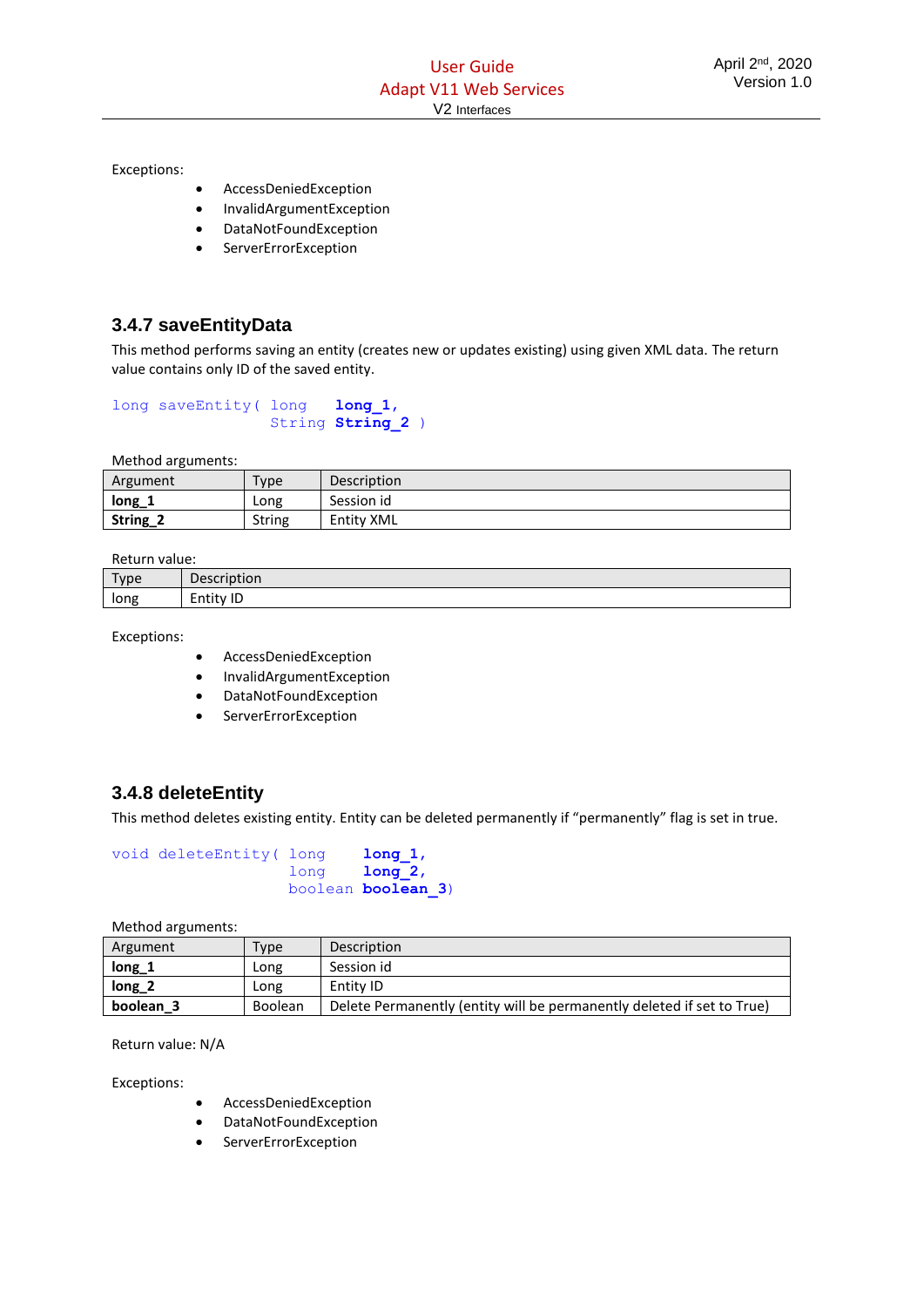# <span id="page-32-0"></span>**3.4.9 getFavouriteEntities**

This method retrieves all favourite entities of current user and returns them in XML representation. The resulting XML will contain list of entities with their Id, default role Id and default value.

String getFavouriteEntities(long **long\_1**)

Method arguments:

| ັ        |                  |             |
|----------|------------------|-------------|
| Argument | vpe <sup>-</sup> | Description |
| long_    | Long             | Session id  |

Return Value:

```
<Favourites>
  <Entity id='1' defaultrole='1'>Default value1</Entity>
  <Entity id='2' defaultrole='2'>Default value2</Entity>
   [...etc]
</Favourites>
```
Exceptions:

- AccessDeniedException
- DataNotFoundException
- **ServerErrorException**
- RemoteException

# <span id="page-32-1"></span>**3.4.10 getEntityDataNoPrimaryReference**

This method retrieves existing entity data by entity ID and list of entity's properties and returns it in XML representation. The resulting XML will contain entity's data stored in the all attributes from specified properties. This method differs from getEntityData() by excluding from the returned XML attributes that represent either the occurrence ID or primary reference attribute for the property.

```
String getEntityDataNoPrimaryReference( long long 1,
                                       long long_2,
                                      String[] arrayOfString 3 )
```
Method arguments:

| Argument          | Type     | Description                                      |
|-------------------|----------|--------------------------------------------------|
| $long_1$          | Long     | Session id                                       |
| long <sub>2</sub> | Long     | Entity ID                                        |
| arrayOfString_3   | String[] | Array of properties' config names to be returned |

Return value: String – entity XML. See getEntity() for description of returned XML structure.

Exceptions:

- AccessDeniedException
- DataNotFoundException
- **ServerErrorException**
- RemoteException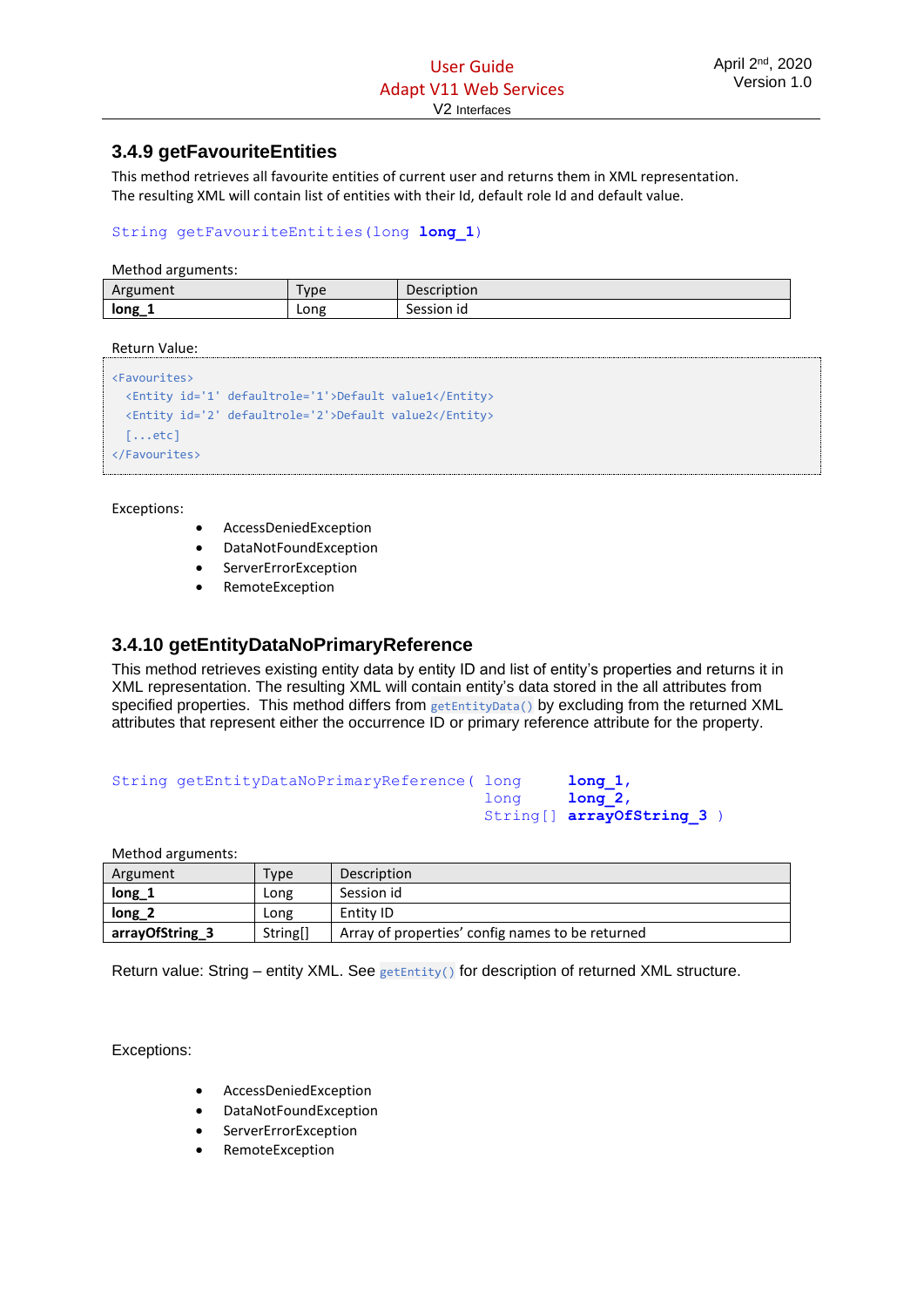# <span id="page-33-0"></span>**3.5 Document Interface**

Document interface can be used to retrieve, create, update and delete Document in Adapt V11 database. It is also possible to get IDs of all documents for specified entity.

# <span id="page-33-1"></span>**3.5.1 Summary of Methods**

| Method                             | <b>Purpose</b>                                     |
|------------------------------------|----------------------------------------------------|
| getDocument                        | Retrieve the details of a document including its   |
|                                    | content                                            |
| saveDocument                       | Upload a document to the document library          |
| deleteDocument                     | Delete a document from the document library        |
| getEntityDocuments                 | Retrieve a list of IDs of all documents stored     |
|                                    | against an entity.                                 |
| getDocumentsInfoByOwnerAndCategory | Retrieve a list of documents from a specified      |
|                                    | category stored against an entity.                 |
| getDocumentsInfoByOwner            | Retrieve a list of all documents stored against an |
|                                    | entity.                                            |

# <span id="page-33-2"></span>**3.5.2 Objects**

DocumentV1 data object

This object contains everything related to adocument in Adapt V11 system.

| Field         | Type           | Read only | Description                                   |
|---------------|----------------|-----------|-----------------------------------------------|
| documentID    | Long           |           | Document ID. Should be zero when creating new |
|               |                |           | document.                                     |
| owner         | <b>String</b>  | Yes       | Owner name                                    |
| ownerID       | Long           |           | Owner ID                                      |
| category      | <b>String</b>  |           | Path of the document category                 |
| name          | <b>String</b>  |           | Document name                                 |
| fileExtension | <b>String</b>  |           | Document file extension                       |
| description   | <b>String</b>  |           | Document description                          |
| createdDate   | Date           |           | Creation date                                 |
| createdBy     | <b>String</b>  | Yes       | Creator name                                  |
| createdByID   | Long           |           | Creator ID                                    |
| updatedDate   | Date           |           | Updating date                                 |
| updatedBy     | <b>String</b>  | Yes       | Updater name                                  |
| updatedByID   | Long           |           | Updater ID                                    |
| note          | <b>String</b>  |           | Note                                          |
| content       | Byte[]         |           | Binary content of the document                |
| size          | Date           |           | Size of the binary content                    |
| default       | <b>Boolean</b> |           | Whether document is the default one           |
| active        | <b>Boolean</b> | Yes       | Whether document is active one (not deleted)  |
| ownerType     | Integer        |           | Can be User = $1$ , Entity = 0, Journal = 2   |

# <span id="page-33-3"></span>**3.5.3 getDocument**

This method retrieves document from database.

```
DocumentV1 getDocument( long long 1,
                      long long_2, 
                      boolean boolean_3 )
```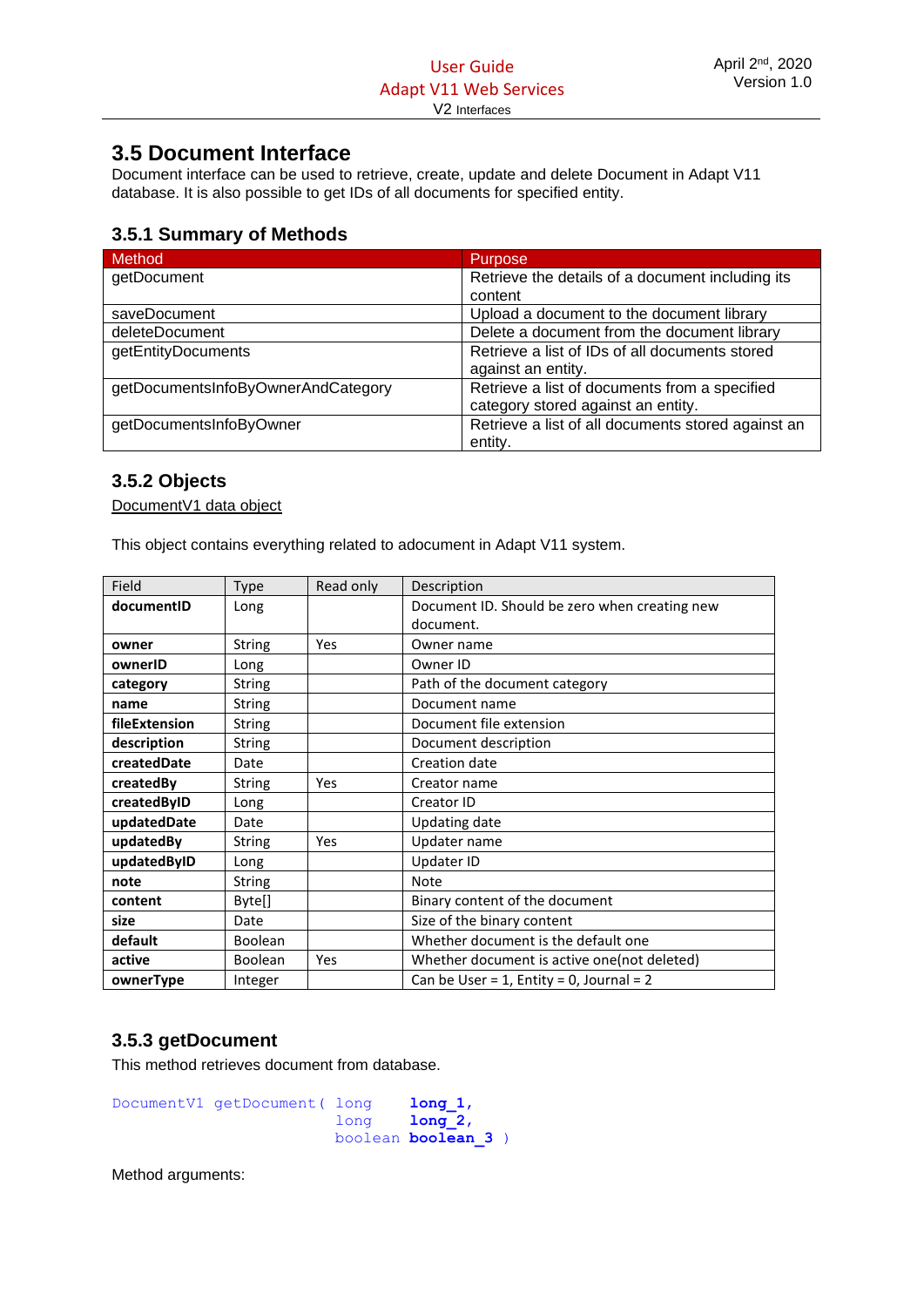# User Guide Adapt V11 Web Services V2 Interfaces

| Argument          | Type           | Description                                       |
|-------------------|----------------|---------------------------------------------------|
| $long_1$          | Long           | Session ID                                        |
| long <sub>2</sub> | Long           | Document ID                                       |
| boolean 3         | <b>Boolean</b> | Whether document content should be downloaded too |

#### Return value:

| Type        | <b>Description</b>                             |
|-------------|------------------------------------------------|
| Document V1 | Document data with or without document content |

Exceptions:

- AccessDeniedException
- InvalidArgumentException
- DataNotFoundException
- ServerErrorException

## <span id="page-34-0"></span>**3.5.4 saveDocument**

This method saves document. If document ID is 0, the new document will be created.

#### long saveDocument( long **long\_1**, DocumentV1 **DocumentV1\_2** )

Method arguments:

| Argument      | Type        | <b>Description</b>   |
|---------------|-------------|----------------------|
| long          | Long        | Session ID           |
| Document V1 2 | Document V1 | Document to be saved |

Return value:

| .                  |                                                              |
|--------------------|--------------------------------------------------------------|
| $_{\texttt{Tvpe}}$ | <b>Description</b>                                           |
| Long               | ID of saved Document. Is necessary for new created documents |

Exceptions:

- AccessDeniedException
- InvalidArgumentException
- DataNotFoundException
- ServerErrorException

#### <span id="page-34-1"></span>**3.5.5 deleteDocument**

This method deletes document. Document can be deleted permanently if "permanently" flag is set in true.

void deleteDocument( long **long\_1**, long **long\_2**, boolean **boolean\_3**)

| Argument          | Type           | <b>Description</b>                                                 |
|-------------------|----------------|--------------------------------------------------------------------|
| $long_1$          | Long           | Session ID                                                         |
| long <sub>2</sub> | Long           | Document ID                                                        |
| boolean 3         | <b>Boolean</b> | Whether the document should be deleted permanently or there should |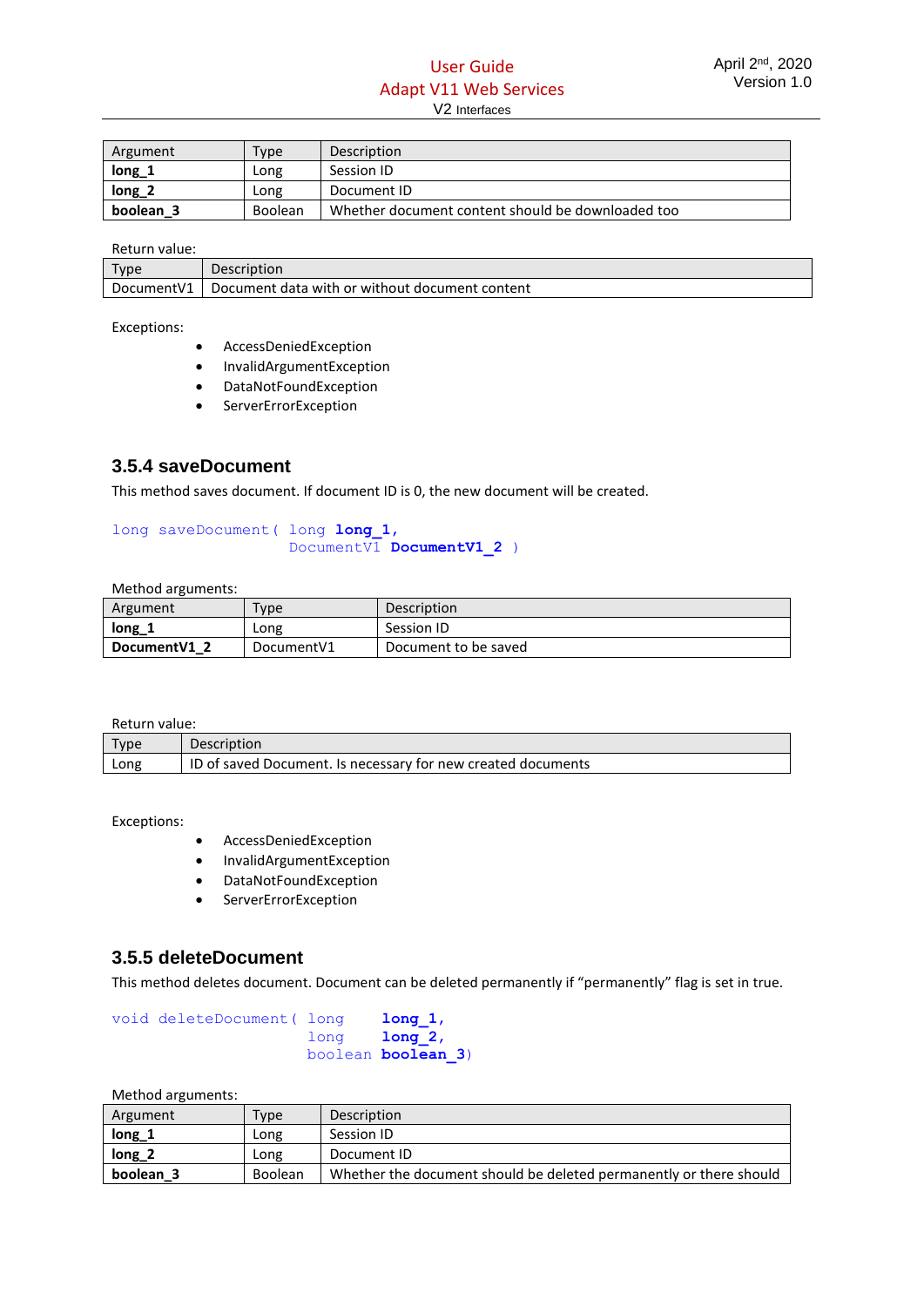be a possibility to restore it

Return value: none

Exceptions:

- AccessDeniedException
- DataNotFoundException
- ServerErrorException;

## <span id="page-35-0"></span>**3.5.6 getEntityDocuments**

This method returns ID of specified entity documents. Language and document library category can be specified.

```
long[] getEntityDocuments( long long_1, 
                            long long_2, 
                            String String_3 )
```
Method arguments:

| Argument | Type          | Description                              |
|----------|---------------|------------------------------------------|
| long_1   | Long          | Session ID                               |
| $long_2$ | Long          | Entity ID                                |
| String_3 | <b>String</b> | Category of the document to be retrieved |

Return value:

| Type   | Description                          |
|--------|--------------------------------------|
| Long[] | Specified entity documents IDs Array |

Exceptions:

- AccessDeniedException
- InvalidArgumentException
- DataNotFoundException
- ServerErrorException;

# <span id="page-35-1"></span>**3.5.7 getDocumentsInfoByOwnerAndCategory**

This method is used to retrieve list of documents for specific owner and document library category. Unlike getEntityDocuments method which returns array of document identifiers, this method returns array of document beans which contains all document information (see section 3.5.1 DocumentV1 data object) except document content.

```
DocumentV1[] getDocumentsInfoByOwnerAndCategory( long long_1,
```

| TOHA | $\text{Long }$ .   |
|------|--------------------|
|      | $long$ $long$ $2,$ |
|      | String String 3,   |
|      | String String 4    |

| Method arguments:   |        |                                                                        |
|---------------------|--------|------------------------------------------------------------------------|
| Argument            | Type   | Description                                                            |
| $long_1$            | long   | Session id                                                             |
| $long_2$            | long   | Owner ID                                                               |
| String <sub>3</sub> | String | Owner Type ('E' - Entity, 'U' - User, 'J' - Journal Entry, 'T' - Task) |
| String <sub>4</sub> | String | Category of the document to be retrieved                               |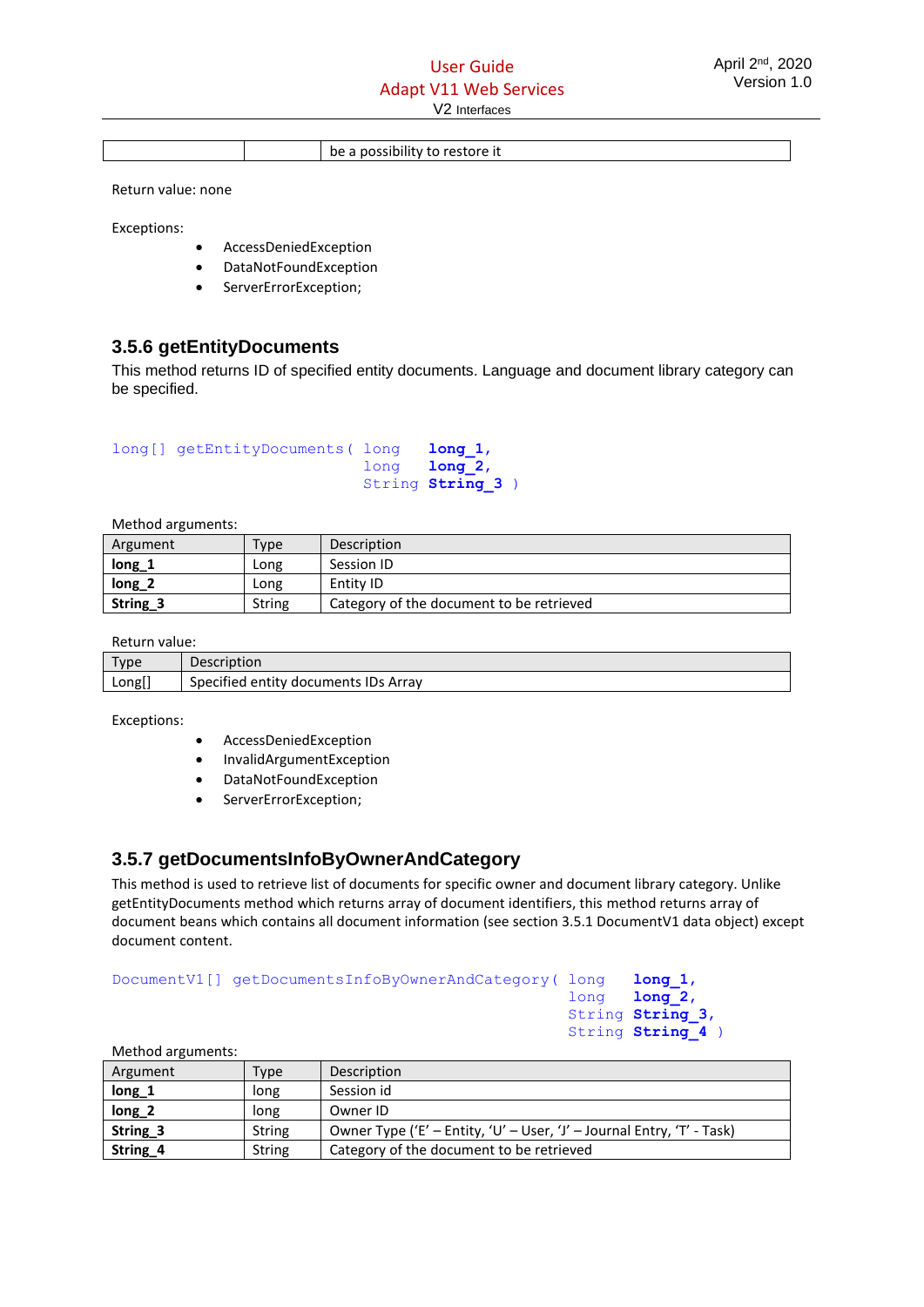#### Return value:

| Type | <b>Description</b>                                                                                     |
|------|--------------------------------------------------------------------------------------------------------|
|      | <b>DocumentV1[]</b> Array of document V1 beans which contains all document information except document |
|      | content                                                                                                |

#### Exceptions:

- ServerErrorException
- AccessDeniedException
- DataNotFoundException
- RemoteException
- InvalidArgumentException;

# <span id="page-36-0"></span>**3.5.8 getDocumentsInfoByOwner**

This method is used to retrieve list of documents for a specific owner. Unlike getEntityDocuments method which returns array of document identifiers, this method returns array of document beans which contains all document information (see section 3.5.1 DocumentV1 data object) except document content.

#### DocumentV1[] getDocumentsInfoByOwner( long **long** 1, long **long\_2**, String **String 3** )

|  | Method arguments: |
|--|-------------------|
|--|-------------------|

| Argument | Type          | Description                                                            |
|----------|---------------|------------------------------------------------------------------------|
| long_1   | long          | Session id                                                             |
| $long_2$ | long          | Owner ID                                                               |
| String 3 | <b>String</b> | Owner Type ('E' - Entity, 'U' - User, 'J' - Journal Entry, 'T' - Task) |

#### Return value:

| Type | Description                                                                                            |
|------|--------------------------------------------------------------------------------------------------------|
|      | <b>DocumentV1[]</b> Array of document V1 beans which contains all document information except document |
|      | content                                                                                                |

#### Exceptions:

- **ServerErrorException**
- AccessDeniedException
- DataNotFoundException
- RemoteException
- InvalidArgumentException;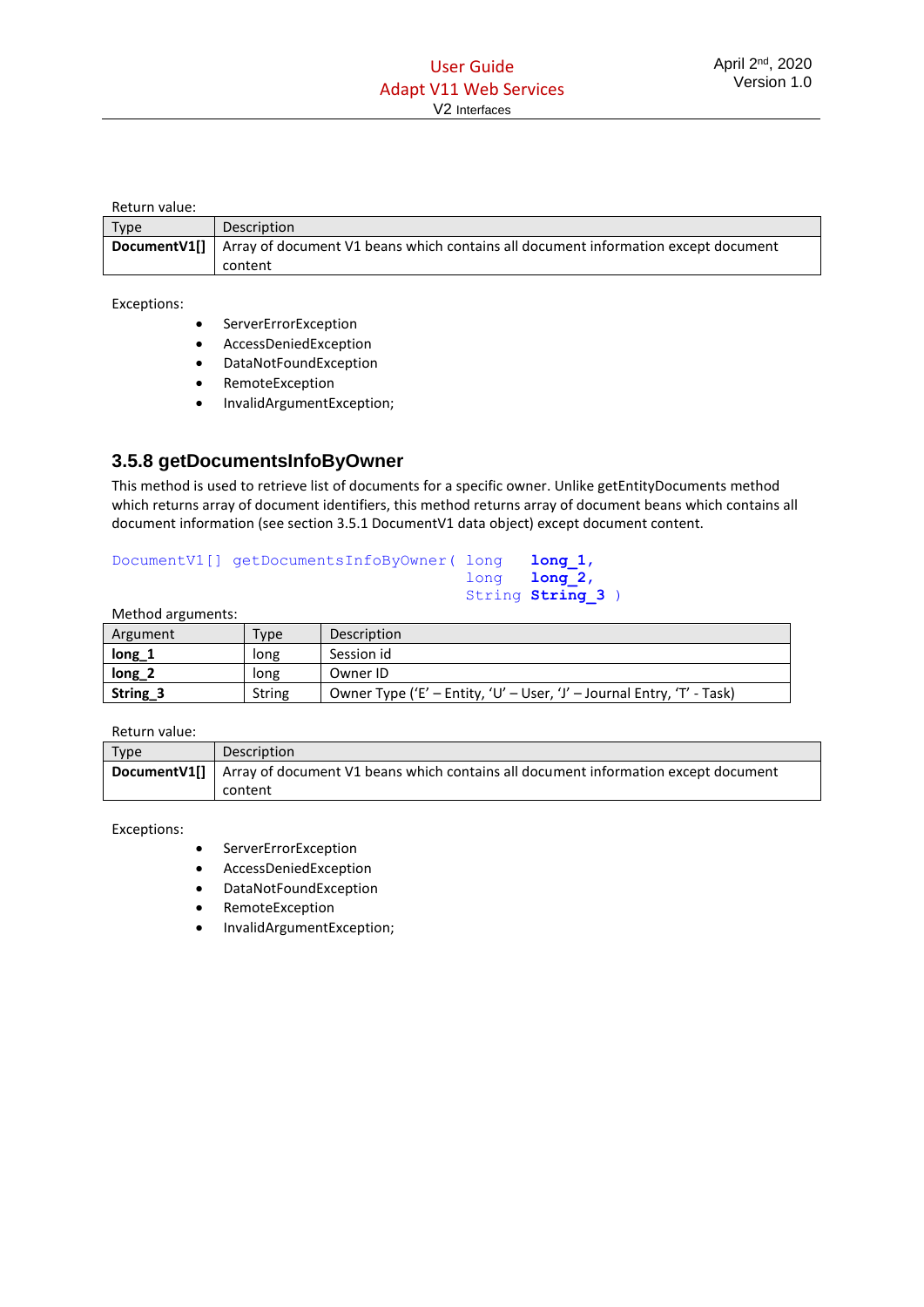# <span id="page-37-0"></span>**3.6 Calendar**

Calendar Interface provides access to appointments in Adapt V11 Calendar.

# <span id="page-37-1"></span>**3.6.1 Summary of Methods**

| Method             | <b>Purpose</b>                                                   |
|--------------------|------------------------------------------------------------------|
| getBookingById     | Retrieve details of a booking based on its ID                    |
| getBookings        | Retrieve list of calendar bookings for a user or entity          |
| saveBooking        | Create/Update a booking                                          |
| deleteBooking      | Delete a booking                                                 |
| getFilteredBooking | Retrieve a list of bookings that meet a set of filter conditions |

# <span id="page-37-2"></span>**3.6.2 Objects**

BookingV1 data object

This object contains everything related to calendar appointment (Booking) in Adapt V11 system.

| Field         | Type          | Read only | Description                         |
|---------------|---------------|-----------|-------------------------------------|
| id            | Long          |           | Booking ID.                         |
| bookingType   | Integer       |           | USER = $0$ ENTITY = 1               |
| bookingCodeId | Long          |           | Code ID the booking was booked with |
| endDate       | Date          |           | End date                            |
| startDate     | Date          |           | Start date                          |
| note          | <b>String</b> |           | Booking note                        |
| subject       | <b>String</b> |           | Booking subject                     |
| userIds       | Long[]        |           | User IDs                            |
| entityIds     | Long[]        |           | Entity IDs                          |

#### Filter Object

Filter object to specify the filter to be used when retrieving a filtered set of bookings.

| Field            | Type    | Required | Description                                                              |
|------------------|---------|----------|--------------------------------------------------------------------------|
| <b>startDate</b> | Date    |          | Booking start date (if not specified, 01-Jan -1753 is set by<br>default) |
|                  |         |          |                                                                          |
| endDate          | Date    |          | Booking end date (if not specified, 31-Dec-9999 is set by                |
|                  |         |          | default)                                                                 |
| ownerID          | Long    |          | Booking owner ID                                                         |
| ownerType        | Integer |          | Booking owner type, can be $0$ - user or $1$ – entity                    |

All other fields in the Filter Object are ignored.

# <span id="page-37-3"></span>**3.6.3 getBookingById**

This method returns booking data by given booking Id.

| BookingV1 getBookingById( long long 1, |               |
|----------------------------------------|---------------|
|                                        | long long 2,  |
|                                        | int $int 3$ ) |

| Argument | Type | Description |
|----------|------|-------------|
| $long_1$ | Long | Session ID  |
| $long_2$ | Long | Booking ID  |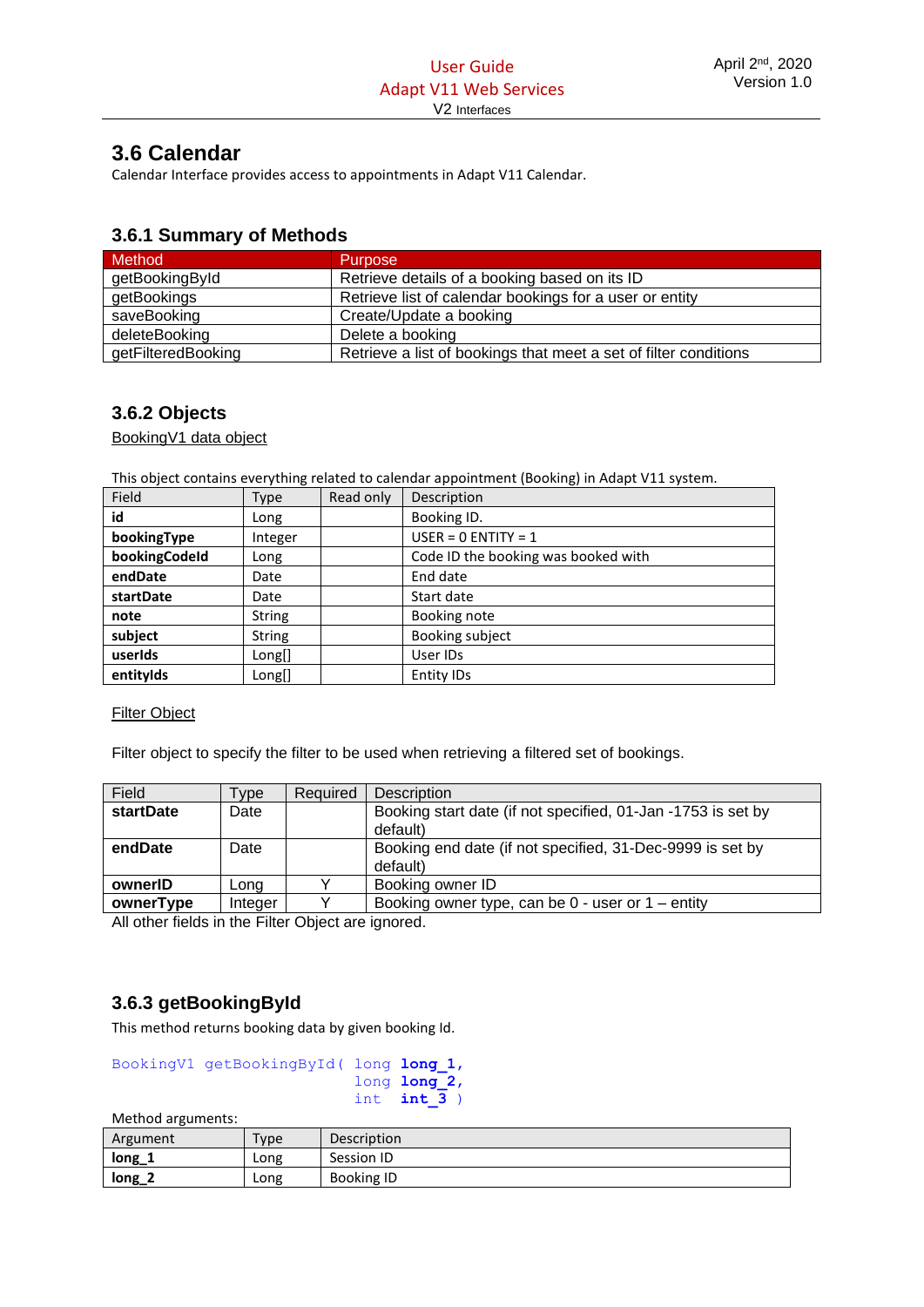| int | Integer | . Can be USER=0 or ENTITY=0<br>Booking type. |
|-----|---------|----------------------------------------------|
|-----|---------|----------------------------------------------|

Return value:

| Type       | Description  |
|------------|--------------|
| Booking V1 | Booking data |

Exceptions:

- AccessDeniedException
- InvalidArgumentException
- DataNotFoundException
- **ServerErrorException**

# <span id="page-38-0"></span>**3.6.4 getBookings**

This method returns all bookings for the owner specified (entity or user).

BookingV1[] getBookings( long **long\_1**, long **long\_2**, int  $int \frac{1}{3}$ 

Method arguments:

| -------  |         |                                       |  |
|----------|---------|---------------------------------------|--|
| Argument | Type    | Description                           |  |
| $long_1$ | Long    | Session ID                            |  |
| $long_2$ | Long    | Owner ID, can be ID of Entity or User |  |
| int 3    | Integer | Can be USER=1 or ENTITY=0             |  |

Return value:

| Tyne                              | Description            |
|-----------------------------------|------------------------|
| 145<br>BookingV:<br><b>.</b><br>. | ' of bookings<br>Arrav |

Exceptions:

- AccessDeniedException
- InvalidArgumentException
- DataNotFoundException
- ServerErrorException

# <span id="page-38-1"></span>**3.6.5 saveBooking**

This method saves booking. If bookingID is 0, the new booking will be created.

long saveBooking( long **long** 1, BookingV1 **BookingV1\_2** )

| Argument     | Type       | Description              |
|--------------|------------|--------------------------|
| $long_i$     | Long       | Session id               |
| Booking V1_2 | Booking V1 | Booking data to be saved |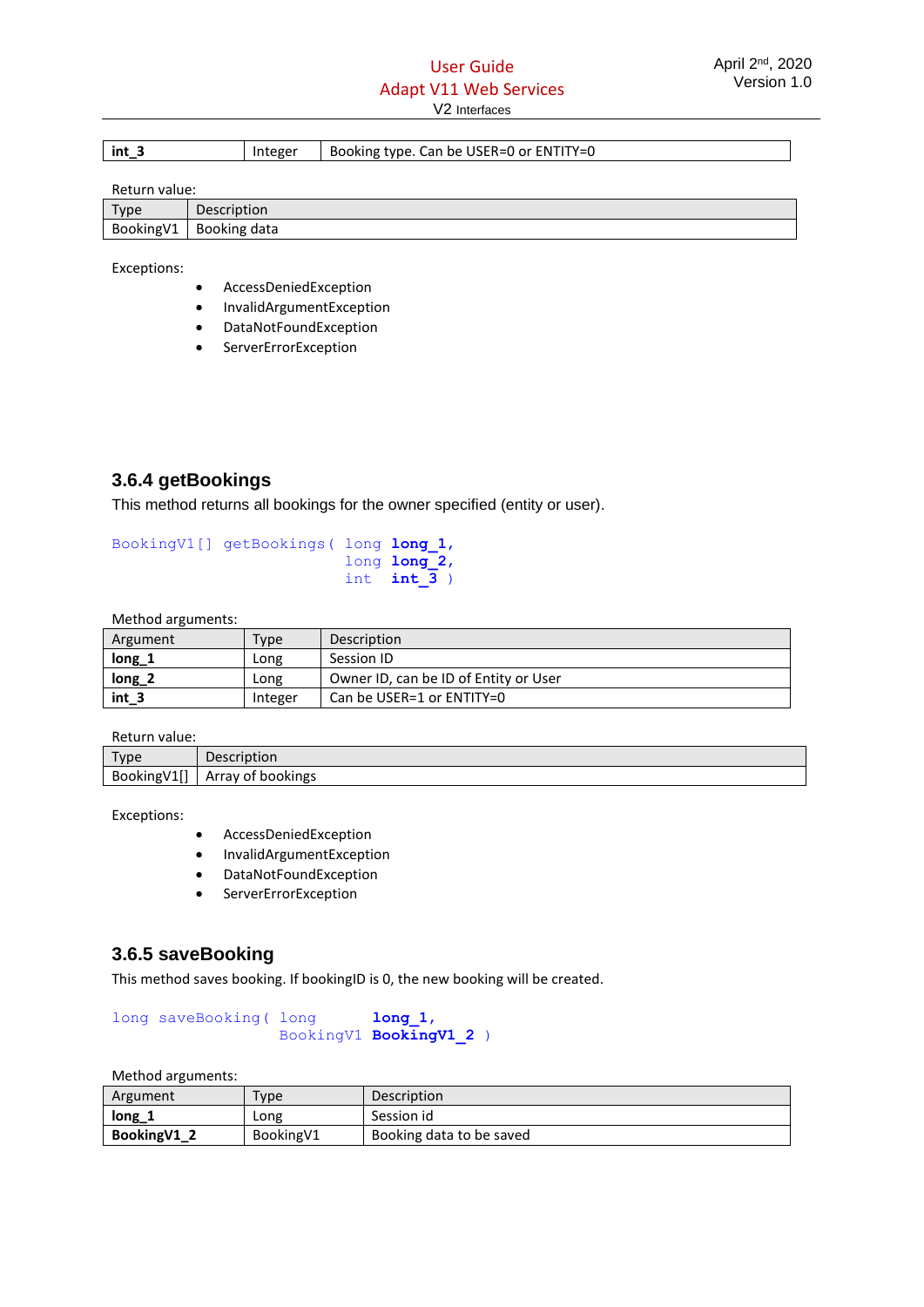| Return value: |                   |
|---------------|-------------------|
| Type          | Description       |
| long          | Saved booking ID. |

Exceptions:

- AccessDeniedException
- InvalidArgumentException
- DataNotFoundException
- ServerErrorException

# <span id="page-39-0"></span>**3.6.6 deleteBooking**

This method deletes a booking.

| void deleteBooking ( long long 1, |               |
|-----------------------------------|---------------|
|                                   | long long 2,  |
|                                   | int $int 3$ ) |

Method arguments:

| Argument         | $T$ vpe | Description                              |
|------------------|---------|------------------------------------------|
| long_1           | Long    | Session id                               |
| $long_2$         | Long    | Booking ID                               |
| int <sub>3</sub> | Integer | $0$ = Entity Booking or 1 = User Booking |

Return value: N/A

Exceptions:

- AccessDeniedException
- InvalidArgumentException
- DataNotFoundException
- ServerErrorException

# <span id="page-39-1"></span>**3.6.7 getFilteredBookings**

This method returns list of bookings filtered by start and end dates for the specified owner (entity or user).

```
BookingV1[] getFilteredBookings( Long long_1,
                                Filter Filter 2 )
```
Method arguments:

| Argument            | $v$ pe | Description                                                               |
|---------------------|--------|---------------------------------------------------------------------------|
| long 1              | LONG   | Session ID                                                                |
| Filter <sub>2</sub> | Filter | Filter specifying date range and owner for which to retrieve<br>bookings. |

Return value:

| <b>Type</b> | Description                       |
|-------------|-----------------------------------|
| BookingV1I' | <sup>.</sup> bookings<br>Array of |

Exceptions:

- AccessDeniedException
- InvalidArgumentException
- DataNotFoundException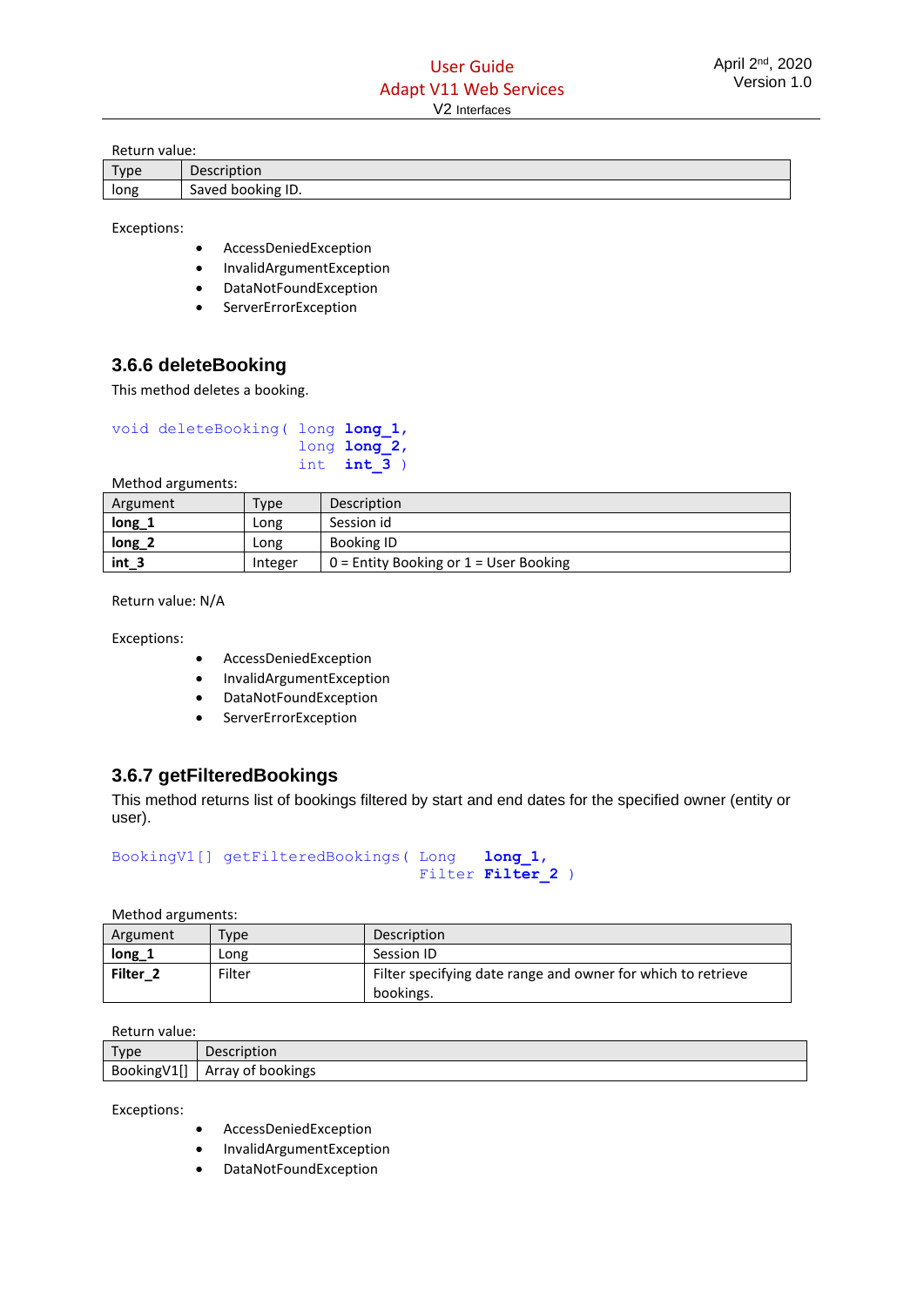ServerErrorException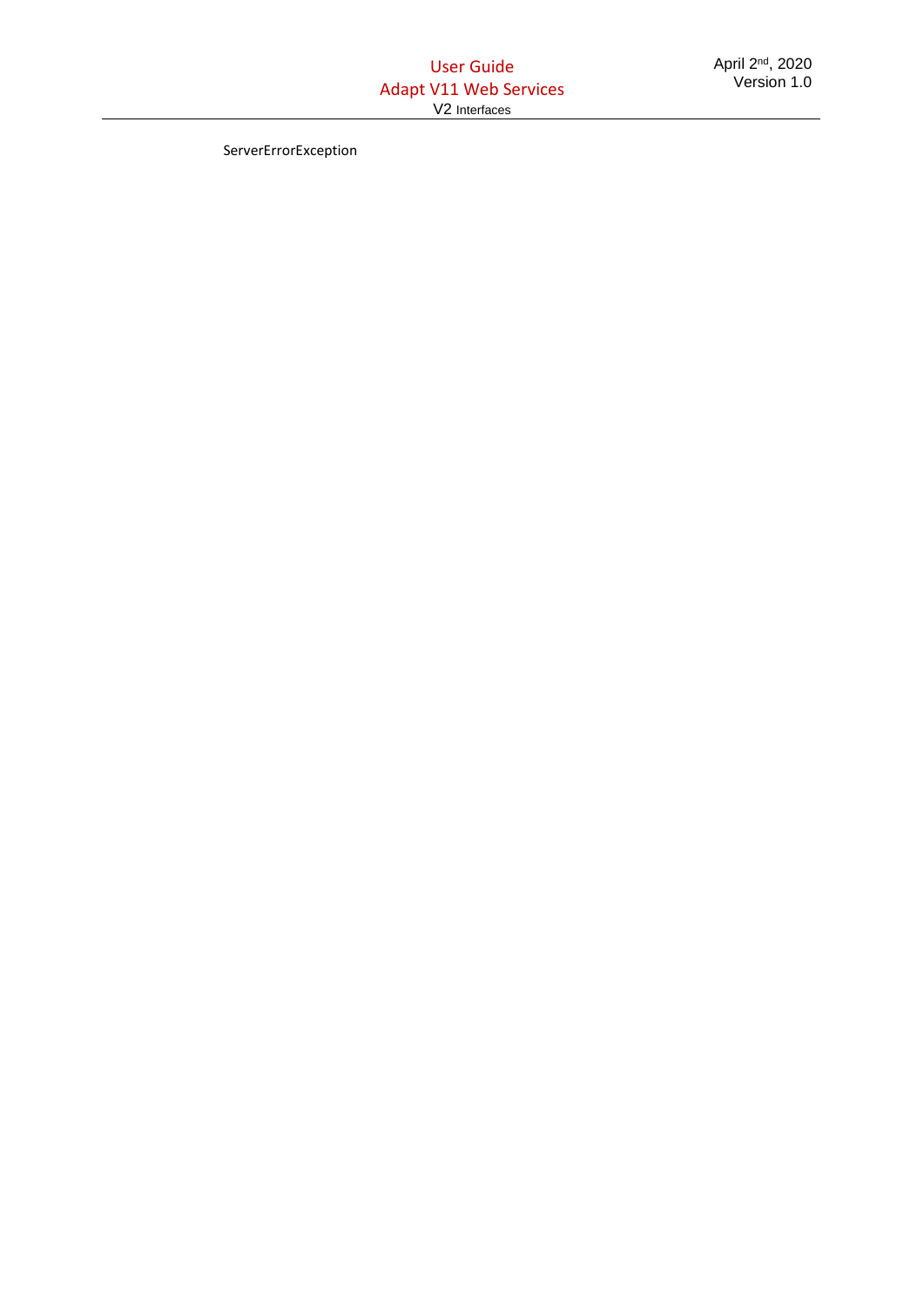# <span id="page-41-0"></span>**3.7 Task**

Task Interface provides access to Adapt V11 Tasks and is very similar to Calendar

# <span id="page-41-1"></span>**3.7.1 Summary of Methods**

| <b>Method</b> | <b>Purpose</b>                                             |
|---------------|------------------------------------------------------------|
| getTaskById   | Retrieve the details of an individual task based on its ID |
| getTasks      | Retrieve list of tasks matching filter conditions          |
| saveTask      | Create/Update a task                                       |
| deleteTask    | Delete a Task                                              |
| deleteTasks   | Delete multiple tasks                                      |

# <span id="page-41-2"></span>**3.7.2 Objects**

TaskV1 data object

This object contains all necessary data related to task in Adapt V11 system.

| Field               | Type           | Read only | Description                                    |
|---------------------|----------------|-----------|------------------------------------------------|
| id                  | Long           |           | Task ID.                                       |
| creatorid           | Long           |           | ID of the entity or user who created this task |
| creatorType         | Integer        |           | $USER = 0 ENTITY = 1$                          |
| entityIDs           | Long[]         |           | ID of the entities this task is assigned to    |
| taskCreationDate    | Date           |           | Task creation date                             |
| startDate           | Date           |           | Task start date                                |
| dueDate             | Date           |           | Task end date                                  |
| completedDate       | Date           |           | Factual task completion date                   |
| completed           | <b>Boolean</b> |           | Whether the task is completed                  |
| completedPercentage | Integer        |           | Task completion percentage                     |
| status              | <b>String</b>  |           | Can be "All", "N", "P", "C", "H", "D"          |
| priority            | <b>String</b>  |           | Can be "H", "M", "L"                           |
| subject             | <b>String</b>  |           | Subject of the task                            |
| description         | <b>String</b>  |           | Description of the task                        |

#### Filter Object

Object that contains filter criteria passed to the getTasks method to sort/filter returned Tasks.

| Field            | Type    | Required | Description                                                 |
|------------------|---------|----------|-------------------------------------------------------------|
| <b>startDate</b> | Date    |          | Task start date                                             |
| endDate          | Date    |          | Task end date                                               |
| sortColumn       | String  |          | Column name to sort retrieved tasks by                      |
| sortOrder        | String  |          | Order of sorting (ASC or DESC)                              |
| filterText       | String  |          | Text to search upon – applies to Task subject and           |
|                  |         |          | documents and to Journal documents.                         |
| ownerID          | Long    |          | Task owner ID                                               |
| ownerType        | Integer |          | Type of the task's owner, can be $0$ - user or $1$ – entity |

# <span id="page-41-3"></span>**3.7.3 getTaskById**

This method returns task by its ID

TaskV1 getTaskById ( long **long\_1**,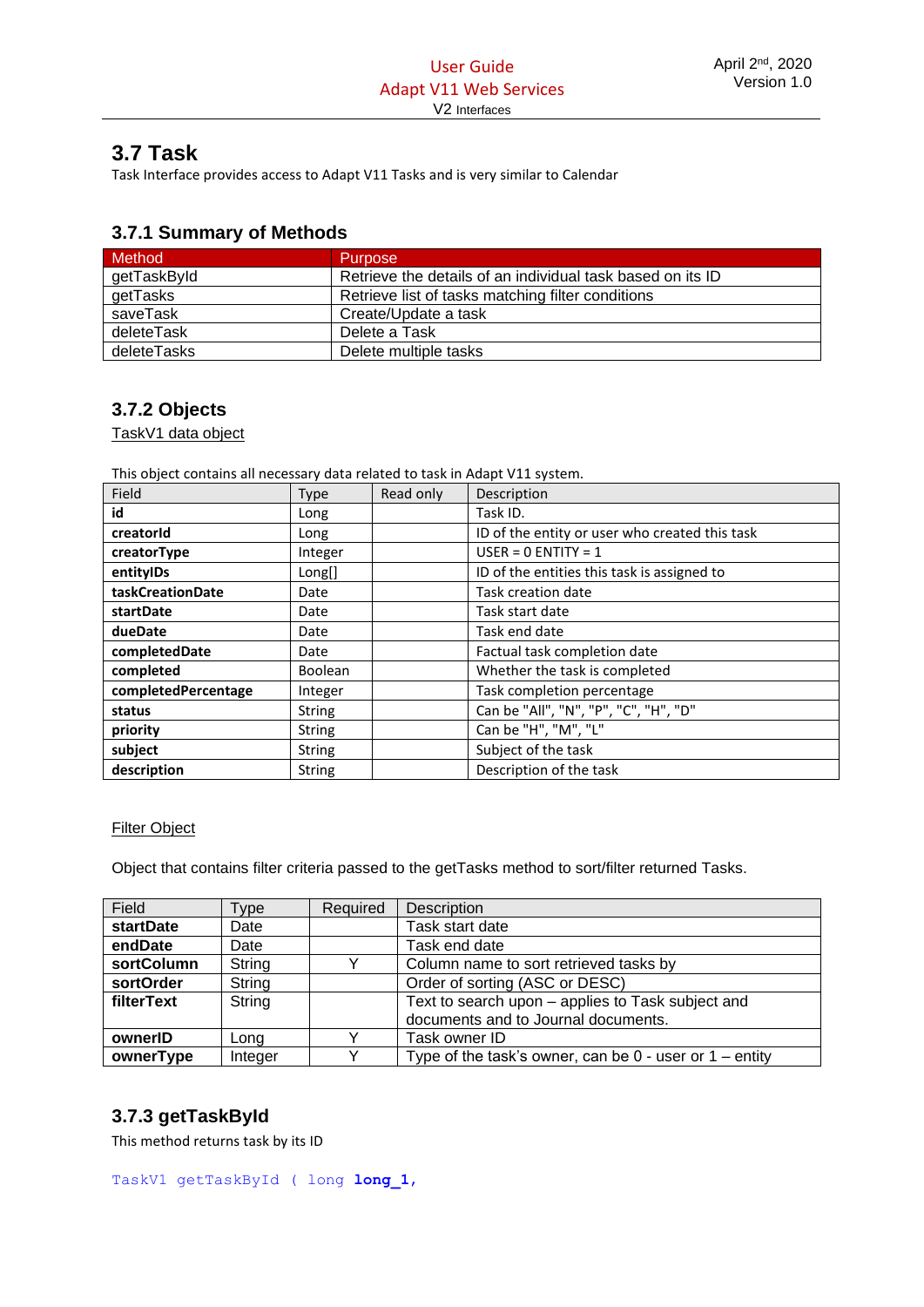# long **long\_2**)

Method arguments:

| Argument | Type | Description |
|----------|------|-------------|
| $long_1$ | Long | Session ID  |
| $long_2$ | Long | Task ID     |

Return value:

| Type<br>. . | Description                              |
|-------------|------------------------------------------|
| TaskV1      | $\overline{\phantom{a}}$<br>Fask<br>data |

Exceptions:

- AccessDeniedException
- InvalidArgumentException
- DataNotFoundException
- ServerErrorException

# <span id="page-42-0"></span>**3.7.4 getTasks**

This method returns array of task objects filtered and sorted by given criteria.

```
TaskV1[] getTasks(long long_1, 
                 Filter Filter 2,
                  int int_3, 
                  int int_4)
```
Method arguments:

| Argument            | Type           | Description                            |
|---------------------|----------------|----------------------------------------|
| long 1              | Long           | Session ID                             |
| Filter <sub>2</sub> | Filter         | <b>Filter conditions</b>               |
| $int_3$             | firstItemIndex | First item Index                       |
| $int_3$             | itemCount      | Maximum number of items to be returned |

Return value:

| Type     | Description                            |
|----------|----------------------------------------|
| TaskV1 i | Array of Tasks found by given criteria |

Exceptions:

- AccessDeniedException
- InvalidArgumentException
- DataNotFoundException
- ServerErrorException

## <span id="page-42-1"></span>**3.7.5 saveTask**

This method saves a task. If taskID is 0, a new booking will be created

```
long saveTask( long long_1,
                TaskV1 TaskV1_2)
```

| Argument | Type   | <b>Description</b> |
|----------|--------|--------------------|
| $long_1$ | Long   | Session id         |
| TaskV1 2 | TaskV1 | Task to be saved   |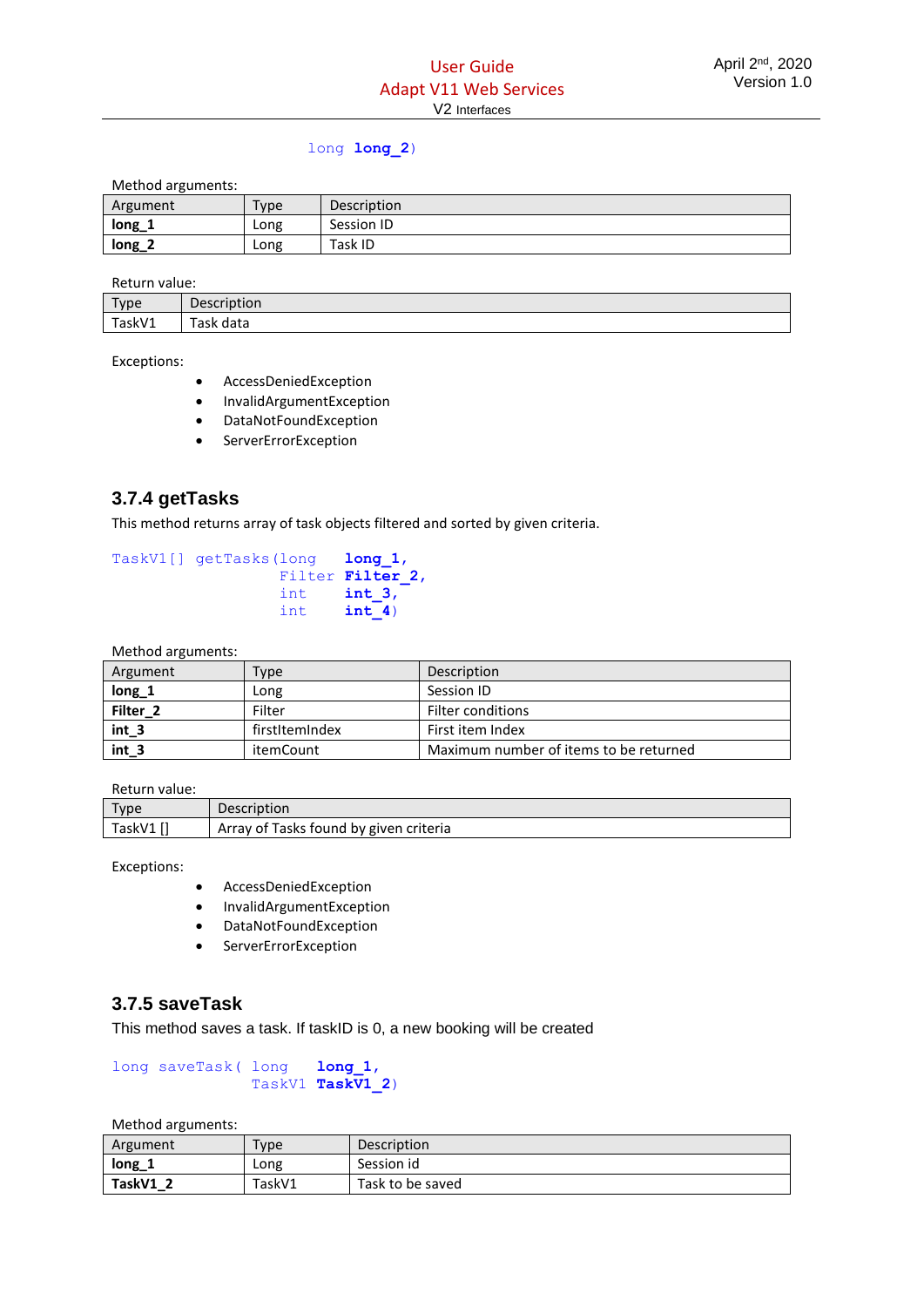Return value:

| Type | <b>Description</b>      |
|------|-------------------------|
| Long | Created/updated task Id |

Exceptions:

- AccessDeniedException
- InvalidArgumentException
- DataNotFoundException
- **ServerErrorException**

# <span id="page-43-0"></span>**3.7.6 deleteTask**

This method deletes a task.

```
void deleteTask( long long_1, 
                   long long_2 )
```
Method arguments:

| Argument | Type | <b>Description</b>           |
|----------|------|------------------------------|
| long     | Long | Session id                   |
| $long_2$ | Long | ID of the task to be deleted |

Return value: none

Exceptions:

- AccessDeniedException
- InvalidArgumentException
- DataNotFoundException
- ServerErrorException

# <span id="page-43-1"></span>**3.7.7 deleteTasks**

This method deletes tasks.

void deleteTask( long **long\_1**, long[] **arrayOflong\_2**)

Method arguments:

| Argument      | $T$ <sub>V</sub> $p$ e | <b>Description</b>             |  |
|---------------|------------------------|--------------------------------|--|
| $long_r$      | Long                   | Session id                     |  |
| arrayOflong_2 | Long[]                 | IDs of the tasks to be deleted |  |

Return value: N/A Exceptions:

- AccessDeniedException
- InvalidArgumentException
- DataNotFoundException
- ServerErrorException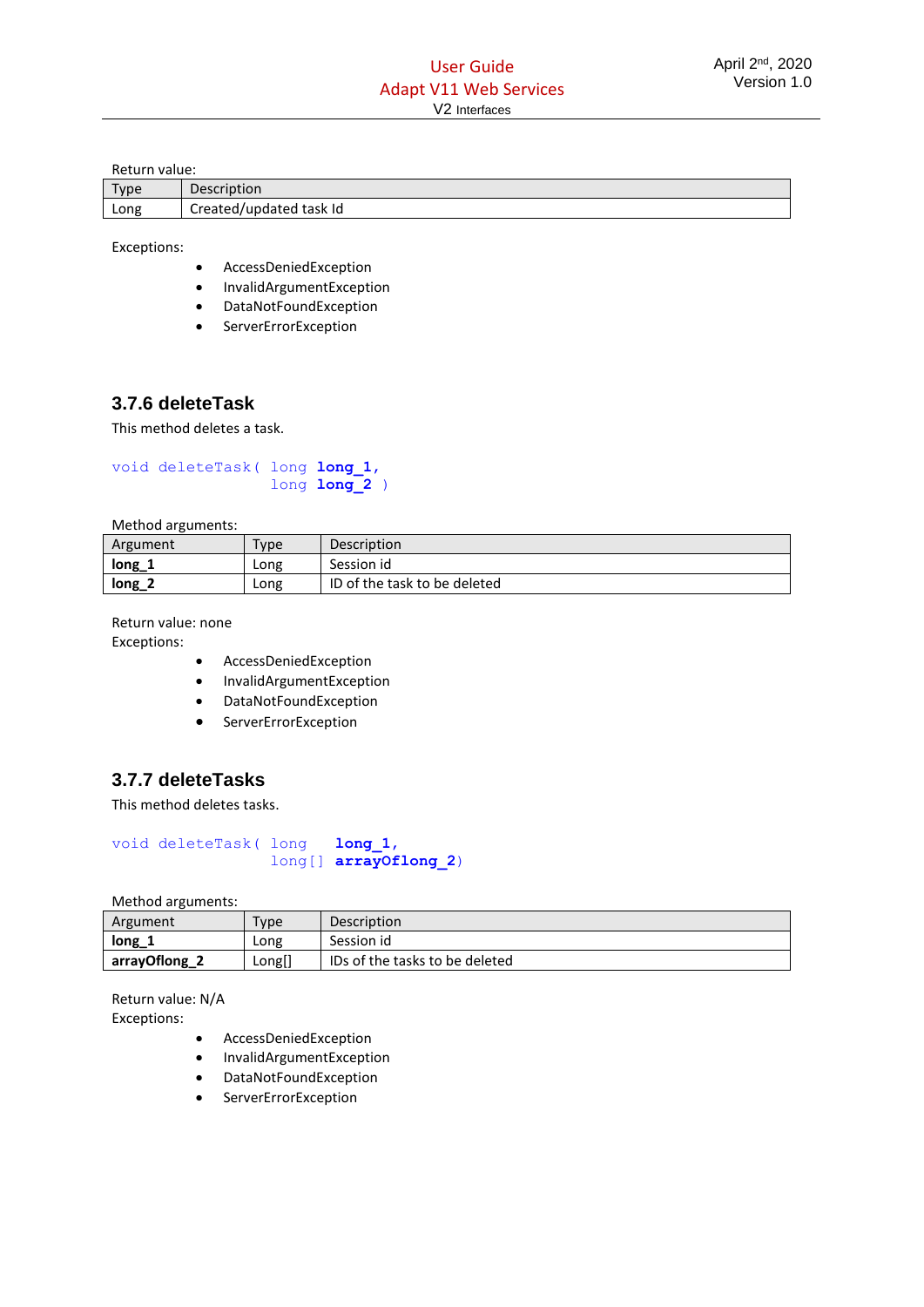# <span id="page-44-0"></span>**3.8 Journal**

Journal Interface can be used to retrieve Adapt V11 Journal entries

# <span id="page-44-1"></span>**3.8.1 Summary of Methods**

| <b>Method</b>     | <b>Purpose</b>                                                 |
|-------------------|----------------------------------------------------------------|
| getJournalEntry   | Retrieve details of a journal entry from its ID                |
| getJournalEntries | Retrieve a list of Journal Entries that meet filter conditions |

# <span id="page-44-2"></span>**3.8.2 Objects**

JournalBean Object

Object that contains all the data compromising a Journal Entry.

| <b>Field</b> | Type          | Description                                                       |  |
|--------------|---------------|-------------------------------------------------------------------|--|
| bolD         | long          | ID of the Business Object that created the journal entry          |  |
| boName       | <b>String</b> | Name of the Business Object that created the journal entry        |  |
| createdDate  | Date          | Date the journal entry was created                                |  |
| creatorID    | long          | User ID of the user that ran the business object that created the |  |
|              |               | journal entry                                                     |  |
| creatorName  | <b>String</b> | Name of the user that created the Journal Entry                   |  |
| journalID    | long          | Journal Entry ID                                                  |  |
| note         | <b>String</b> | Journal Entry note                                                |  |

#### Filter Object

Object that contains filter criteria passed to the getJournalEntries method to sort/filter returned Journal Entries.

| Field            | Type    | Required | Description                                                 |
|------------------|---------|----------|-------------------------------------------------------------|
| <b>startDate</b> | Date    |          | Return Journal Entries created on or after the start date   |
| endDate          | Date    |          | Return Journal Entries created on or before the start date  |
| sortColumn       | String  |          | Column name to sort retrieved Journal Entries by            |
| sortOrder        | String  |          | Order of sorting (ASC or DESC)                              |
| filterText       | String  |          | Text to search upon                                         |
| ownerID          | Long    |          | Journal Entry owner ID (user ID or Entity ID)               |
| ownerType        | Integer |          | Type of the task's owner, can be $0$ - user or $1$ – entity |

# <span id="page-44-3"></span>**3.8.3 getJournalEntry**

This method returns journal entry by ID

JournalBean getJournalEntry( long **long\_1**, long **long\_2**)

| Argument | Type | Description       |
|----------|------|-------------------|
| $long_1$ | LONg | Session id        |
| $long_2$ | Long | Journal record ID |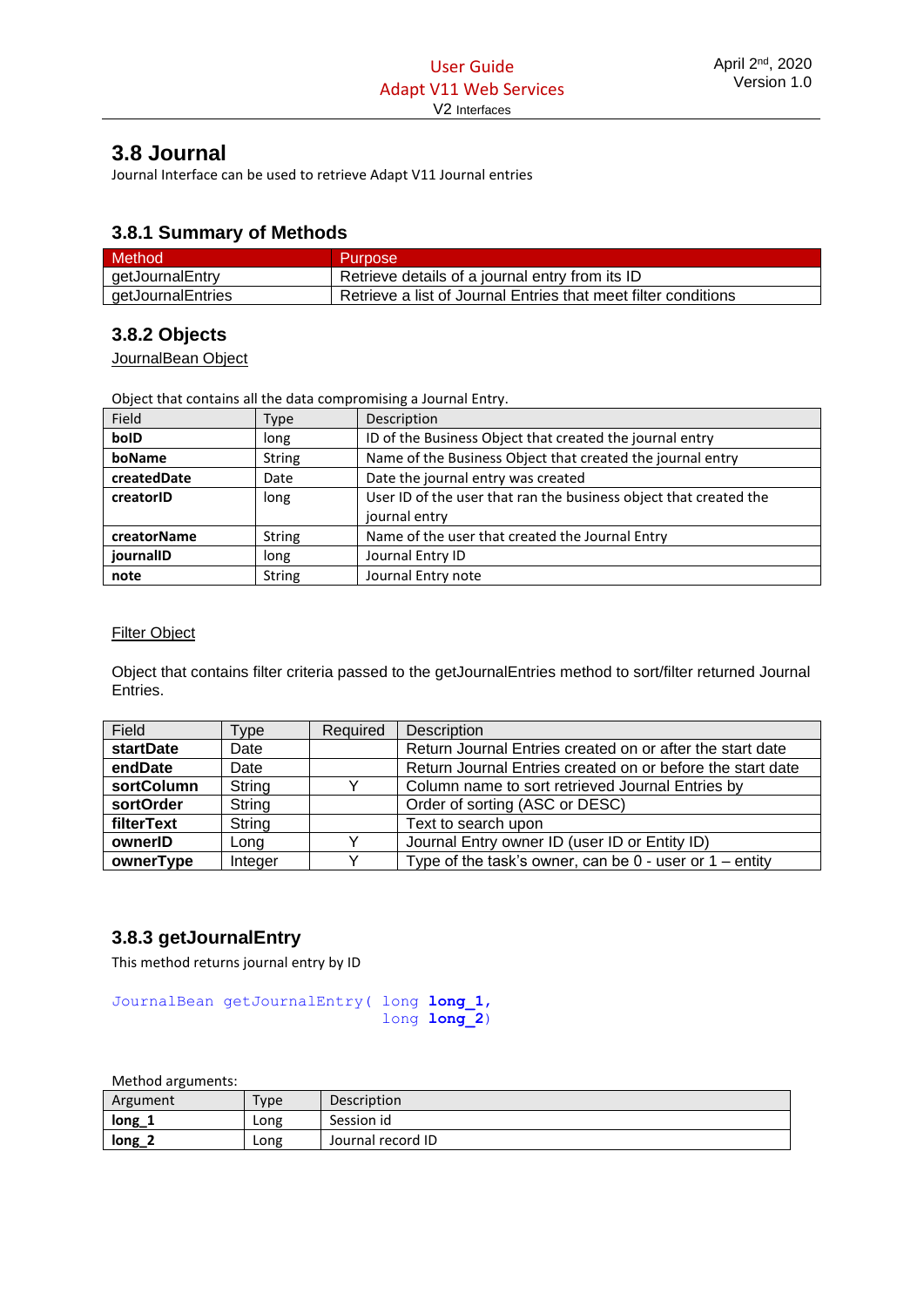Return value:

| Type        | Description         |
|-------------|---------------------|
| JournalBean | Journal record data |

Exceptions:

- AccessDeniedException
- DataNotFoundException
- ServerErrorException

# <span id="page-45-0"></span>**3.8.4 getJournalEntries**

This method returns array of journal entries found by given filter

```
JournalBean[] getJournalEntries( long long_1, 
                                  Filter Filter_2, 
                                  int int_3, 
                                  int int_4)
```
Method arguments:

| Argument            | Type    | Description                            |
|---------------------|---------|----------------------------------------|
| $long_1$            | Long    | Session id                             |
| Filter <sub>2</sub> | Filter  | Filter                                 |
| $int_3$             | Integer | First item Index                       |
| $int_4$             | Integer | Maximum number of items to be returned |

Return value:

| Type | Description                                                    |
|------|----------------------------------------------------------------|
|      | JournalBean[]   Array of journal entries found by given filter |

Exceptions:

- AccessDeniedException
- InvalidArgumentException
- DataNotFoundException
- ServerErrorException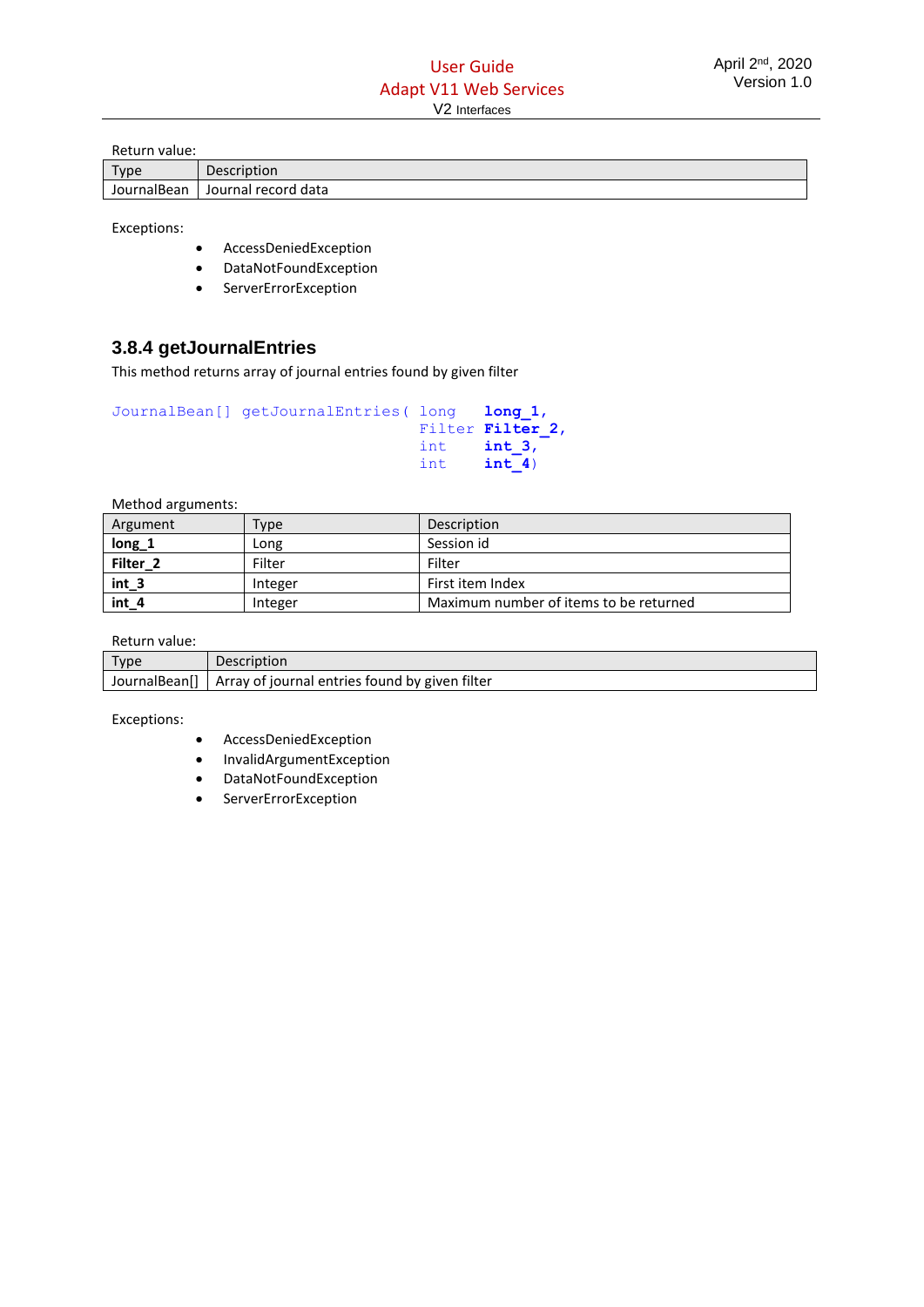# <span id="page-46-0"></span>**3.9 Code Group**

Used to retrieve codes and code groups

# <span id="page-46-1"></span>**3.9.1 Summary of Methods**

| Method                         | <b>Purpose</b>                                                |
|--------------------------------|---------------------------------------------------------------|
| getCodeGroup                   | Retrieve information about a code group (does not include all |
|                                | codes in the group)                                           |
| getCodeGroupByLanguage         | Retrieve information about a code group. Also retrieves all   |
|                                | codes in the group, but only for the specified language.      |
| getCodeByID                    | Retrieve details of a code based on its ID                    |
| getCodeIDFromPath              | Determine the ID of a code given by its path                  |
| getCodeIDFromGroupAndCodeDescr | Determine the code ID based on its group and language         |
|                                | description                                                   |
| getCodeGroups                  | Retrieve a list of all available code groups                  |
| updateCodeGroup                | Update an existing code group                                 |
| updateCode                     | Update an existing code                                       |

# <span id="page-46-2"></span>**3.9.2 Objects**

CodeBean Object

This object contains information related to codes in Adapt V11 system.

| Field                | Type           | Description                                                |  |  |
|----------------------|----------------|------------------------------------------------------------|--|--|
| Id                   | Long           | Code ID                                                    |  |  |
| parentid             | Long           | Parent code ID. 0 for the top level code                   |  |  |
| name                 | <b>String</b>  | Code Name                                                  |  |  |
| <b>localizedName</b> | <b>String</b>  | Language specific name of code                             |  |  |
| <b>localizedDesc</b> | String         | Language specific description of code                      |  |  |
| localLanguage        | <b>String</b>  | The name of the local language used for localised          |  |  |
|                      |                | settings                                                   |  |  |
| allDescriptions      | LocalName      | An array of local name objects providing details of        |  |  |
|                      |                | multilingiual name and descriptions for the code           |  |  |
| hidden               | <b>Boolean</b> | Is this code hidden or not                                 |  |  |
| globalEquivId        | Long           | Language specific name of code                             |  |  |
| namespaceId          | Long           | Language specific description of code                      |  |  |
| synonyms             | CodeSynon      | An array of CodeSynonym objects defining the               |  |  |
|                      | ym[]           | synonyms for the code.                                     |  |  |
| groups               | Long[]         | An array of user group IDs that visibility of this code is |  |  |
|                      |                | restricted.                                                |  |  |
| dependants           | DynamicVi      | An array of DynamicVisibility objects defining the codes   |  |  |
|                      | sibility[]     | that are dependent on this code when dynamic code          |  |  |
|                      |                | groups are used.                                           |  |  |

#### CodeGroupBean Object

This object contains information related to code group in Adapt V11 system.

| Field           | Type                                                                       | Description       |  |
|-----------------|----------------------------------------------------------------------------|-------------------|--|
| id              | Long                                                                       | Code group ID     |  |
| groupName       | String                                                                     | Code group name   |  |
| allDescriptions | Array of language specific names represented by<br>LocalName <sup>[]</sup> |                   |  |
|                 |                                                                            | LocalName objects |  |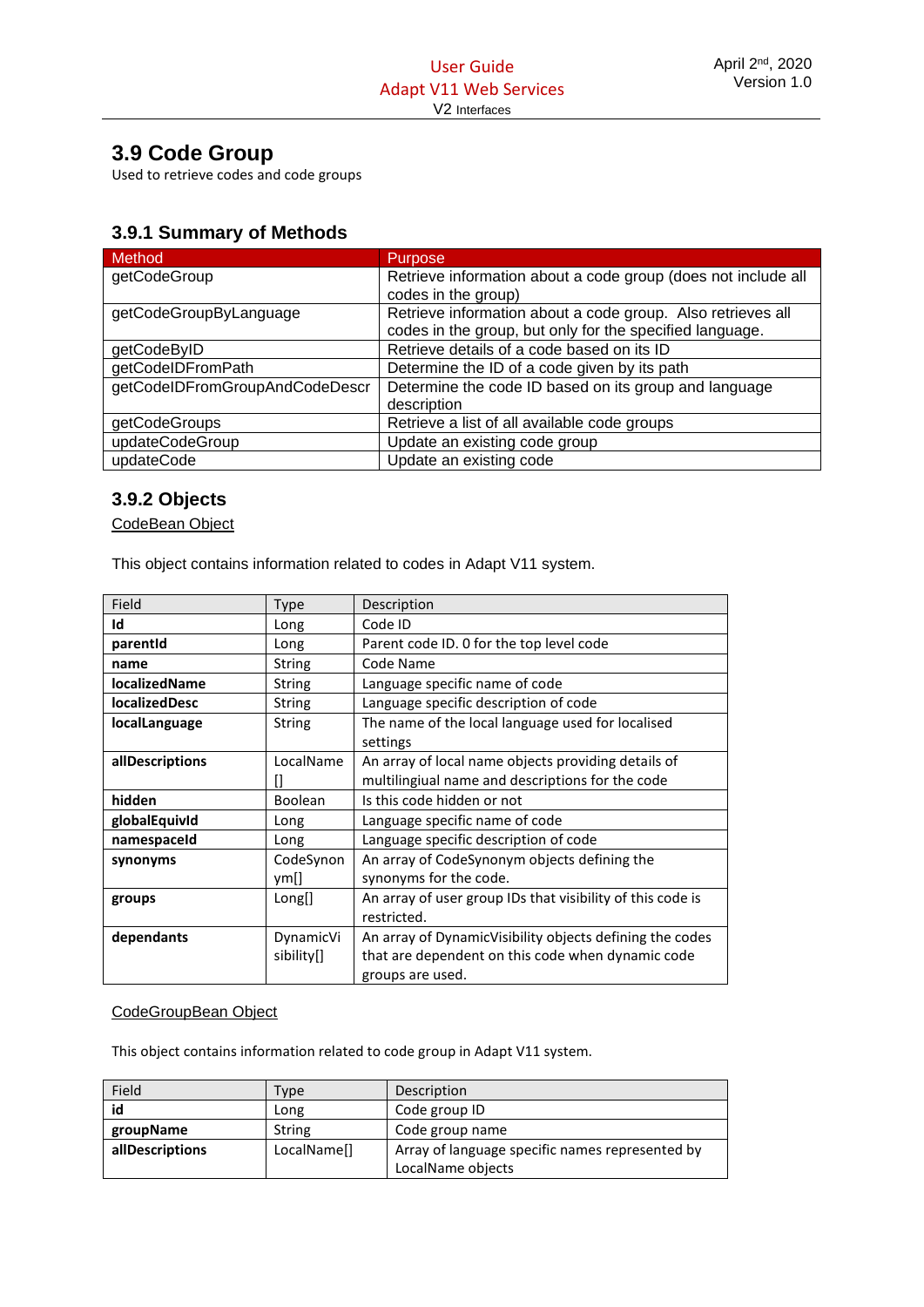# User Guide Adapt V11 Web Services V2 Interfaces

| codes                | CodeBean[]    | Array of codes which belong to this code group                                                               |  |
|----------------------|---------------|--------------------------------------------------------------------------------------------------------------|--|
| localLanguage        | <b>String</b> | The name of the local language used for localised                                                            |  |
|                      |               | settings                                                                                                     |  |
| <b>localisedName</b> | <b>String</b> | The group name in the local language                                                                         |  |
| <b>localisedDesc</b> | <b>String</b> | The group description in the local language                                                                  |  |
| format               | <b>String</b> | The format specifier for the code group                                                                      |  |
| <b>lookupBy</b>      | <b>String</b> | Lookup the code group based on either code or<br>$description(C - sort by code, D - sort by$<br>description) |  |
| sortBy               | <b>String</b> | Sort the code group based on either code or<br>$description(C - sort by code, D - sort by$<br>description)   |  |
| nodesExpanded        | boolean       | Are nodes expanded or not                                                                                    |  |
| allowParent          | boolean       | Is selection of a parent node allowed or not                                                                 |  |
| namespaceID          | Long          | ID the namespace this code group is defined in                                                               |  |

#### LocalName Object

This object contains information related to Adapt V11 system naming.

| Field       | Type          | Description                   |  |
|-------------|---------------|-------------------------------|--|
| language    | String        | Language name                 |  |
| name        | String        | Language specific name        |  |
| description | <b>String</b> | Language specific description |  |

#### CodeSynonym Object

The following new properties added to this object.

| Field               | Type | Description                             |
|---------------------|------|-----------------------------------------|
| synonymID<br>Long   |      | The ID of the associated (synonym) code |
| matchPercent<br>Int |      | The extent to which it matches the code |

#### DynamicVisibility Object

The following new properties added to this object.

| Field        | Type | Description                                      |  |
|--------------|------|--------------------------------------------------|--|
| childGroupID | Long | The ID of the code group that the dependent code |  |
|              |      | belongs to                                       |  |
| childCodeID  | Long | The ID of the dependent code in the group.       |  |

# <span id="page-47-0"></span>**3.9.3 getCodeGroup**

This method retrieves Code Group information identified the display name of CodeGroup with localized descriptions in all active system languages.

CodeGroupBean getCodeGroup( long **long\_1**, String **String\_1**)

| . .      |                       |             |
|----------|-----------------------|-------------|
| Argument | $T$ <sub>V</sub> $pe$ | Description |
| long     | Long                  | Session id  |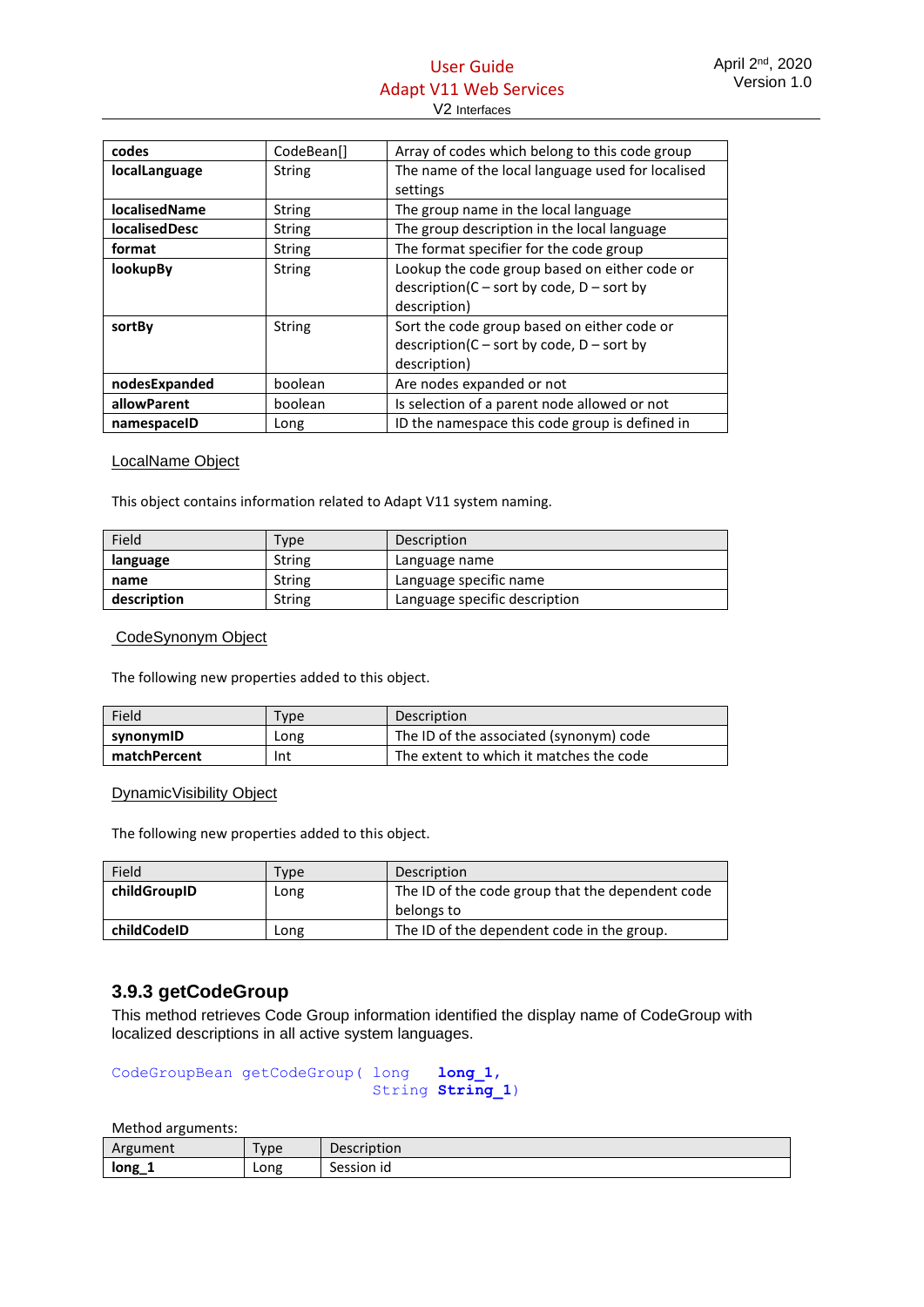| <b>String</b> | $\sim$ |                    |
|---------------|--------|--------------------|
| 0-            | string | Group name<br>Code |

Return value:

| $T$ vpe       | <b>Description</b> |
|---------------|--------------------|
| CodeGroupBean | Code Group data    |

Exceptions:

- AccessDeniedException
- InvalidArgumentException
- DataNotFoundException
- ServerErrorException

# <span id="page-48-0"></span>**3.9.4 getCodeGroupByLanguage**

This method retrieves CodeGroup identified by domain name and display name of CodeGroup with localized representation for the language specified.

```
CodeGroupBean getCodeGroupByLanguage( long long_1, 
                                         String String_2, 
                                         String String_3 )
```
Method arguments:

| Argument | Type          | Description         |
|----------|---------------|---------------------|
| $long_1$ | Long          | Session id          |
| String_2 | <b>String</b> | Code group name     |
| String_3 | <b>String</b> | Code group language |

Return value:

| .             |                 |
|---------------|-----------------|
| Tyne          | Description     |
| CodeGroupBean | Code group data |

Exceptions:

- AccessDeniedException
- InvalidArgumentException
- DataNotFoundException
- ServerErrorException

# <span id="page-48-1"></span>**3.9.5 getCodeByID**

This method retrieves localized representation of the Code by ID and language name

| CodeBean getCodeByID( long long 1, |                    |
|------------------------------------|--------------------|
|                                    | $long$ $long$ $2,$ |
|                                    | String String 3)   |

Method arguments:

| ີ        |               |                                   |  |
|----------|---------------|-----------------------------------|--|
| Argument | Type          | <b>Description</b>                |  |
| $long_1$ | Long          | Session ID                        |  |
| $long_2$ | Long          | Code ID                           |  |
| String_3 | <b>String</b> | The language to retrieve code for |  |

Return value:

| nctan nanaci |        |  |
|--------------|--------|--|
| 'vpe         | ווטווי |  |
|              |        |  |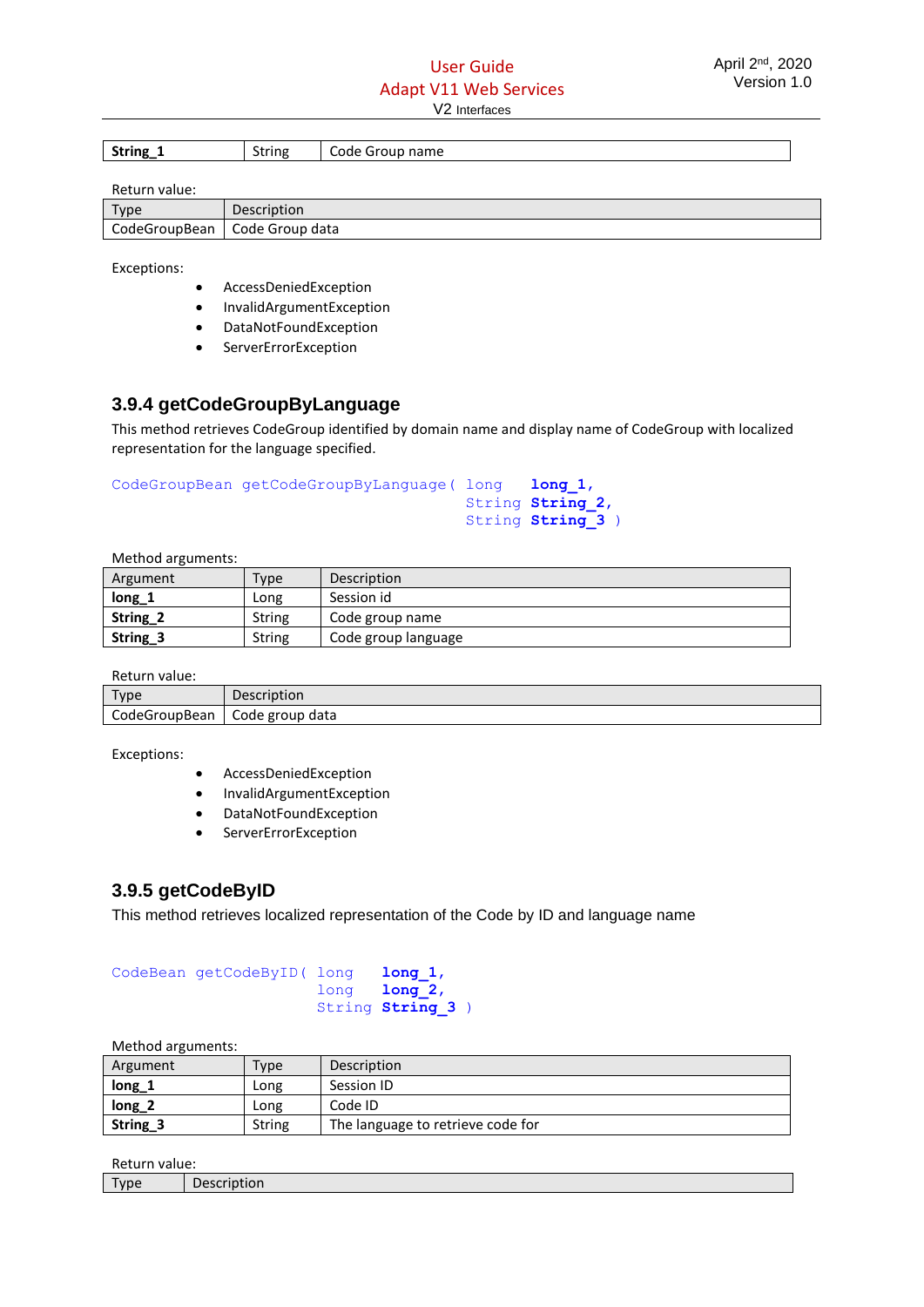#### CodeBean | Code data

Exceptions:

- AccessDeniedException
- InvalidArgumentException
- DataNotFoundException
- ServerErrorException

# <span id="page-49-0"></span>**3.9.6 getCodeIDFromPath**

This method retrieves Code ID by Code Path

```
long getCodeIDFromPath( long long_1, 
                        String String_2 )
```
Method arguments:

| Argument | Type   | Description                                                           |  |
|----------|--------|-----------------------------------------------------------------------|--|
| $long_1$ | LONG   | Session ID                                                            |  |
| String_2 | String | Code path. A code path consists of the code group name, followed by a |  |
|          |        | '\', followed by the hierarchy within the code group with each level  |  |
|          |        | separated by a '\' and finally the code name. For example,            |  |
|          |        | "Skills\franchise\computer programmer".                               |  |

Return value:

| Type | Description |
|------|-------------|
| Long | Code ID     |

Exceptions:

- AccessDeniedException
- InvalidArgumentException
- DataNotFoundException
- ServerErrorException

# <span id="page-49-1"></span>**3.9.7 getCodeIDFromGroupAndCodeDescr**

This method retrieves Code ID by Code Group ID and Code Description

```
long[] getCodeIDFromPath( long long 1,
                            long long_2,
                           String String_3,
                           String String_4 )
```

| Method arguments: |          |               |                                   |
|-------------------|----------|---------------|-----------------------------------|
|                   | Argument | Type          | Description                       |
|                   | $long_1$ | Long          | Session ID                        |
|                   | $long_2$ | Long          | Code Group ID                     |
|                   | String_3 | String        | Code description                  |
|                   | String_4 | <b>String</b> | The language to retrieve code for |

Return value:

| Type              | Description |
|-------------------|-------------|
| - 7               | Code Ids    |
| long <sub>l</sub> | . Arrav     |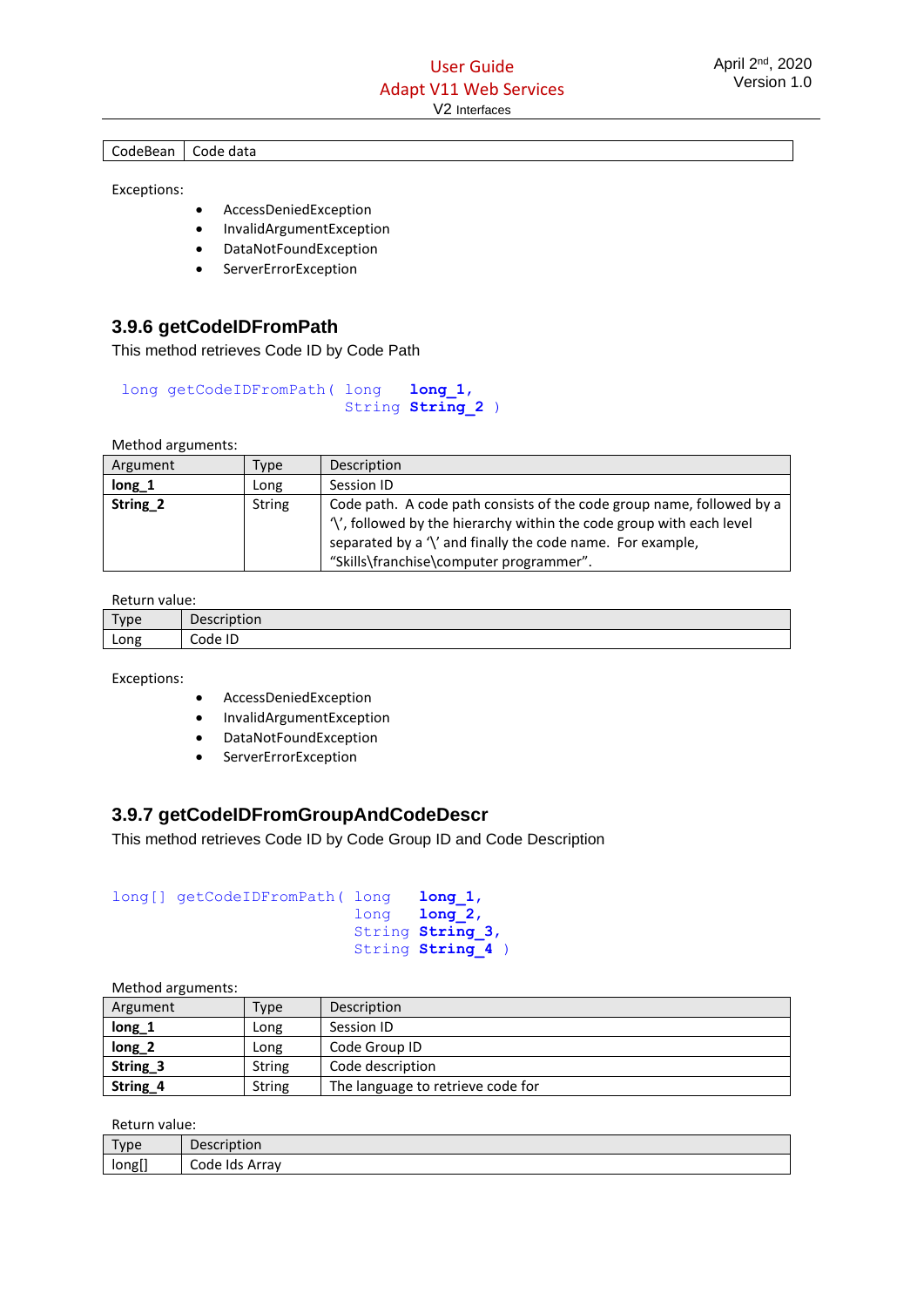Exceptions:

- AccessDeniedException
- InvalidArgumentException
- DataNotFoundException
- **ServerErrorException**

# <span id="page-50-0"></span>**3.9.8 getCodeGroups**

The functionality of this method is to retrieve all the code groups available in the domain specified. CodeGroupBean object will contains all the information related to the Code Group except the codes it contains.

CodeGroupBean[] getCodeGroups( long **long\_1** )

Method Arguments:

| Argument    | Type | $\sim$<br>ition              |
|-------------|------|------------------------------|
| long<br>. . | Long | $\overline{1}$<br>Session ID |

Return value:

| ment<br>Argu              | Description              |
|---------------------------|--------------------------|
| CodeGroupBean<br>$-0 - -$ | data arrav<br>Code<br>וט |

Exceptions:

- AccessDeniedException
- **ServerErrorException**
- DataNotFoundException

Below is an example of XML request that retrieves an array of CodeGroupBean objects.

```
<soapenv:Envelope xmlns:soapenv="http://schemas.xmlsoap.org/soap/envelope/" 
xmlns:cod="http://codegroup.webservice.bis.com/">
    <soapenv:Header/>
    <soapenv:Body>
       <cod:getCodeGroups>
          <String_1>SRxUKCRA</String_1>
       </cod:getCodeGroups>
    </soapenv:Body>
</soapenv:Envelope>
```
# <span id="page-50-1"></span>**3.9.9 updateCodeGroup**

The functionality of this method is to update the code group details in the form of CodeGroupBean object passed as parameter to this method along with the domain name. The CodeGroupBean contains all the data related to the code group except the codes.

long updateCodeGroup( long **long\_1**, CodeGroupBean **CodeGroupBean\_2**)

| Argument        | <b>vpe</b>    | Description        |
|-----------------|---------------|--------------------|
| long            | Lona          | Session ID         |
| CodeGroupBean 2 | CodeGroupBean | Code Group details |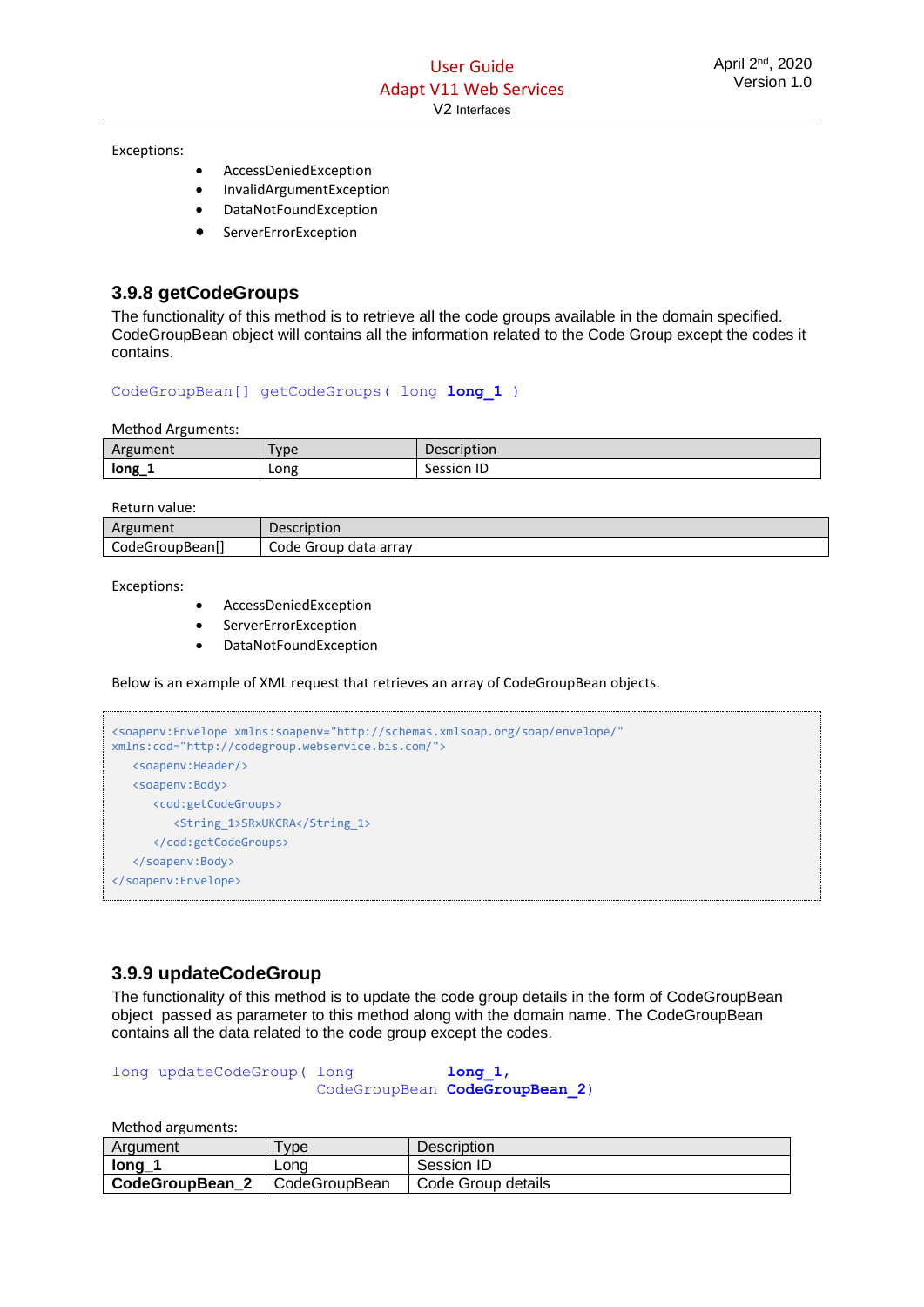Return value:

| Type | <b>Description</b>   |
|------|----------------------|
| long | Id of the code group |

Exceptions:

- InvalidArgumentException
- AccessDeniedException
- DataNotFoundException
- ServerErrorException
- InvalidCodeGroupException

Below is an example of a SOAP request that updates the passed codegroupbean details.

| <soapenv:envelope <br="" xmlns:soapenv="http://schemas.xmlsoap.org/soap/envelope/">xmlns:cod="http://codegroup.webservice.bis.com/"&gt;</soapenv:envelope> |
|------------------------------------------------------------------------------------------------------------------------------------------------------------|
| <soapenv:header></soapenv:header>                                                                                                                          |
| <soapenv:body></soapenv:body>                                                                                                                              |
| <cod:updatecodegroup></cod:updatecodegroup>                                                                                                                |
| <string 1="">SRxUKCRA</string>                                                                                                                             |
| <codegroupbean 2=""></codegroupbean>                                                                                                                       |
| <alldescriptions></alldescriptions>                                                                                                                        |
| <description>Authorisation Italian Desc</description>                                                                                                      |
| <language>Italian</language>                                                                                                                               |
| <name>Authorisation Italian</name>                                                                                                                         |
|                                                                                                                                                            |
| <allowparent>true</allowparent>                                                                                                                            |
| <format>YYYY</format>                                                                                                                                      |
| <groupname>Authorisation</groupname>                                                                                                                       |
| $\langle$ id>7959152                                                                                                                                       |
| <locallanguage>English</locallanguage>                                                                                                                     |
| <localiseddesc>Authorisation English Desc</localiseddesc>                                                                                                  |
| <localisedname>Authorisation English</localisedname>                                                                                                       |
| <lookupby>D</lookupby>                                                                                                                                     |
| <namespaceid>0</namespaceid>                                                                                                                               |
| <nodesexpanded>true</nodesexpanded>                                                                                                                        |
| <sortby>D</sortby>                                                                                                                                         |
|                                                                                                                                                            |
|                                                                                                                                                            |
|                                                                                                                                                            |
|                                                                                                                                                            |
|                                                                                                                                                            |

## <span id="page-51-0"></span>**3.9.10 updateCode**

The functionality of this method is to update the language specific code details in the form of CodeBean object passed as parameter to this method along with the domain name. The CodeBean object contains all the data related to the code.

```
long updateCode( long long_1,
                 CodeBean CodeBean_2 )
```

| .<br>AD<br>nent | <b>VDE</b> | ----<br>- - - - -<br>∼⊷⊔pu∪n - |
|-----------------|------------|--------------------------------|
|                 |            |                                |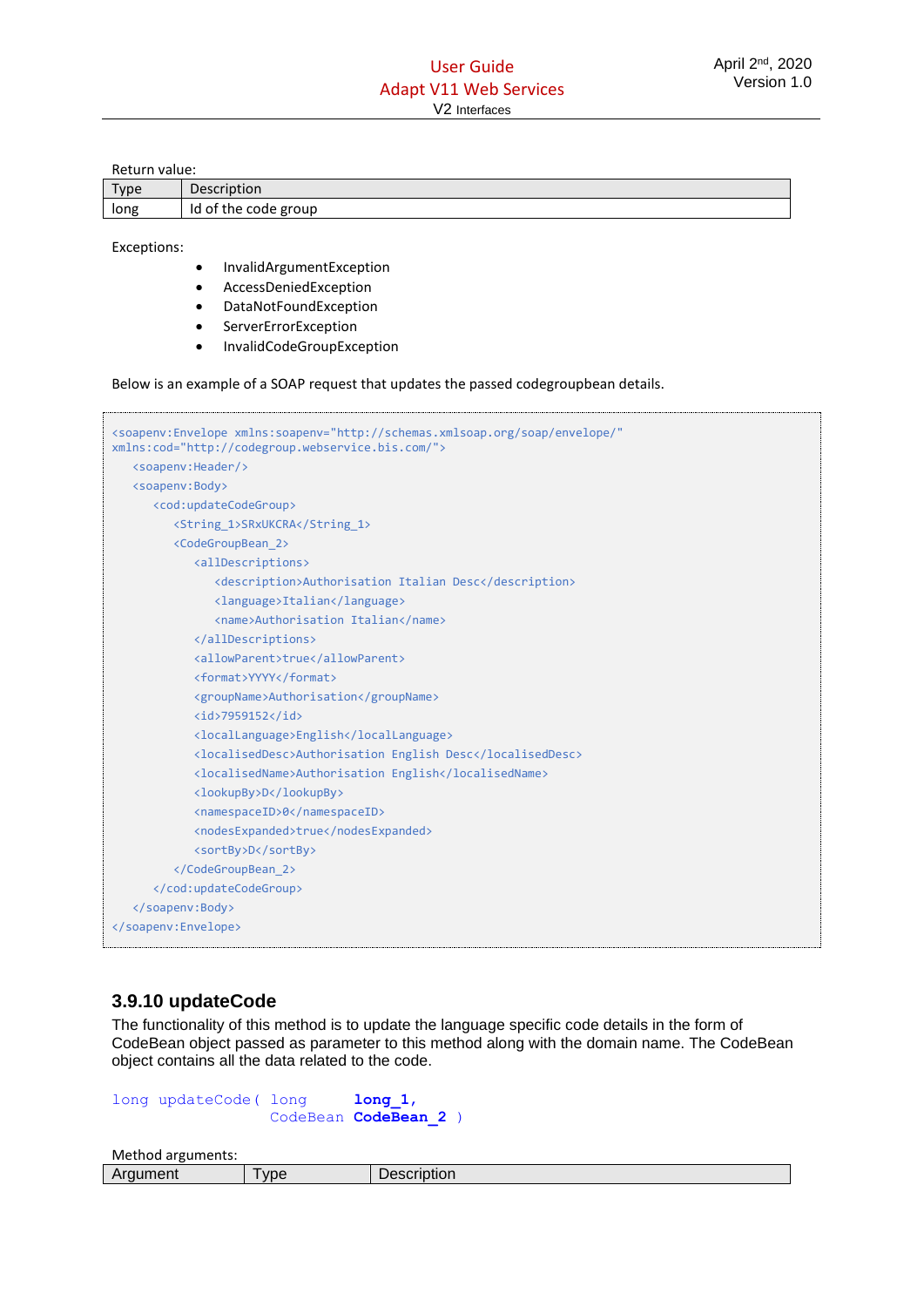| $long_1$   | Lona     | Session ID   |
|------------|----------|--------------|
| CodeBean 2 | CodeBean | Code details |

Return value:

| Type | Description    |  |
|------|----------------|--|
| long | Id of the code |  |

Exceptions:

- InvalidArgumentException
- AccessDeniedException
- DataNotFoundException
- **ServerErrorException**
- InvalidCodeException

Below is an example of a SOAP request that updates the language specific codebean details. The language name is specified in between 'localLanguage' tag is highlighted.

```
<soapenv:Envelope xmlns:soapenv="http://schemas.xmlsoap.org/soap/envelope/" 
xmlns:cod="http://codegroup.webservice.bis.com/">
    <soapenv:Header/>
    <soapenv:Body>
       <cod:updateCode>
          <String_1>SRxUKCRA</String_1>
          <CodeBean_2>
             <allDescriptions>
                <description>CV Spanish Desc</description>
                <language>Spanish</language>
                <name>CV Spanish</name>
             </allDescriptions>
             <dependants>
                <childCodeID>4611686018435640346</childCodeID>
                <childGroupID>9187343239844111142</childGroupID>
             </dependants>
             <globalEquivId>0</globalEquivId>
             <groups>6624762</groups>
             <hidden>true</hidden>
             <id>8249277</id>
             <localLanguage>Italian</localLanguage>
             <localizedDesc>CV Italian Desc</localizedDesc>
             <localizedName>CV Italian</localizedName>
             <name>CV_TYPE</name>
             <namespaceId>0</namespaceId>
             <parentId>0</parentId>
             <synonyms>
                <matchPercent>55</matchPercent>
                <synonymID>8249602</synonymID>
             </synonyms>
          </CodeBean_2>
       </cod:updateCode>
    </soapenv:Body>
</soapenv:Envelope>
```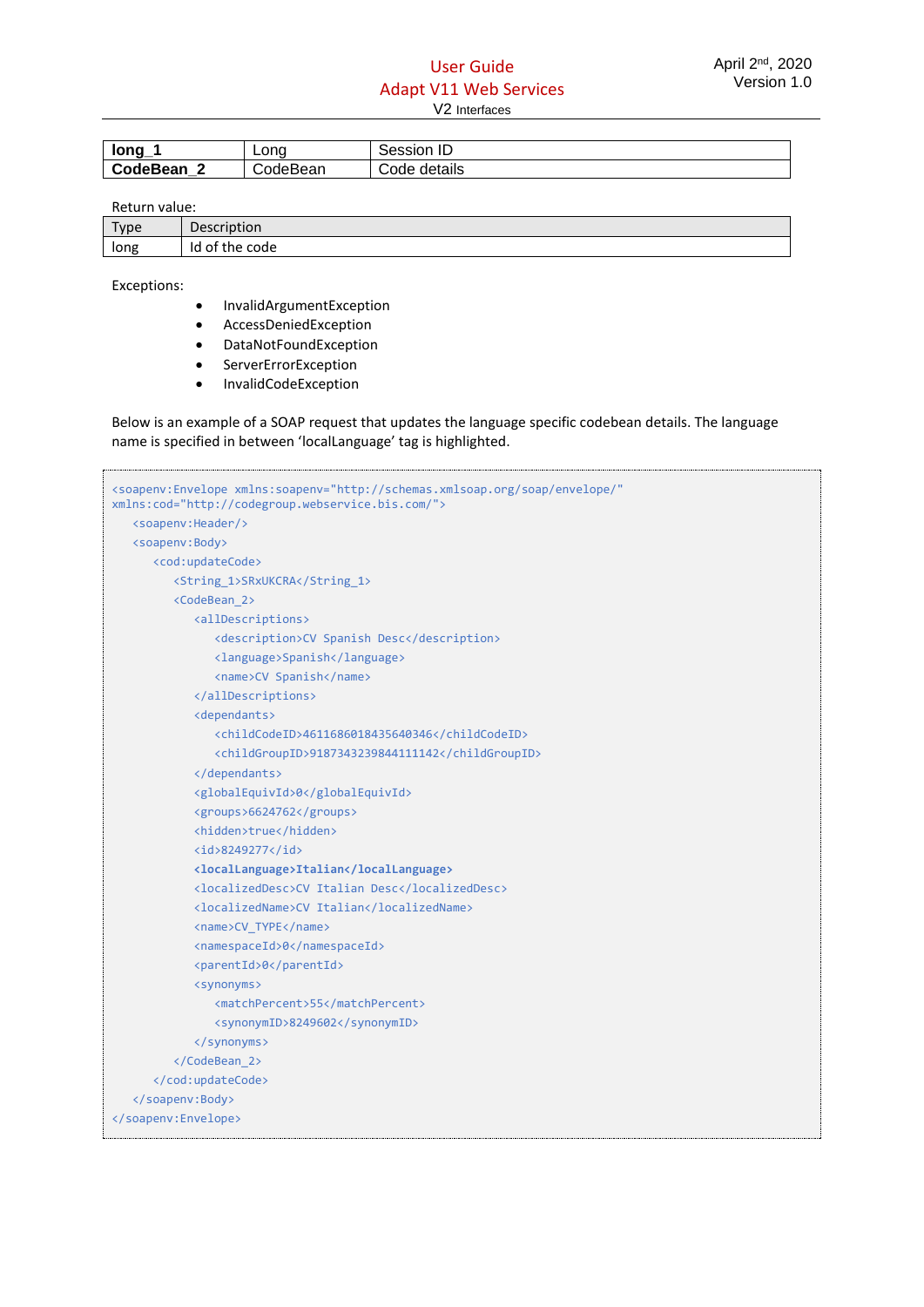# <span id="page-53-0"></span>**3.10 Meta Data – IMetaDataServiceV1**

MetaData service interface can be used to retrieve meta data information from the system.

# <span id="page-53-1"></span>**3.10.1 Summary of Methods**

| Method   |                                        |
|----------|----------------------------------------|
| getRoles | Retrieve a list of all available Roles |

# <span id="page-53-2"></span>**3.10.2 Objects**

RoleBean Object

This object contains information related to roles in Adapt V11 system.

| Field             | Type                  | Description                                  |
|-------------------|-----------------------|----------------------------------------------|
| id                | long                  | Role ID                                      |
| name              | <b>String</b>         | Configuration role name.                     |
| roleGroupId       | long                  | Role Group ID (if available)                 |
| roleGroupName     | String                | Role Group confuguration name                |
| descriptionsArray | LanguageDescription[] | An array of role's multilingual descriptions |

#### **LanguageDescription**

This object contains information related to multilingual names & descriptions in Adapt V11 system.

| Field        | 'ype          | Description        |
|--------------|---------------|--------------------|
| languageId   | long          | Language ID        |
| LanguageName | String        | Language name      |
| name         | <b>String</b> | Item's name        |
| description  | <b>String</b> | Item's description |

# <span id="page-53-3"></span>**3.10.3 getRoles**

The purpose of this method is to retrieve all the roles available in the specified domain. RoleBean object will contain all the information related to the Role, including role's ID and config name, parent group ID and config name, and array of role's multilingual descriptions, wrapped into the LanguageDescription objects.

RoleBean[] getRoles(long **long\_1**)

Method arguments:

| Araument | <b>vpe</b> | Description |
|----------|------------|-------------|
| long_    | lona       | Session id  |
| __       |            |             |

Return value:

| vne                                          | .<br>. .<br>הטווי          |
|----------------------------------------------|----------------------------|
| -<br>- --<br>$\mathbf{\kappa}$<br>⊣ונ<br>. . | -<br>arrav<br>gata<br>ole. |

Exceptions:

• InvalidArgumentException

• AccessDeniedException

• DataNotFoundException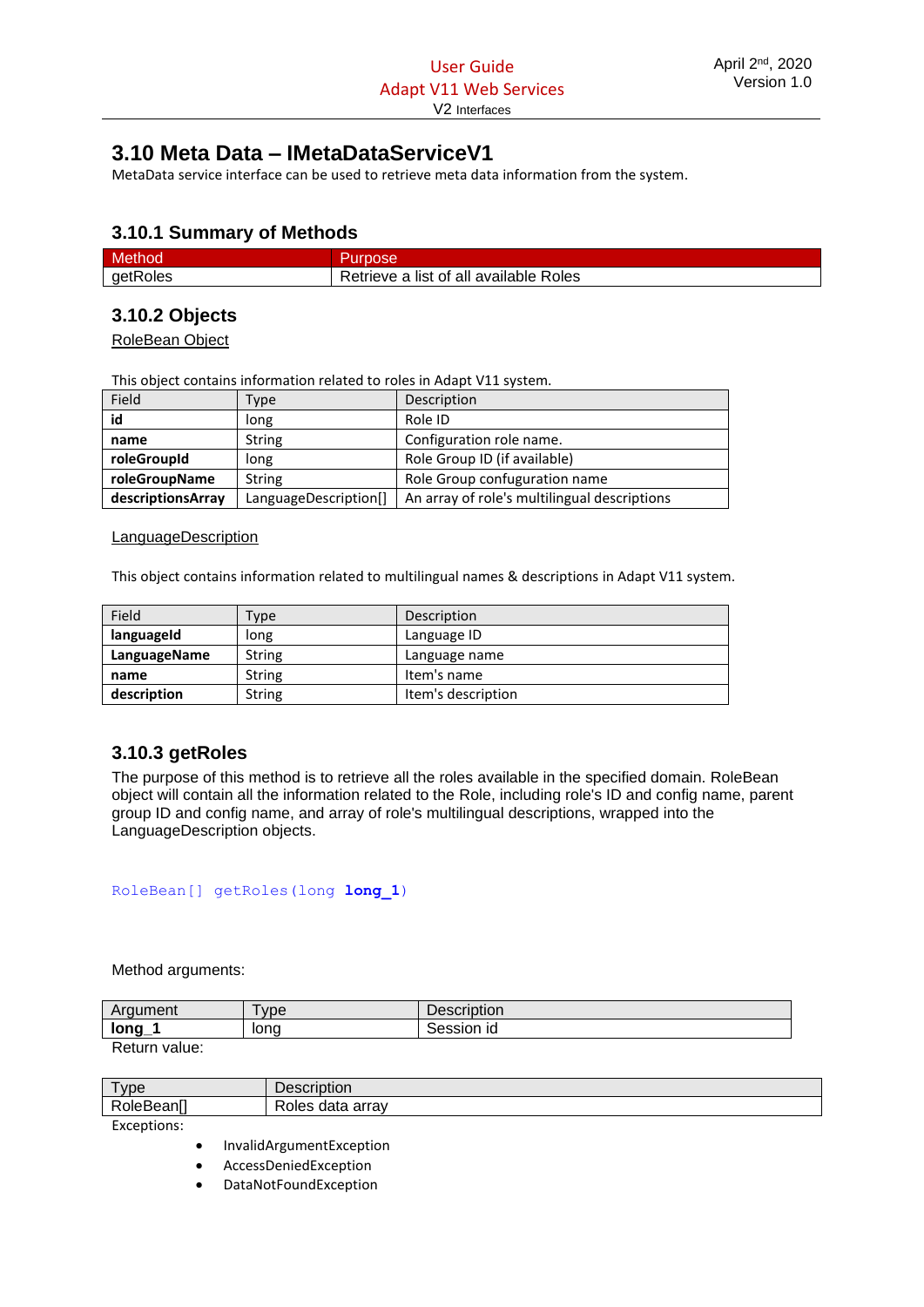- ServerErrorException
- InvalidCodeException

**3.10.1 RoleBean**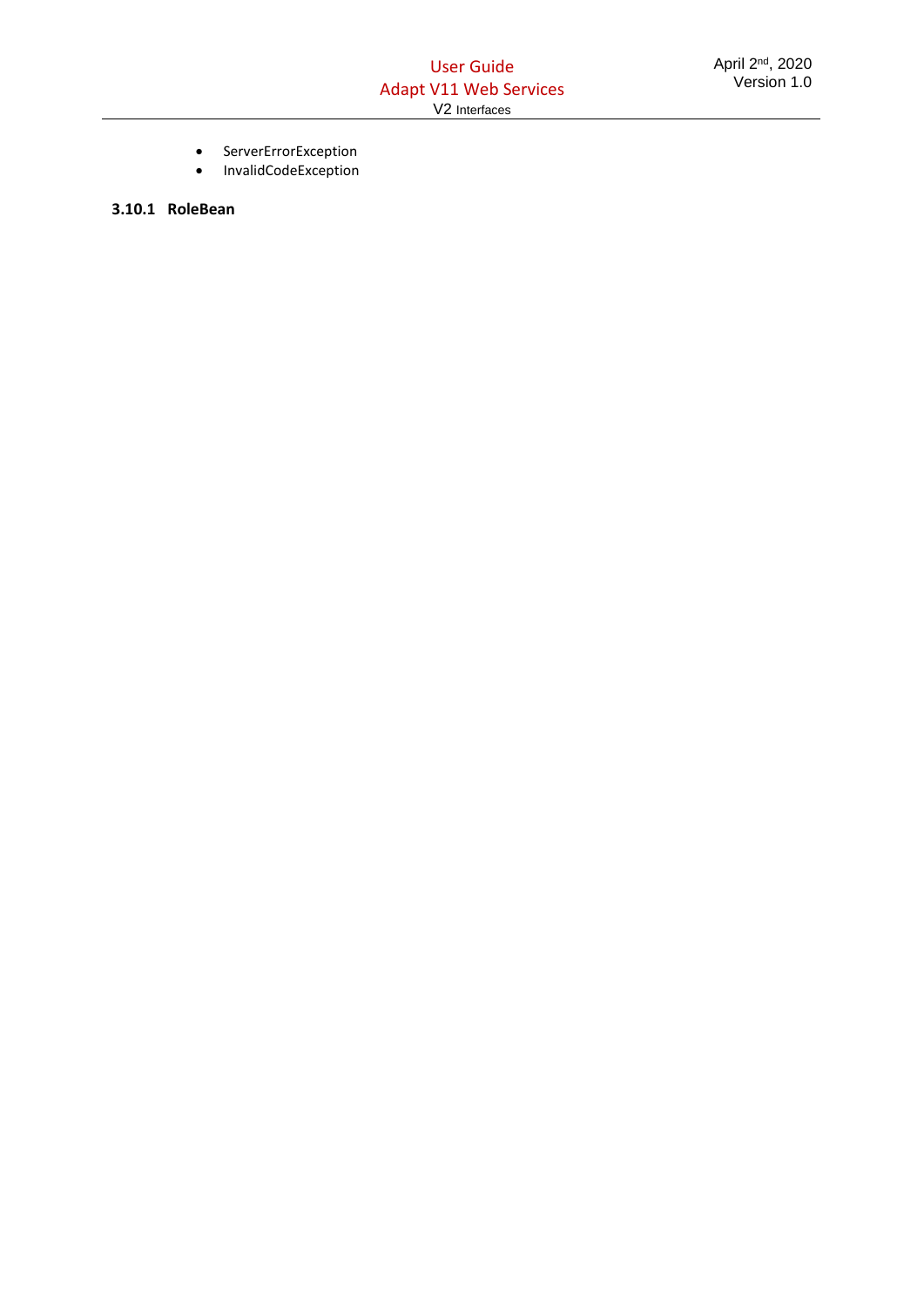# <span id="page-55-0"></span>**3.11 DataAdmin ManageRequestNotification**

Is used to create merge request and create delete request

# <span id="page-55-1"></span>**3.11.1 Summary of Methods**

# <span id="page-55-2"></span>**3.11.2 Objects**

ManageRequestBean Object

## <span id="page-55-3"></span>**3.11.3 createMergeRequest**

The functionality of this method is to create the merge request and it contains merge request details in the form of ManageRequestBean object passed as parameter to this method along with the session id.

#### String createMergeRequest( long **discrept in the long 1**, ManageRequestBean **ManageRequestBean\_2** )

Method arguments:

| Argument            | Type              | <b>Description</b>                |
|---------------------|-------------------|-----------------------------------|
| $long_1$            | long              | Session id                        |
| ManageRequestBean 2 | ManageRequestBean | Merge request details to be saved |

Return value:

| <b>Type</b> | <b>Description</b>                           |
|-------------|----------------------------------------------|
| String      | Success/failure create merge request message |

Exceptions:

- AccessDeniedException
- InvalidArgumentException
- DataNotFoundException
- **ServerErrorException**
- RemoteException

## <span id="page-55-4"></span>**3.11.4 createDeleteRequest**

The functionality of this method is to create the delete request and it contains delete request details in the form of DeleteRequestBean object passed as parameter to this method along with the session id.

#### String createDeleteRequest( long **long** 1, DeleteRequestBean **DeleteRequestBean\_2**)

Method arguments:

| Argument            | Type              | Description                        |
|---------------------|-------------------|------------------------------------|
| $long_1$            | long              | Session id                         |
| DeleteRequestBean 2 | DeleteRequestBean | delete request details to be saved |

Return value:

| Type   | <b>Description</b>                            |
|--------|-----------------------------------------------|
| String | Success/failure create delete request message |